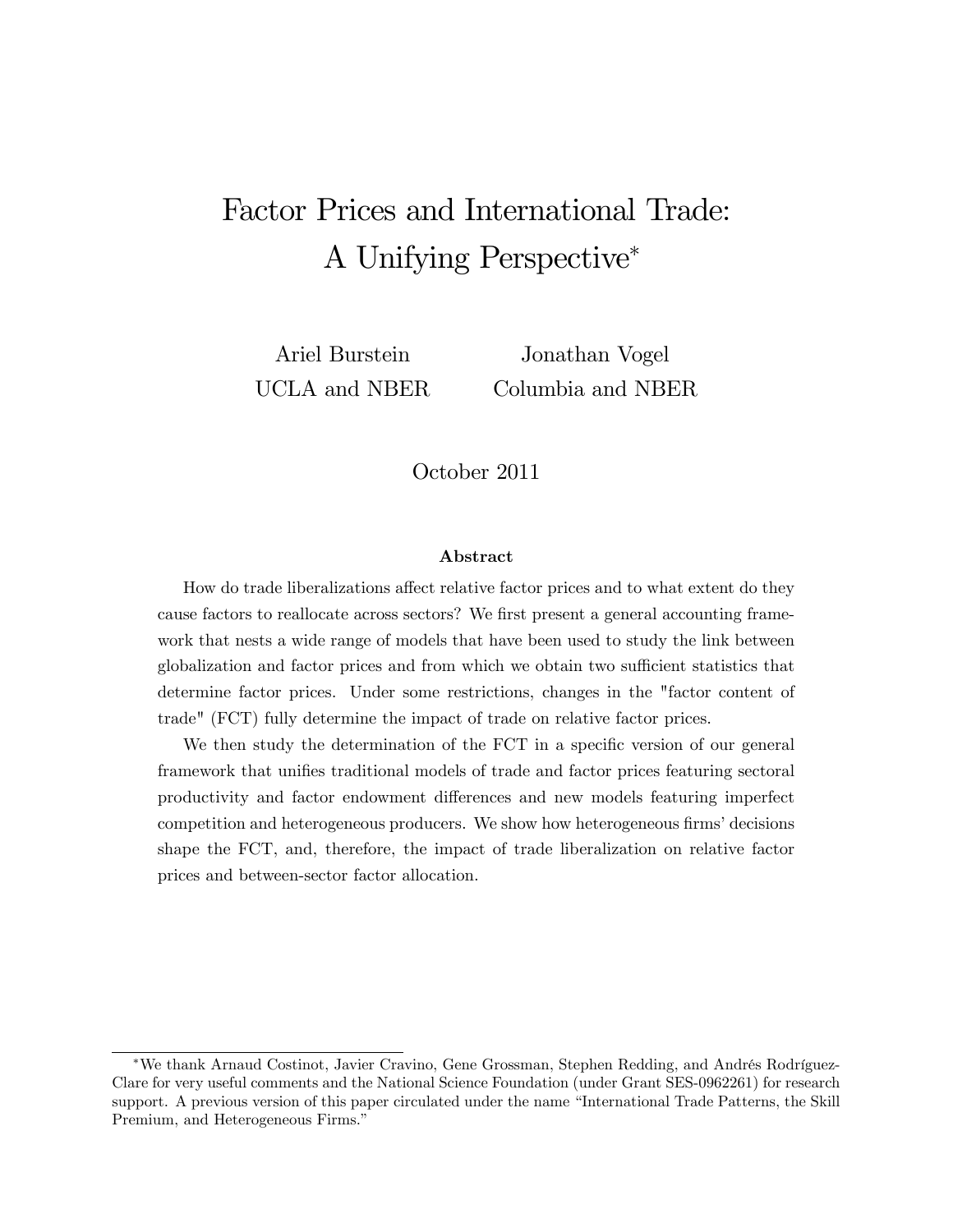### 1 Introduction

How do trade liberalizations affect the skill premium, or relative factor prices more generally, and to what extent do they cause factors to reallocate between sectors and across producers within sectors? This paper offers a unifying perspective on the fundamental forces that shape factor prices and factor allocation in a global economy. In the first part of the paper we present a general accounting framework from which we obtain sufficient statistics that determine factor prices. In the second part of the paper we study the impact of trade on these sufficient statistics (and, hence, on factor prices and factor allocation) in a specific model, nested by our general framework, that unifies traditional models of trade and factor prices featuring sectoral productivity and factor endowment differences and new models featuring imperfect competition and heterogeneous producers.

The general accounting framework that we present in the first part of the paper nests a wide range of international trade models such as the traditional Heckscher-Ohlin model, which emphasizes differences in factor intensities across sectors and factor endowments across countries. It also nests other models—emphasizing, e.g., differences in skill intensities between exporters and non-exporters within sectors, differences in the tradeability of skill-intensive and unskill-intensive goods, and complementarities between skilled labor and traded goods such as capital<sup>1</sup>—that have been used to study the link between international trade and relative factor prices. While we focus on factor prices and between-factor inequality, the framework also covers recent models featuring unemployment, within-factor heterogeneity, and within-group inequality.<sup>2</sup>

We show that within this framework, each factor price can be expressed as the product of two components. The Örst component is the inverse of the trade-adjusted factor supply, which is the domestic employment of that factor less the factor content of trade (FCT). The FCT of a given factor is the quantity of that factor embodied in the country's net exports. A decrease in the trade-adjusted factor supply increases the factor's price, just like a decrease in its domestic supply. The second component is the factor payments for domestic absorption, which is the counterfactual payments to that factor if domestic sectoral absorption were produced domestically; this component depends on domestic sectoral expenditure shares and factor shares in sectoral revenues. An increase in the average revenue share of a factor increases the price of this factor.

We use this decomposition to show how various specific models and mechanisms operate

<sup>&</sup>lt;sup>1</sup>See e.g. Yeaple (2005), Matsuyama (2007), and Burstein and Vogel (2010) for the first mechanism, Epifani and Gancia (2006) for the second, and Burstein, Cravino, and Vogel (2010) and Parro (2010) for the third.

 $2$ See e.g. Helpman, Itskhoki, and Redding  $(2010)$ .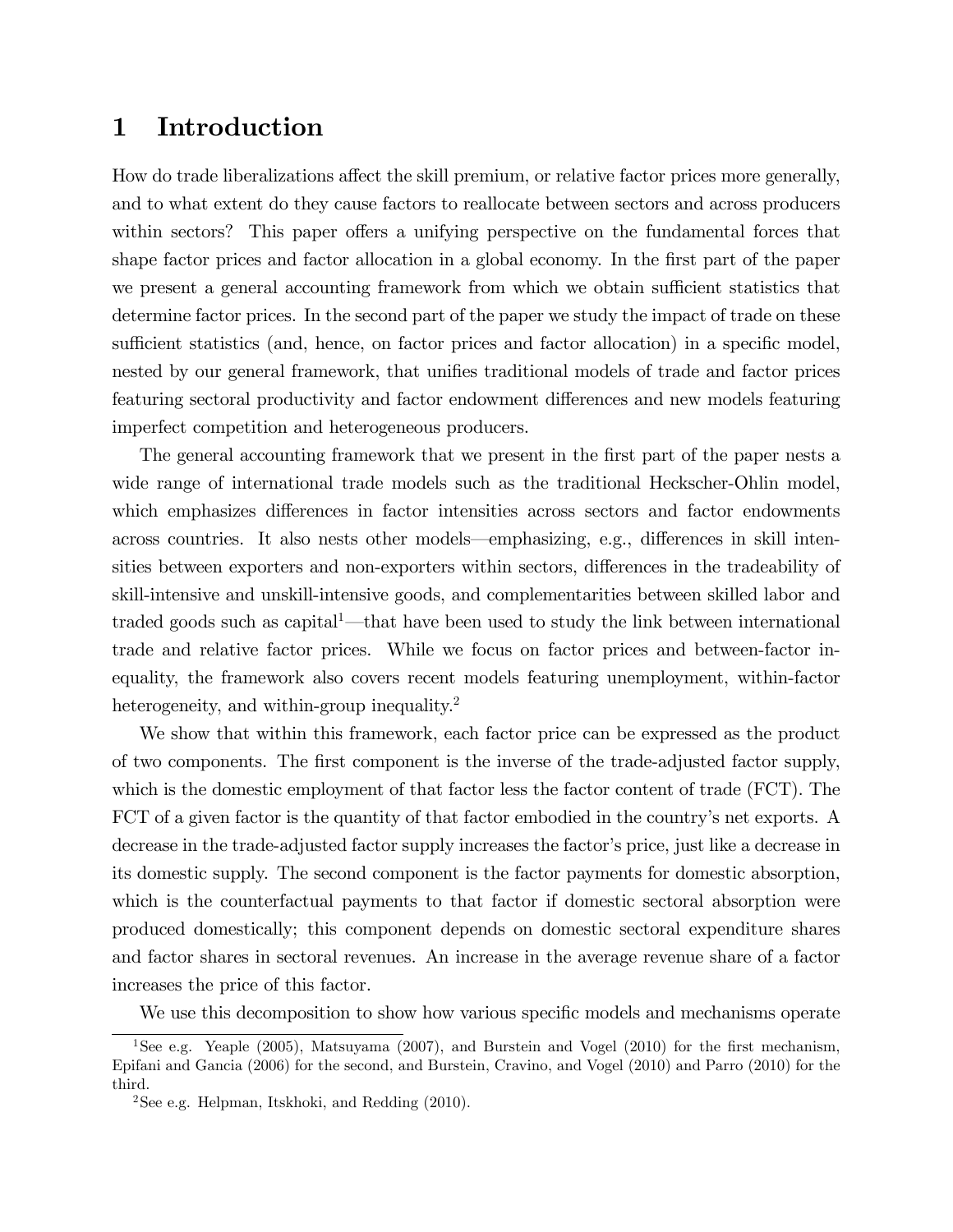through these two components. More generally, this decomposition provides a single lens to view and compare a wide range of models and mechanisms linking trade and technology to factor prices.

Under some restrictions, the decomposition simplifies further. In particular, we provide conditions under which the ratio of factor payments for domestic absorption between any two factors is constant across equilibria, so that changes in relative factor prices depend only on changes in trade-adjusted factor supplies. Hence, in any model satisfying these restrictions, if the domestic supplies of two factors are Öxed, then changes in the FCT for these two factors are sufficient statistics for the impact of trade on the relative price of those two factors: changes in the economic environment—such as trade costs, foreign productivities, foreign factor supplies, foreign production functions, domestic productivities, or domestic supplies of other factors—affect domestic relative factor prices only through changes in the FCT. Moreover, we show that under these restrictions the FCT can be constructed using industry-level trade and production data.<sup>3</sup> A similar result has been obtained previously by Deardorff and Staiger (1988) and Deardorff (2000) in perfectly competitive environments with constant returns to scale and common production technologies across producers within sectors. Deardorff and Staiger (1988) motivated a substantial number of empirical studies; see e.g. Katz and Murphy (1992) and Krugman (1995). We show that this empirical approach remains valid in significantly more general economic environments featuring, for instance, imperfect competition, increasing returns to scale, heterogeneous producers, and/or fixed costs of exporting.<sup>4</sup>

While our general framework provides a single lens to view and compare a wide range of models and mechanisms linking trade and technology to factor prices, and makes a clear link between the FCT and factor prices, it takes the FCT as given. Without any further structure, this accounting framework does not provide insights into how changes in the economic environment, such as changes in trade costs, affect the FCT and relative factor prices.

In the second part of the paper we study the determination of the FCT and the impact of trade liberalization on factor prices and factor allocation in an environment that combines a number of key elements of an important class of workhorse models in international trade. To maintain analytic tractability, we specialize the general framework above to an environ-

<sup>&</sup>lt;sup>3</sup>Note that even in cases in which the FCT can be constructed using industry-level data, measuring the FCT requires detailed information on factor employment and trade across highly disaggregated industries, which may be unavailable in practice; see e.g. Feenstra and Hanson (2000).

<sup>&</sup>lt;sup>4</sup>A large literature studies Vanek's (1968) prediction that each country is a net exporter of the services of its abundant factors, using the FCT; see e.g. Trefler (1993 and 1995) and Davis and Weinstein (2001). Our results are related to Helpman and Krugman (1985) and Trefler and Zhu (2010), who show that Vanek's prediction holds across a wide range of models.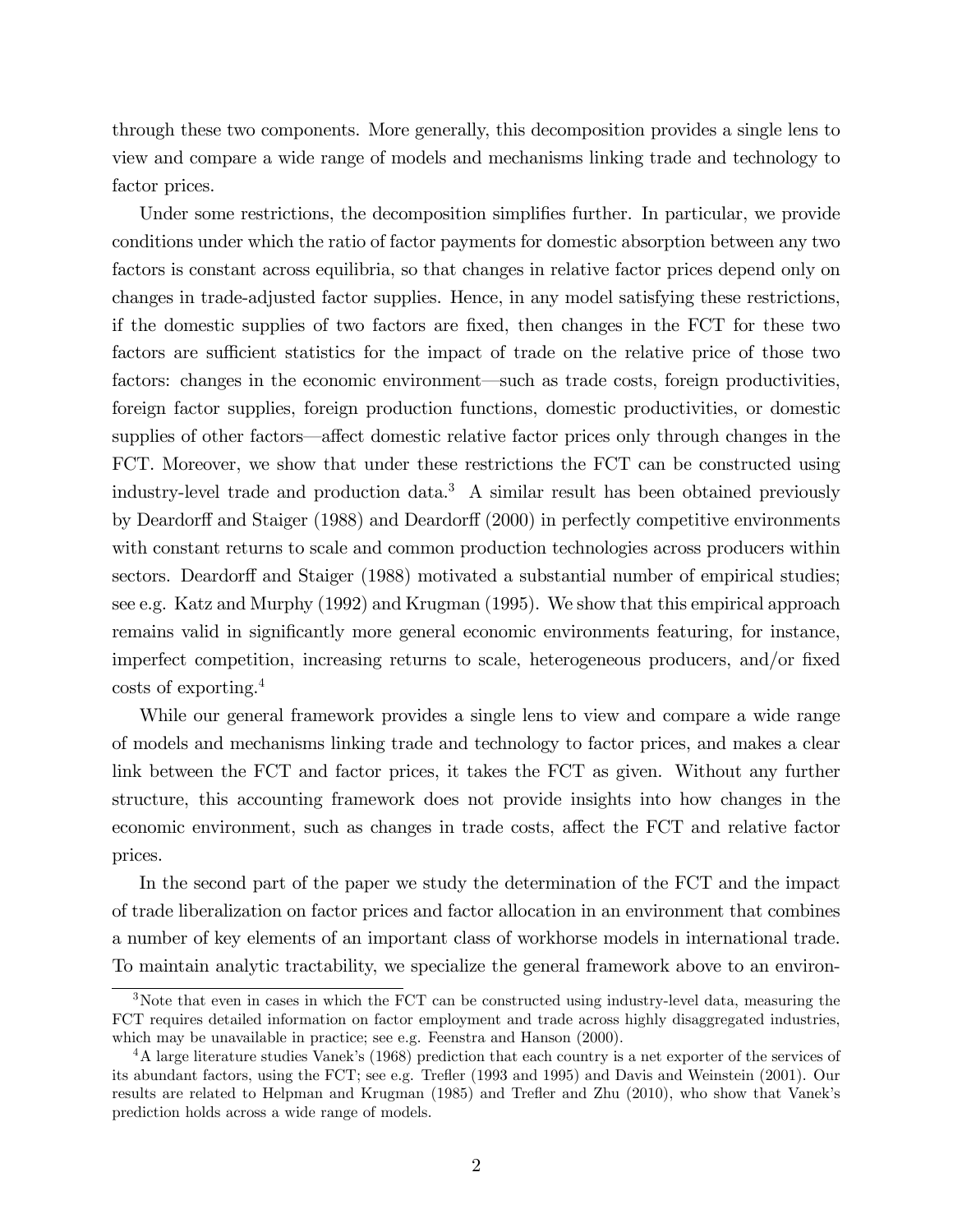ment with two-countries, two-factors (skilled and unskilled labor), and two-sectors, as in the Heckscher-Ohlin model. We allow for sectoral productivity differences across countries, as in the Ricardian model, and we introduce monopolistic competition and heterogeneous firms, as in Melitz (2003) and Bernard, Redding, and Schott (2007). While this model is significantly less general than our accounting framework, it provides a unified environment to study analytically how the FCT, factor prices, the extent of between-sector factor reallocation, and the extent of between-sector trade are all shaped by cross-country differences in factor endowments and sectoral productivities, as in the standard Heckscher-Ohlin and Ricardian models, and by firms' decisions to enter and to operate in each market, as introduced in the recently developed models of monopolistic competition and heterogeneous producers.

In this model, a reduction in trade costs induces countries to expand production and exports in their comparative advantage sector and contract production elsewhere, as in the standard Heckscher-Ohlin and Ricardian models. This between-sector reallocation lowers the trade-adjusted supply of the factor used intensively in the comparative advantage sector (by raising its FCT) and hence raises its relative price, as in the Heckscher-Ohlin model. This effect, which is often referred to as the Stolper-Samuelson effect, is the only channel through which trade affects factor prices (in contrast to the general framework) because the ratio of factor payments for domestic absorption between any two factors is constant in this environment. Moreover, in this model changes in the FCT fully determine not only changes in the skill premium, but also changes in the extent of between-sector factor reallocation and between-sector trade.

Our main objective in this second part of the paper is to study how the impact of trade liberalization on the FCT, the skill premium, the extent of between-sector trade, and the extent of factor reallocation is shaped by the new margins of heterogeneous-firm trade models that are absent in standard Heckscher-Ohlin and Ricardian models; e.g., the extent of productivity heterogeneity and heterogeneous Örmsí decisions to enter and operate in each market. To provide intuition for these comparative static exercises, we find it useful to relate the implications of these new margins to the well-known effects of changes in exogenous Ricardian comparative advantage. In particular, exploiting the model's simple expressions for sectoral trade shares, we show that an increase in the mass of country 1 firms that sell in a given destination market in a given sector is equivalent—in terms of its impact on the FCT, the skill premium, between-sector factor reallocation, and between-sector trade—to an increase in country 1's exogenous Ricardian productivity in that sector. The mass of firms selling to a given destination increases either because of an increase in the mass of entering firms or because of an increase in the fraction of entrants that operate in the destination. Moreover, the extent to which changes in the mass of firms selling in each destination affects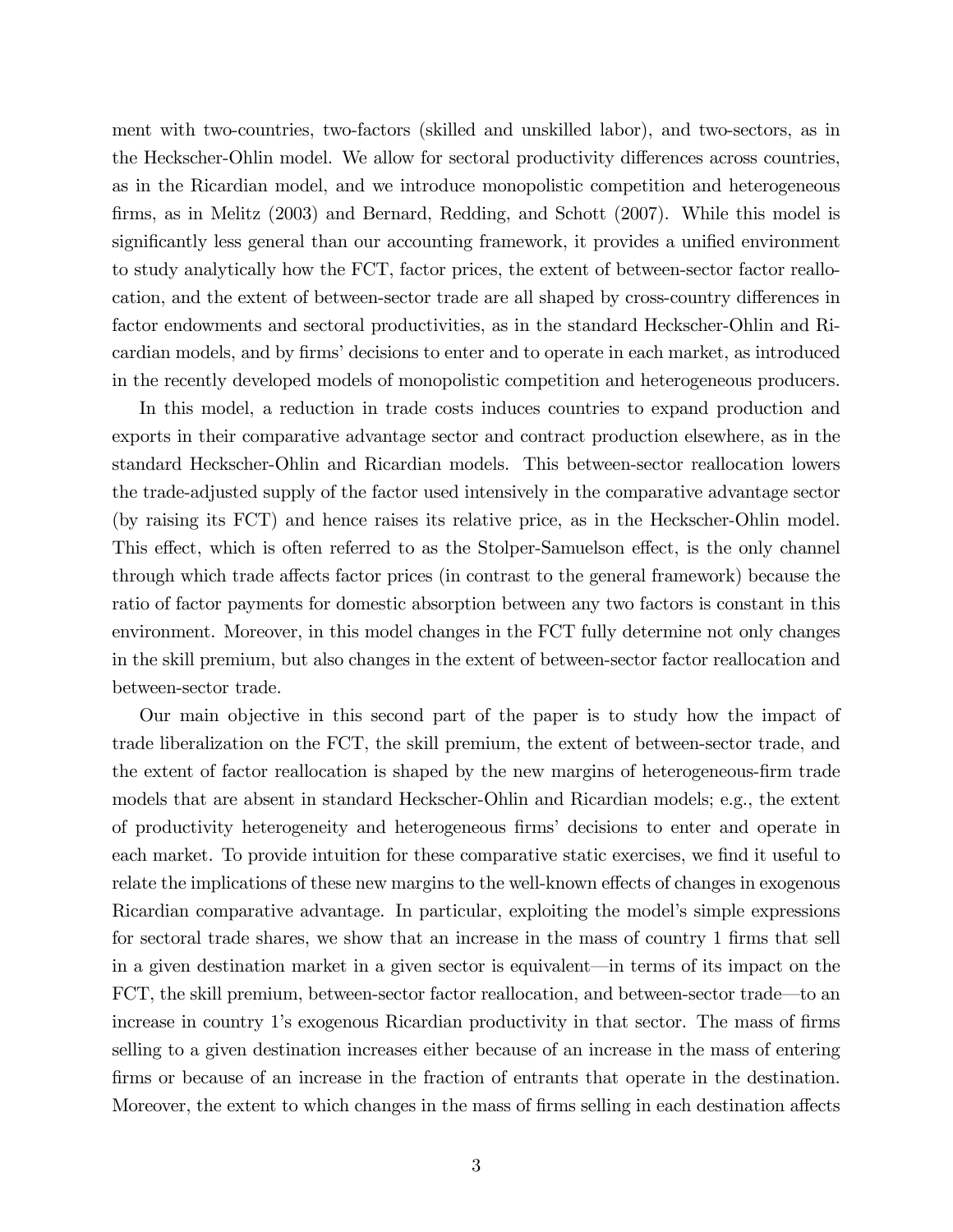the FCT depends on the degree of within-sector productivity heterogeneity. In this sense, the strength of exogenous sources of comparative advantage (resulting from sectoral productivity differences and factor endowment differences) is shaped by the decisions of firms to enter and to sell in each destination market.

We use this logic to obtain the following results on the impact of trade liberalization on the FCT, the skill premium, the extent of between-sector factor reallocation, and the extent of between-sector trade. We first show that greater within-sector productivity heterogeneity reduces the magnitudes of the changes in the FCT, the skill premium, the extent of between-sector trade, and the extent of factor reallocation induced by a given change in trade shares. This is because greater technological heterogeneity mitigates the relative importance of exogenous Ricardian technological differences and factor price differences in shaping sectoral trade patterns. Given the extensive evidence of large productivity differences within narrowly-defined sectors, this comparative static exercise provides a rationale for empirical results suggesting that the FCT is not very large for many countries like the US, and that the extent of between-sector factor reallocation induced by trade and its impact on the skill premium are small in practice; see e.g. Goldberg and Pavcnik (2007).

We next show that endogenous entry and endogenous selection of firms into markets each increases the magnitudes of the changes in the FCT, the skill premium, the extent of betweensector trade, and the extent of factor reallocation induced by a given change in trade shares. This is because the mass of entrants from country 1 relative to the mass of entrants from country 2 and the fraction of these entrants from country 1 relative to the fraction of these entrants from country 2 that choose to sell in any given market is relatively larger in country 1's comparative advantage sector than in country 2's; and an increase in the mass of firms that supply a given market is equivalent to an increase in that sector's exogenous Ricardian productivity. These results imply that measures of sectoral productivity and endowment differences across countries would underestimate the impact of trade liberalization on the skill premium and between-sector factor reallocation if firm entry and selection decisions are not taken into account. Note, however, that given our earlier results, the extent of withinsector productivity heterogeneity, endogenous entry, and selection of firms into markets have no effect whatsoever on changes in factor prices, between-sector factor allocation, or betweensector trade, for given changes in the FCT.

Our results are related to recent papers in international trade identifying robust insights for welfare analysis across different models; see e.g., Arkolakis, Costinot, and Rodriguez-Clare (Forthcoming) and Atkeson and Burstein (2010). Whereas these papers focus on the welfare implications of international trade, we focus on the distributional implications of international trade. We show that across a wide range of workhorse models, the effects of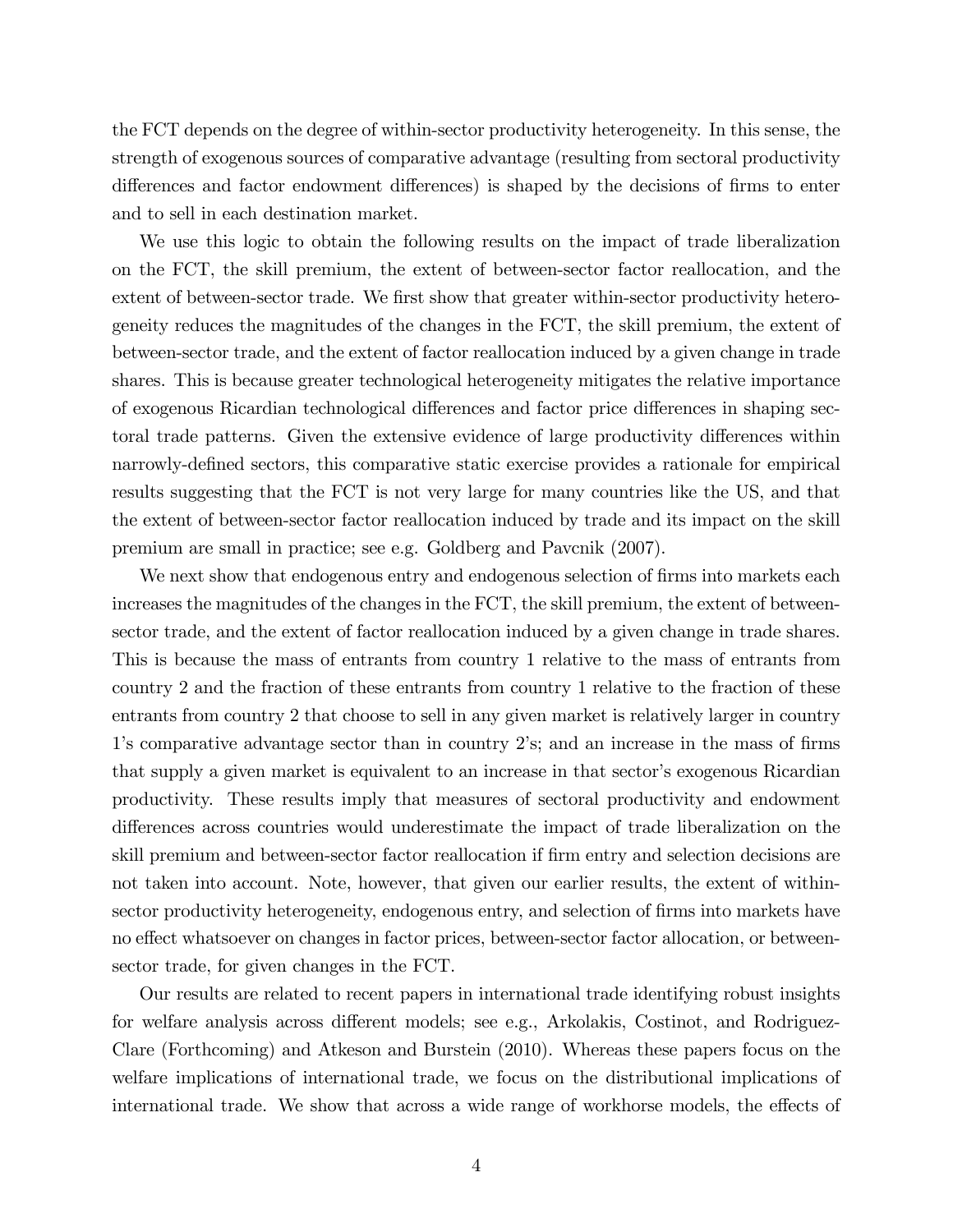international trade on the skill premium can be summarized by changes in the FCT.

The second part of our paper is most closely related to Bernard, Redding, and Schott (2007), henceforth BRS, which consider a very similar framework. As in other models with factor-endowment differences across countries and factor-intensity differences across sectors, we both obtain standard Heckscher-Ohlin-like results: trade generates factor reallocation and a Stolper-Samuelson-type effect. Our contribution relative to BRS is as follows. First, we show that changes in the FCT are sufficient statistics for the impact of international trade on the skill premium and between-sector factor allocation. Second, we demonstrate analytically how the new margins in heterogeneous-firm models (the extent of within-sector productivity heterogeneity, endogenous entry, and selection of firms into markets) affect the impact of trade on the skill premium, between-sector trade, and factor reallocation. In particular, while propositions in BRS state that the new margins in heterogeneous firm models do affect the aggregate implications of trade liberalization, none of their analytic results establish how any of these margins affects the skill premium, the extent of factor reallocation, or the extent of between sector trade, whereas this is the focus of the second part of our paper. Third, we revisit their finding that differences in factor endowments induce what BRS call "endogenous Ricardian productivity differences" at the industry level.<sup>5</sup>

# 2 Factor Prices: A Unifying Framework

In this section we present a general accounting framework to examine the link between factor prices and trade. We Örst derive a simple expression relating equilibrium factor prices to two components: the trade-adjusted factor supply and factor payments for domestic absorption. We then show how changes in relative factor prices within a range of workhorse models of trade can be mapped into these two components. Finally, we describe a set of assumptions that are standard in the literature under which changes in the FCT are sufficient statistics for the impact of trade on relative factor prices.

### 2.1 General Framework

There are N countries, indexed by  $n = 1, ..., N$ , and J sectors, indexed by  $j = 1, ..., J$ . Production requires inputs, and inputs are grouped into disjoint sets of factors, indexed by  $k = 1, ..., K$ . Factors could be highly aggregated, e.g. capital and labor, or highly disaggregated; e.g. workers with a given number of years of education. Inputs within a given

 ${}^5$ Ho (2010) uses a similar framework to study the implications of idiosyncratic distortions on betweensector factor allocation, the skill premium, and welfare, while Lu (2010) uses it to study how export market participation decisions of Chinese firms vary across sectors.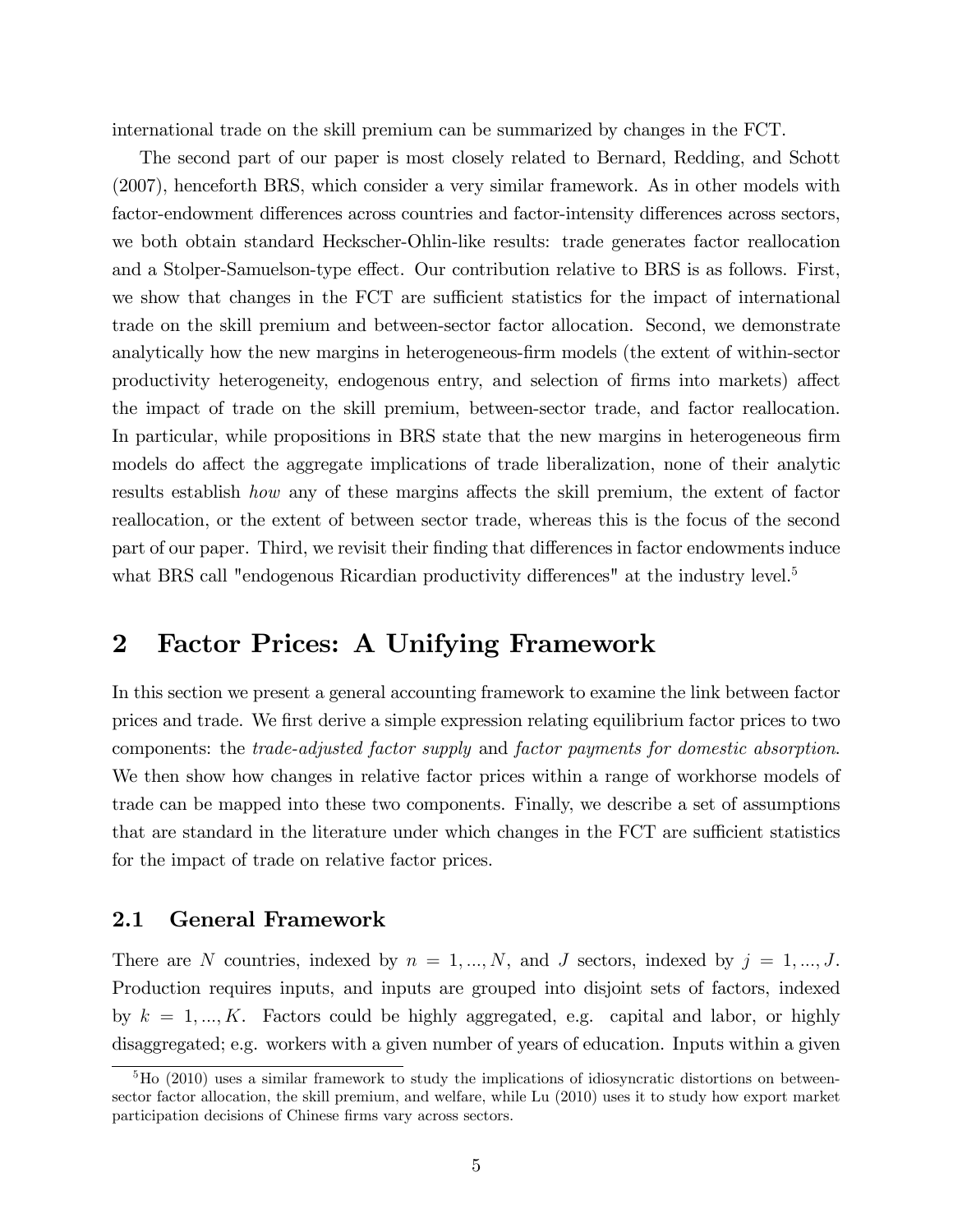factor set  $k$  can be heterogeneous in all respects; e.g. the efficiency units provided by each input of factor  $k$  can vary within firms in a sector and across sectors.

In a given equilibrium and at a given point in time, we denote by  $L_{k,i}$  the mass of inputs of factor  $k$  employed in country  $i$ . Note that in the presence of idle inputs (e.g. labor unemployment),  $L_{k,i}$  can be strictly less than the total supply of factor k in country i. Let  $L_{k,in}(j)$  denote the mass of inputs of factor k in country i that are employed in supplying destination market n in sector j. The mass of inputs of factor k used in country i in sector j is  $L_{k,i}(j) = \sum_{n} L_{k,in}(j)$ , and the sum of  $L_{k,i}(j)$  across industries must equal total employment of factor  $k, L_{k,i} = \sum_j L_{k,i}(j)$ .

At this point,  $L_{k,in}(j)$  is an accounting variable describing how factor usage is distributed across destination markets. Below we discuss how  $L_{k,in}(j)$  can be constructed in a range of specific models. In some cases it may not be straightforward to allocate sectoral employment,  $L_{k,i}(j)$ , across destination markets,  $L_{k,in}(j)$ . As discussed in detail below, this can be the case, for example, if Örms must incur Öxed costs that do not depend on the set of destination markets they supply (or if marginal costs are not constant). We show, however, that in some of these cases we do not need to construct  $L_{k,in}(j)$  to apply our results that follow.

We denote by  $E_i(j) \geq 0$  country i's total expenditure on sector j, and by  $\Lambda_{in}(j) \in [0, 1]$ the share of country  $n$ 's total expenditure in sector  $j$  that is allocated to goods from country  $i$ , with  $\sum_i \Lambda_{in}(j) = 1$ . Then total revenues by producers in country i are  $\sum_n \sum_j \Lambda_{in}(j) E_n(j)$ . **Factor payments**: Let  $w_{k,in}(j)$  denote the equilibrium average price paid in country i to inputs in factor group  $k$  employed in sector j in the production of goods bound for country n. This average price is equal to total earnings of these inputs divided by the mass of these inputs  $L_{k,in}(j)$ . The average price paid in country i to inputs in factor group k employed in sector  $j$  can then be expressed as

$$
w_{k,i}(j) = \frac{1}{L_{k,i}(j)} \sum_{n} L_{k,in}(j) w_{k,in}(j).
$$

Similarly, the average price paid in country i to inputs in factor group  $k$ ,  $w_{k,i}$ , can be expressed as

$$
w_{k,i} = \frac{1}{L_{k,i}} \sum_{j} L_{k,i}(j) w_{k,i}(j).
$$

Note that we do not impose the restriction that two identical inputs within a factor set (e.g. two identical workers) are paid the same price within or across plants, firms, or sectors.

Denote by  $\lambda_{in} (j)$  the share of country i revenues from sales in country n in sector j that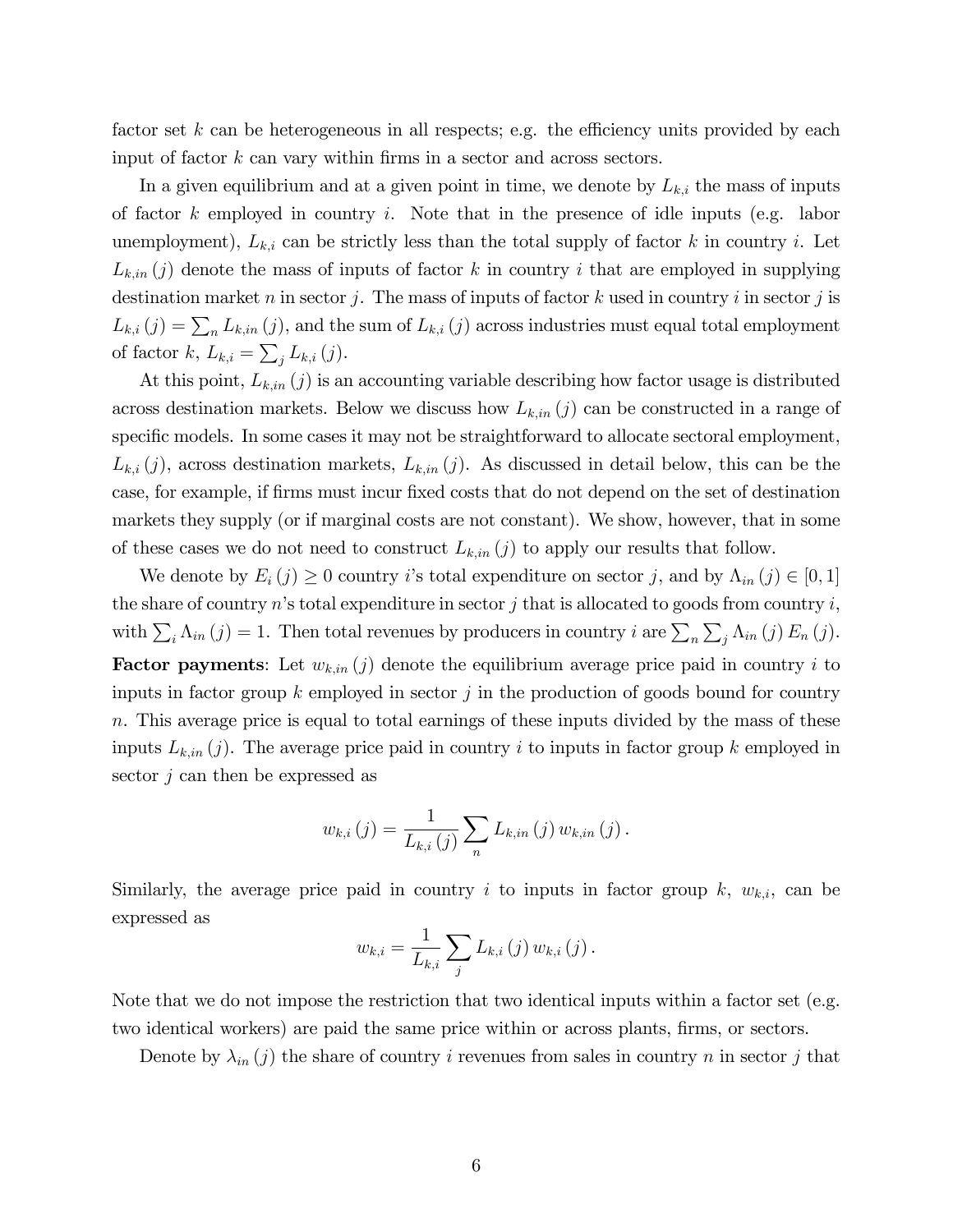is paid to all factors,

$$
\lambda_{in}(j) = \frac{\sum_{k} w_{k,in}(j) L_{k,in}(j)}{\Lambda_{in}(j) E_{n}(j)}.
$$

Denote by  $\alpha_{k,in} (j)$  the share of factor payments that are paid to inputs in factor set k,

$$
\alpha_{k,in}(j) = \frac{w_{k,in}(j) L_{k,in}(j)}{\sum_{k'} w_{k',in}(j) L_{k',in}(j)},
$$

where  $\sum_{k} \alpha_{k,in} (j) = 1$  for all n and j. If  $\lambda_{in} (j) < 1$ , then any remaining revenues are profits or rents paid to an input that is not included in any set  $k = 1, ..., K$ . Given these definitions, it follows that

$$
w_{k,i}L_{k,i} = \sum_{j} \sum_{n} \alpha_{k,in}(j) \lambda_{in}(j) \Lambda_{in}(j) E_{n}(j).
$$
 (1)

Equation (1) states that the total earnings of employed inputs within a factor set must equal the payments to these inputs in the production of goods bound for all destination markets and across all sectors.

**Factor content of trade:** Denote by  $FCT_{k,i}$  the factor content of trade for factor k in country  $i$ , defined as

$$
FCT_{k,i} = \sum_{j} \sum_{n} \left[ L_{k,in}(j) - L_{k,ii}(j) \frac{\Lambda_{ni}(j)}{\Lambda_{ii}(j)} \frac{w_{k,ii}(j)}{w_{k,i}} \right].
$$

To better understand the definition of the FCT, we use our definitions of  $\lambda_{in} (j)$  and  $\alpha_{k,in} (j)$ to express the payments for the FCT,  $w_{k,i}FCT_{k,i}$ , as

$$
w_{k,i} FCT_{k,i} = \sum_{j} \sum_{n \neq i} [\alpha_{k,in}(j) \lambda_{in}(j) \Lambda_{in}(j) E_{n}(j) - \alpha_{k,ii}(j) \lambda_{ii}(j) \Lambda_{ni}(j) E_{i}(j)].
$$
 (2)

The first term in the summation in equation (2),  $\alpha_{k,in} (j) \lambda_{in} (j) \Lambda_{in} (j) E_n (j)$ , represents the payments to factor k embodied in country is exports to destination market n. The second term in the summation,  $\alpha_{k,ii} (j) \lambda_{ii} (j) \Lambda_{ni} (j) E_i (j)$ , represents the counterfactual payments to factor k in country i, had country i produced for itself the value of goods that it imported from country n. Therefore, the FCT corresponds to the net exports of factor  $k$  embodied in country  $i$ 's trade.

Note that constructing the FCT in the data requires input usage and average factor prices by destination country, which may be difficult to observe in practice. In Section 2.2, we discuss a range of models in which the construction of  $FCT_{k,i}$  is simplified significantly. **Factor prices**: To show how  $FCT_{k,i}$  is related to  $w_{k,i}$ , we proceed as follows. By equations (1) and (2), and using  $\Lambda_{ii} (j) = 1 - \sum_{n \neq i} \Lambda_{ni} (j)$ , we decompose payments to factor k into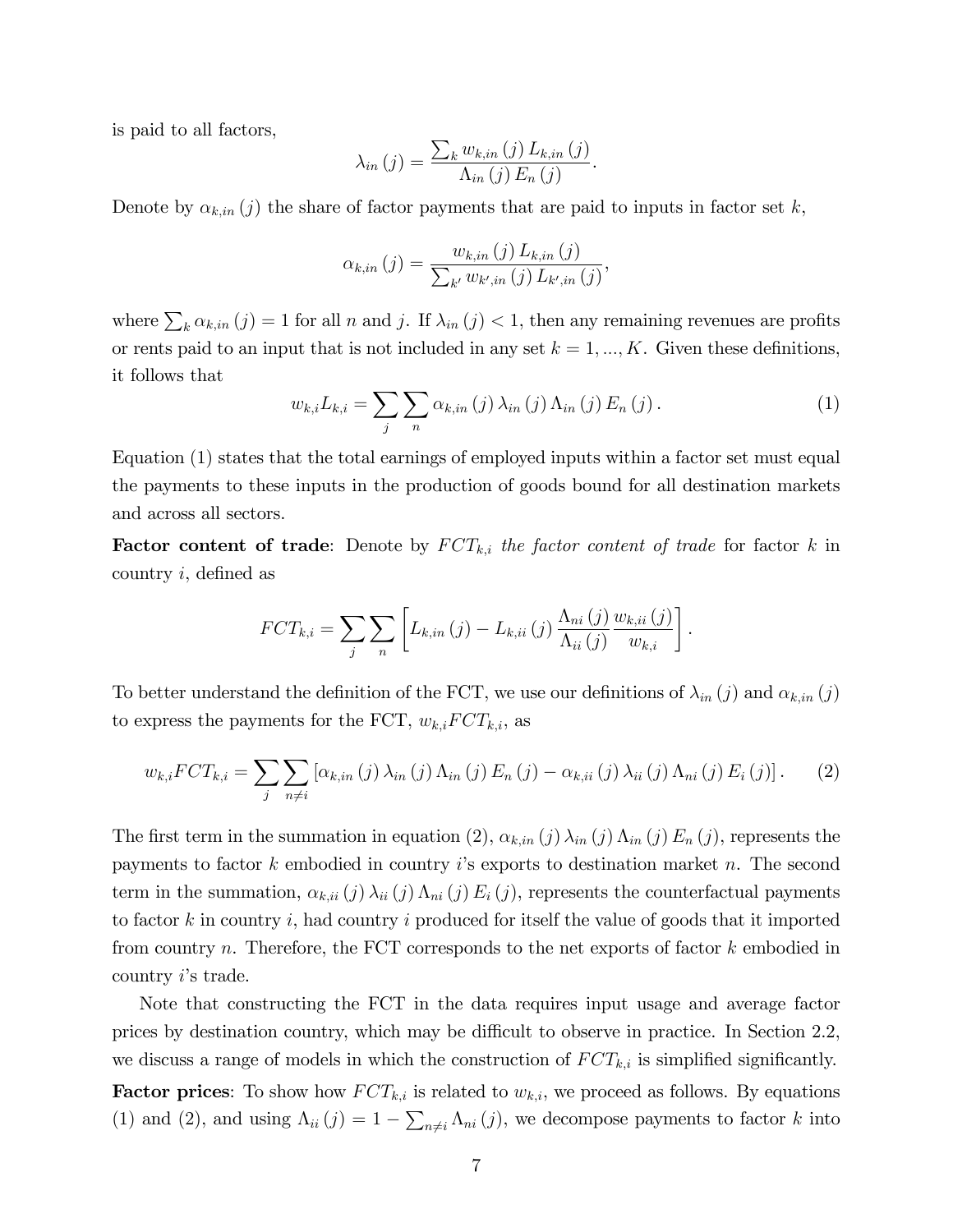two components:

$$
w_{k,i}L_{k,i} = w_{k,i}FCT_{k,i} + \Phi_{k,i}.
$$
\n
$$
(3)
$$

The first component is the payments for the FCT defined in equation  $(2)$ . The second component is the factor payments for domestic absorption (FPD),

$$
\Phi_{k,i} = \sum_{j} \lambda_{ii} (j) \alpha_{k,ii} (j) E_i (j),
$$

which is the counterfactual payments to factor  $k$  if domestic absorption were produced domestically. By equation  $(3)$ , factor k's average price is

$$
w_{k,i} = \Phi_{k,i} / \mathcal{L}_{k,i} \,, \tag{4}
$$

where

$$
\mathcal{L}_{k,i} = L_{k,i} - FCT_{k,i}
$$

denotes the trade-adjusted supply of factor  $k$ <sup>6</sup>

By comparing equations (1) and (4), it is apparent that for given values of  $\lambda_{ii} (j)$ ,  $\alpha_{k,ii} (j)$ , and  $E_i(j)$ , the average price paid to factor k in a trade equilibrium is equal to the average price that would have been paid to factor  $k$  in autarky had country is employment of factor k been  $\mathcal{L}_{k,i}$  rather than  $L_{k,i}$ . If a country is a net exporter of factor k, then its average factor price is determined as if it has a smaller stock of this factor. In this sense, we can think of  $\mathcal{L}_{k,i}$  as the counterfactual employment of factor k available in economy i in the presence of international trade.

Using equation (4), we express the average price of factor  $k_1$  relative to factor  $k_2$  as

$$
w_{k_1,i}/w_{k_2,i} = (\mathcal{L}_{k_2,i}/\mathcal{L}_{k_1,i}) \times (\Phi_{k_1,i}/\Phi_{k_2,i}),
$$
\n(5)

for any  $k_1, k_2 \leq K$ . Equation (5) decomposes the relative price of factor  $k_1$  to factor  $k_2$ into two terms: (i) the trade-adjusted employment of  $k_2$  relative to  $k_1$  and (ii) the FPD of  $k_1$  relative to  $k_2$ . An increase in  $\mathcal{L}_{k_2,i}/\mathcal{L}_{k_1,i}$ , either through a decrease in the relative employment of factor  $k_1$  or an increase in the FCT of  $k_1$ , increases the relative average price of  $k_1$ . Similarly, an increase in  $\Phi_{k_1,i} / \Phi_{k_2,i}$ , either through an increase in expenditure shares in sectors intensive in factor  $k_1$  or an increase in the average revenue share of factor  $k_1$  across sectors, increases the relative price of  $k_1$ .

We summarize these results in the following proposition, which provides an equation for

<sup>&</sup>lt;sup>6</sup>While we use the term "trade-adjusted factor supply," it should be clear from the definition of  $L_{k,i}$  that in an environment in which some inputs remain idle,  $\mathcal{L}_{k,i}$  is really the trade-adjusted factor employment.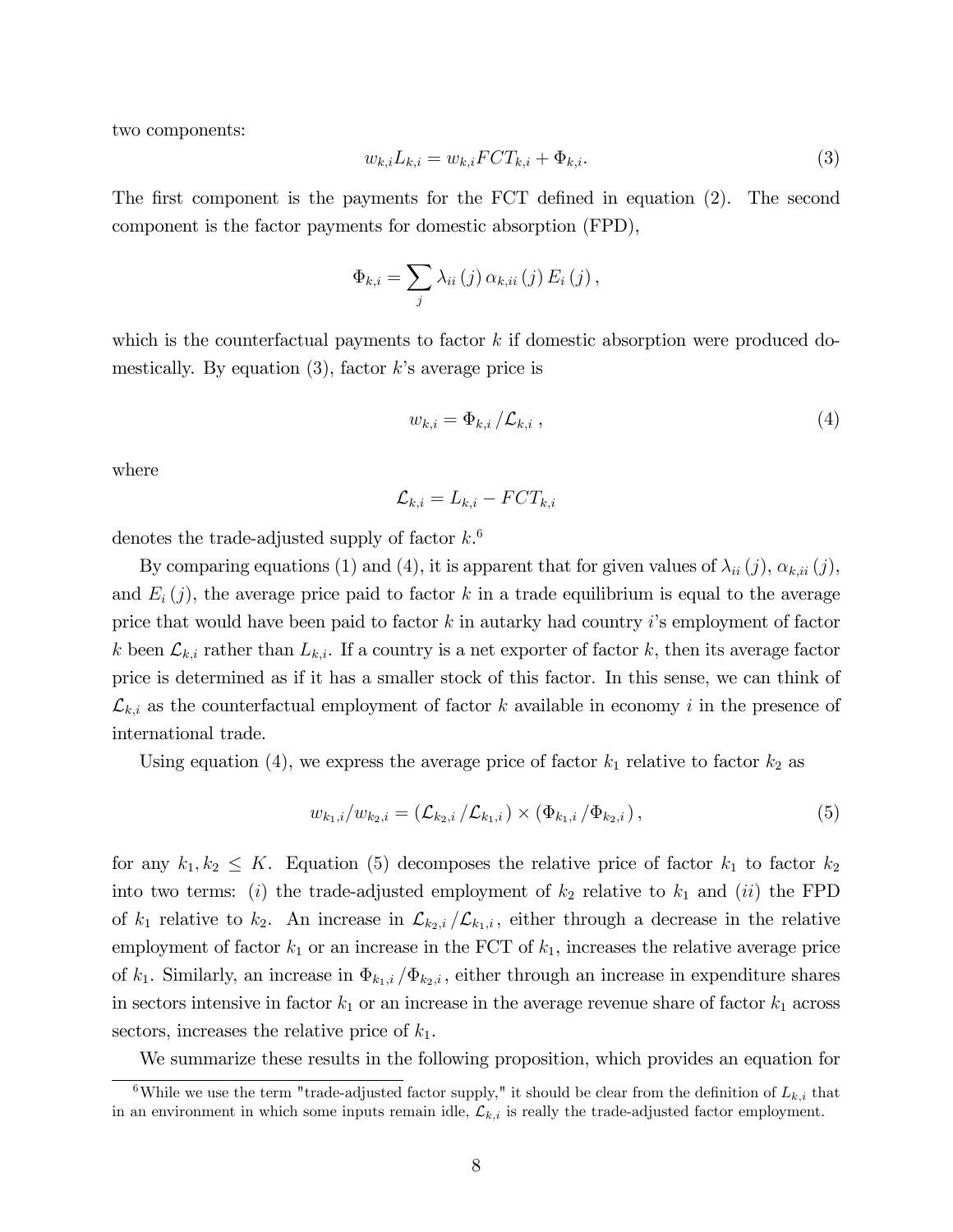the change in the relative price of factor  $k_1$  to factor  $k_2$  between any two equilibria.

**Proposition 1** If  $w'_{k_1,i}/w'_{k_2,i}$ ,  $\mathcal{L}'_{k,i}$ , and  $\Phi'_{k,i}$  denote the relative average price of factor  $k_1$ to factor  $k_2$ , the trade-adjusted supply of factor k, and the factor payments for domestic absorption of factor  $k$  in a counterfactual equilibrium, then

$$
\frac{w'_{k_1,i}}{w'_{k_2,i}} / \frac{w_{k_1,i}}{w_{k_2,i}} = \left[ \frac{\mathcal{L}'_{k_2,i}}{\mathcal{L}'_{k_1,i}} / \frac{\mathcal{L}_{k_2,i}}{\mathcal{L}_{k_1,i}} \right] \times \left[ \frac{\Phi'_{k_1,i}}{\Phi'_{k_2,i}} / \frac{\Phi_{k_1,i}}{\Phi_{k_2,i}} \right].
$$
\n(6)

Of course, both  $\mathcal{L}_{k,i}$  and  $\Phi_{k,i}$  are endogenous, and their equilibrium determination—and therefore, how they are affected by trade liberalization—is outside the scope of this accounting framework. In Section 3, we specialize our general framework to study the determination of these variables.

### 2.2 Mapping Specific Models into Framework

In this section we discuss how a variety of models of international trade, technological change, and relative factor prices can be mapped into the general framework above. We also describe a range of model assumptions under which expression (6) and the calculation of the FCT can be simplified significantly. In the examples we consider, we follow the literature and assume that all inputs within a factor set are homogeneous. Moreover, because the labor market is perfectly competitive in the examples below, all inputs within a factor set receive a common price,  $w_{k,i}$ .

Heckscher-Ohlin-like perfectly competitive models: Here we focus on perfectly competitive models with constant returns to scale in which all producers within a sector share a common factor intensity that does not depend on the destination in which output is sold. These assumptions are satisfied in the Heckscher-Ohlin model—see, e.g., Stolper and Samuelson  $(1941)$ —and its multi-sector and multi-factor extensions—see, e.g., Ethier (1984), Jones and Scheinkman (1977), and Costinot and Vogel (2010).

In these models,  $L_{k,in}(j)$  can be constructed easily, as the product of sector j's employment of factor k,  $L_{k,i}(j)$ , and the ratio of country i sector j revenues earned in market n to total revenues earned in that sector,  $\Lambda_{in} (j) E_n (j) / (\sum_{n'} \Lambda_{in'} (j) E_{n'} (j))$ . Hence, the share of factor payments accruing to factor k in sector j production—i.e. the factor k intensity of production in sector j—is the same across destination markets,  $\alpha_{k,in} (j) = \alpha_{k,i} (j)$  for all i,  $n, k, \text{ and } j, \text{ where}$ 

$$
\alpha_{k,i}(j) = \frac{w_{k,i} L_{k,i}(j)}{\sum_{k'} w_{k',i} L_{k',i}(j)}.
$$
\n(7)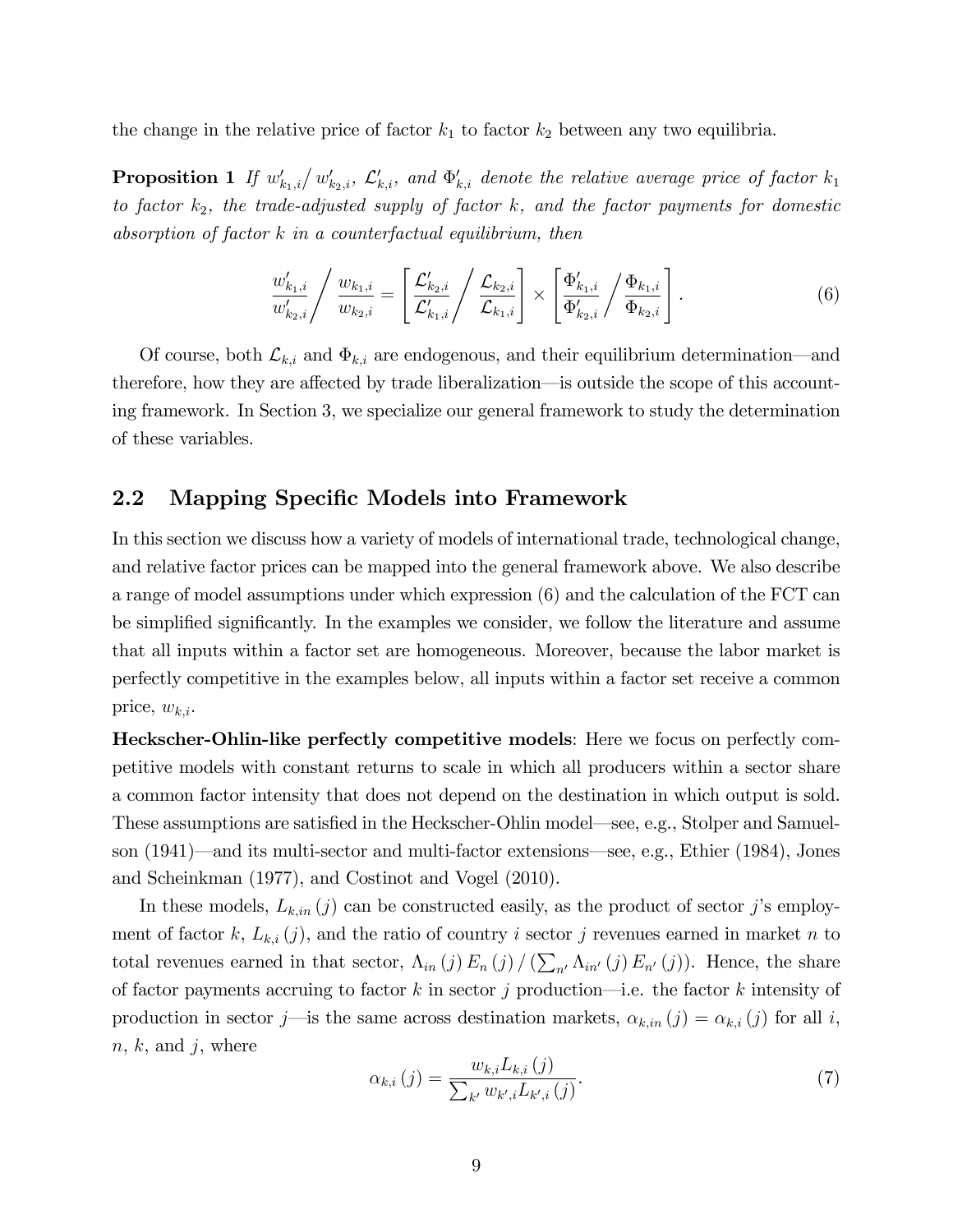Hence, constructing the  $\alpha_{k,in} (j)$  terms requires only sectoral employment and factor prices. Moreover, with constant returns to scale and perfect competition, firm profits are zero, so  $\lambda_{in} (j) = 1$  for all i, n, and j.

In any setting in which  $\alpha_{k,in} (j)$  and  $\lambda_{in} (j)$  are common across destination markets, we can simplify significantly the construction of net exports of factor  $k$ . In particular, we have

$$
FCT_{k,i} = \sum_{j} L_{k,i}(j) \omega_i(j), \qquad (8)
$$

where

$$
\omega_i(j) = \frac{\sum_{n \neq i} \left[ \Lambda_{in}(j) E_n(j) - \Lambda_{ni}(j) E_i(j) \right]}{\sum_{n} \Lambda_{in}(j) E_n(j)}
$$

denotes the ratio of country  $i$ 's net exports in sector  $j$  to country  $i$ 's total revenue in sector j. The variables  $L_{k,i}(j)$  and  $\omega_i(j)$ , and hence the factor k content of trade, can be measured in principle using sectoral production and trade data.

In this environment, the expression in Proposition 1 is simplified only because  $\alpha_{k,in} (j)$  =  $\alpha_{k,i} (j)$  and  $\lambda_{in} (j) = 1$ . However, we can further simplify this expression under a few additional assumptions. If preferences and production functions are Cobb-Douglas and the Cobb-Douglas share parameters are unchanged across equilibria, then equation  $(6)$  simplifies to

$$
\frac{w'_{k_1,i}}{w'_{k_2,i}} / \frac{w_{k_1,i}}{w_{k_2,i}} = \frac{\mathcal{L}'_{k_2,i}}{\mathcal{L}'_{k_1,i}} / \frac{\mathcal{L}_{k_2,i}}{\mathcal{L}_{k_1,i}}.
$$
\n(9)

In this special case, relative factor prices change only due to changes in trade-adjusted factor supplies. For fixed domestic supplies of factors  $k_1$  and  $k_2$ , any change in the economic environment—such as trade costs, foreign productivities, foreign factor supplies, foreign production functions, domestic productivities, or domestic supplies of factors other than  $k_1$ and  $k_2$ —affects domestic relative factor prices only through changes in the FCT.

Expression  $(9)$  was also obtained in Deardorff and Staiger (1988) and Deardorff (2000) in a perfectly competitive environment with constant returns to scale and common productivities across producers within each sector. Our result allows for heterogeneous productivities within sectors, as in a multi-sector and multi-factor version of Eaton and Kortum (2002).<sup>7</sup>

Common factor intensities across sectors: A particular class of models nested by the perfectly competitive, constant returns to scale models above are those in which factor intensity is identical across producers, sectors, and destination markets,  $\alpha_{k,in} (j) = \alpha_{k,i}$ . These

 ${}^{7}$ An alternative assumption that simplifies equation (6) is that countries are symmetric. In this case, trade is balanced sector-by-sector, so that  $\omega_i(j) = 0$  for all i and j, and  $FCT_{k,i} = 0$  for all k and i. Hence, changes in relative factor prices depend only on changes in factor supplies and relative payments for domestic absorption.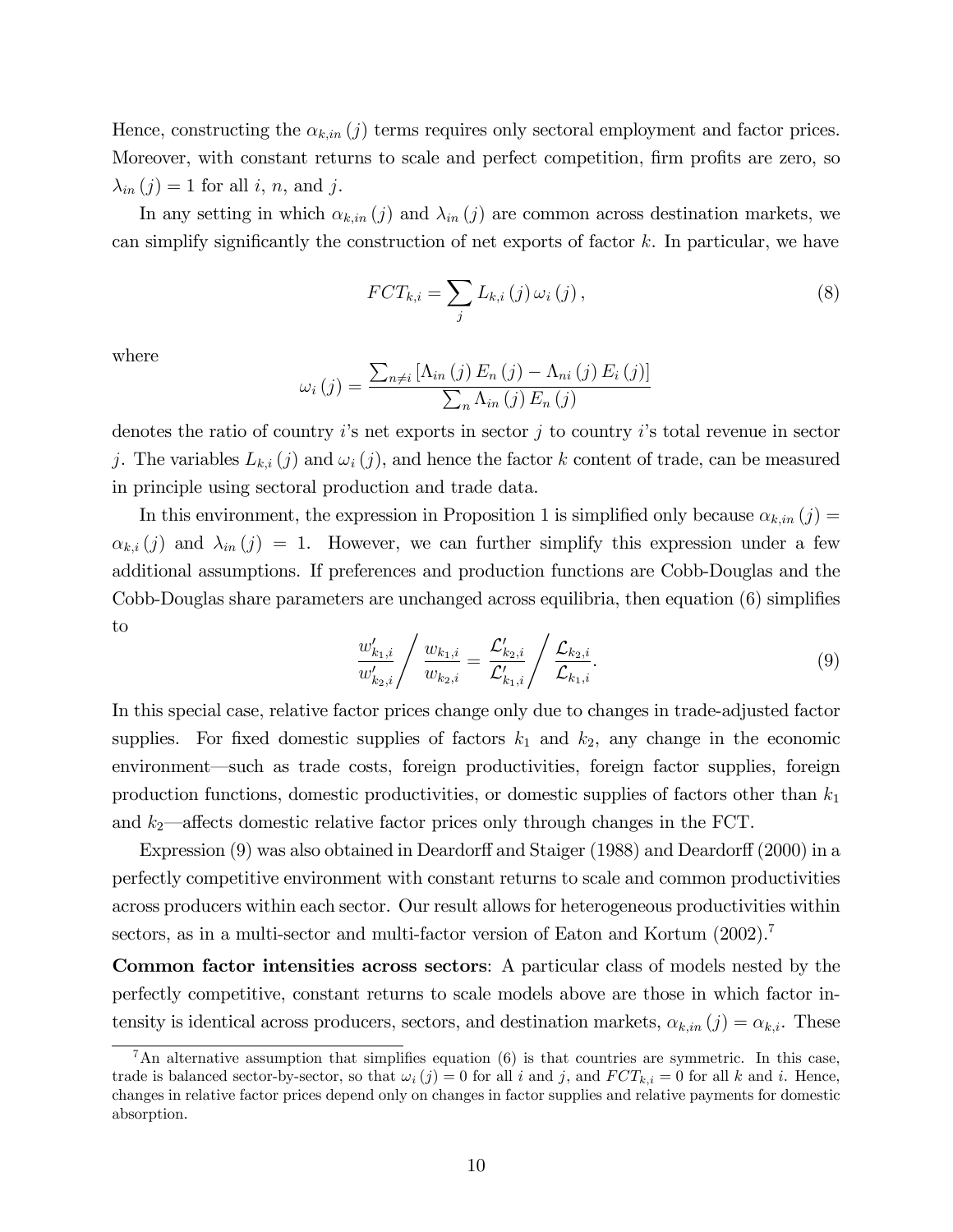assumptions are satisfied in, e.g., Katz and Murphy (1992), Krusell, Ohanian, Rios-Rul, and Violante (2000), and Burstein, Cravino, and Vogel (2010). Under these assumptions, equation  $(5)$  simplifies to

$$
w_{k_1,i}/w_{k_2,i} = (\mathcal{L}_{k_2,i}/\mathcal{L}_{k_1,i}) \times (\alpha_{k_1,i}/\alpha_{k_2,i})
$$

Moreover, because  $FCT_{k,i}$  equals  $\alpha_{k,i}/w_{k,i}$  times country i's net aggregate exports (i's trade balance), we have  $\mathcal{L}_{k_2,i}/\mathcal{L}_{k_1,i}=L_{k_2,i}/L_{k_1,i}$ . Hence, equation (6) becomes

$$
\frac{w'_{k_1,i}}{w'_{k_2,i}} / \frac{w_{k_1,i}}{w_{k_2,i}} = \left[ \frac{L'_{k_2,i}}{L'_{k_1,i}} / \frac{L_{k_2,i}}{L_{k_1,i}} \right] \times \left[ \frac{\alpha'_{k_1,i}}{\alpha'_{k_2,i}} / \frac{\alpha_{k_1,i}}{\alpha_{k_2,i}} \right].
$$

In this class of models, changes in relative factor prices across two points in time are driven entirely by changes in relative factor supplies and by changes in relative factor intensities. Changes in relative factor intensities can be driven by technological change (see e.g. Katz and Murphy 1992),<sup>8</sup> capital accumulation (see e.g. Krusell, Ohanian, Rios-Rul, and Violante 2000), and capital accumulation and international trade (see e.g. Burstein, Cravino, and Vogel  $2010$ .<sup>9</sup>

Factor intensity varies by destination market: In Matsuyama (2007) and Burstein and Vogel (2010), markets are perfectly competitive, production is constant returns to scale, and average factor intensities vary depending on destination market. In Matsuyama (2007) producers are homogeneous within a sector, and trade costs are assumed to be skill intensive relative to production. In Burstein and Vogel (2010), for a given producer, skill intensity is independent of destination market, but the most productive producers tend to export and to be more skill intensive. Hence in these models,  $\lambda_i (j) = 1$  but  $\alpha_{k,in} (j)$  tends not to equal  $\alpha_{k,ii}(j)$  for  $n \neq i$ .

With constant returns to scale it is straightforward to allocate aggregate sectoral factor employment,  $L_{k,i}(j)$ , to each destination market,  $L_{k,in}(j)$ . Hence, these models fit into the general framework presented above. However, equation (6) simplifies only because  $\lambda_{ii} (j) = 1$ . In general, changes in trade costs will affect relative factor prices through both trade-adjusted factor supplies and the factor payments for domestic absorption.

Heckscher-Ohlin-like imperfectly competitive models: In Section 3 we consider a range of models featuring imperfect competition, heterogeneous firms, and increasing returns

<sup>8</sup>While some papers treat technological change as exogenous, there is a large literature on endogenous factor-biased technological change; see, e.g. Acemoglu (2002). The effect of such changes on relative factor wages operate through changes in relative factor intensities (changes in  $\alpha$ 's).

 $9$ Parro (2010) considers a model similar to Burstein, Cravino, and Vogel (2010) in which factor intensities vary across sectors.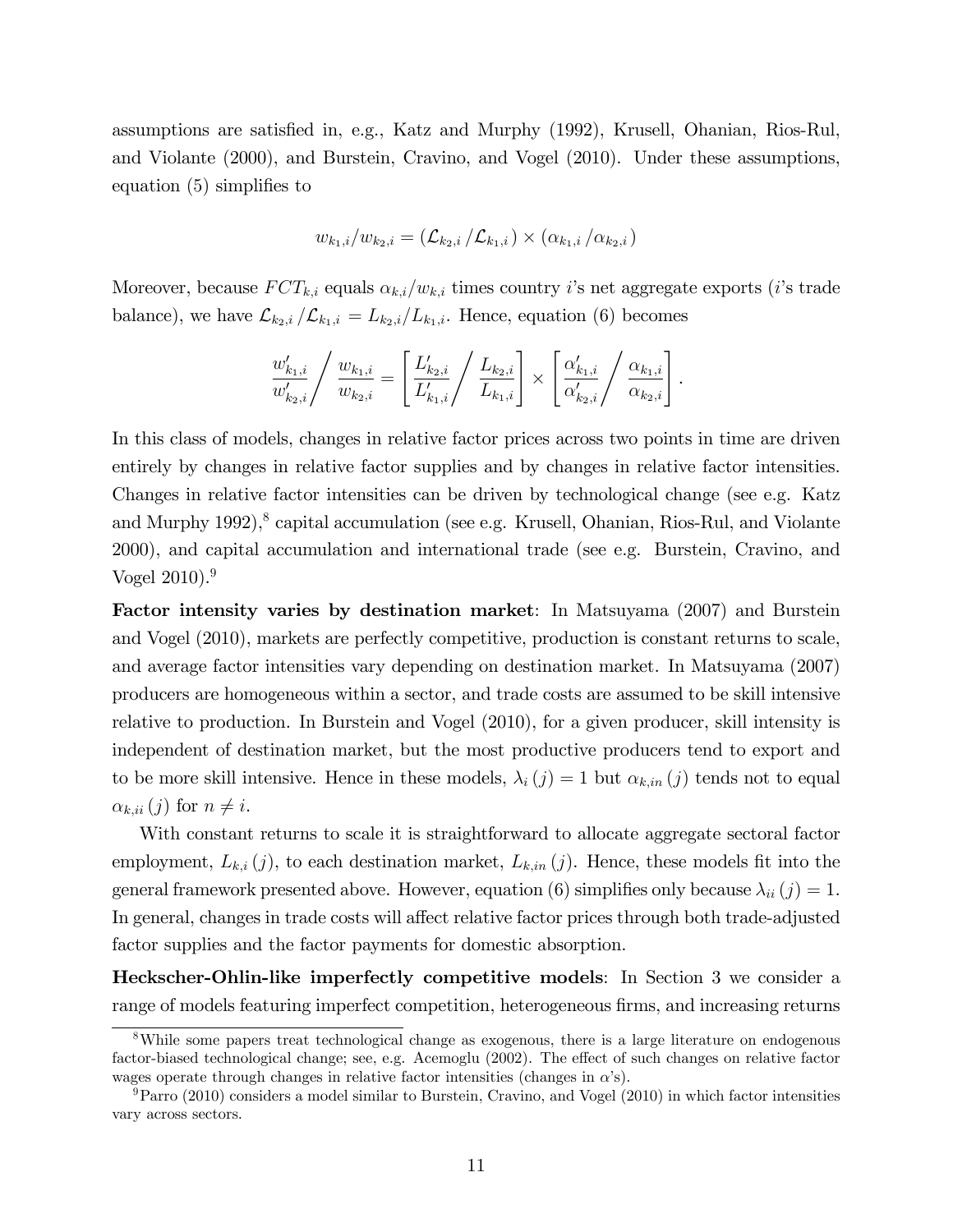to scale, as in, e.g., Romalis  $(2004)$  and BRS  $(2007)$ . With imperfect competition, firms may earn profits, so  $\lambda_{in} (j)$  is not generally equal to one. Moreover, in some cases it is not straightforward to allocate sectoral employment,  $L_{k,i}(j)$ , across destination markets,  $L_{k,in}(j)$ . This can be the case, for example, if a firm must incur fixed costs that do not depend on the set of destination markets it supplies. However, we show that in the model of Section 3, Proposition 1 holds with the FCT being constructed using equation (8), and that equation  $(6)$  simplifies to equation  $(9)$ .

It is straightforward to show that the same results hold in a two-factor version of Bernard, Eaton, Jensen, and Kortum (2003), which is an extension of Eaton and Kortum (2002) with Bertrand instead of perfect competition. Since there are constant returns to scale (and no fixed costs), allocating factors across destination markets is straightforward. With Frechet distributed productivities and CES demand,  $\lambda_{in} (j)$  is constant and equal across destination markets.<sup>10</sup>

# 3 The FCT in a Heterogeneous Firm Model

While the framework in Section 2 provides a single lens to view and compare a wide range of models and mechanisms linking trade and technology to factor prices, and links the FCT to relative factor prices, it takes the FCT as given. Without any further structure, this accounting framework does not provide insights into how changes in the economic environment, such as changes in trade costs, affect the FCT and relative factor prices.

We now focus on understanding the determination of the FCT and the impact of trade liberalization on factor prices and factor allocation in a specific environment, covered by our accounting framework above, that combines key elements of an important class of workhorse models in international trade. While this model is significantly less general than our accounting framework, it provides a unified environment to study analytically how the FCT, factor prices, the extent of between-sector factor reallocation, and the extent of betweensector trade are all shaped by cross-country differences in factor endowments and sectoral productivities, as in the standard Heckscher-Ohlin and Ricardian models, and by firms' decisions to enter and to operate in each market, as in models of monopolistic competition and heterogeneous firms.

We use this model to obtain three sets of results. First, in Section 3, we show that in

 $10$ Epifani and Gancia (2008) consider an alternative model of international trade and monopolistic competition. In their model, changes in relative factor wages are driven by changes in the FCT and sectoral expenditures. Trade raises expenditures,  $E_i(j)$ , in the skill-intensive sector relative to the unskill-intensive sector in all countries, which tends to increase the skill premium in all countries, as is evident in equation (5).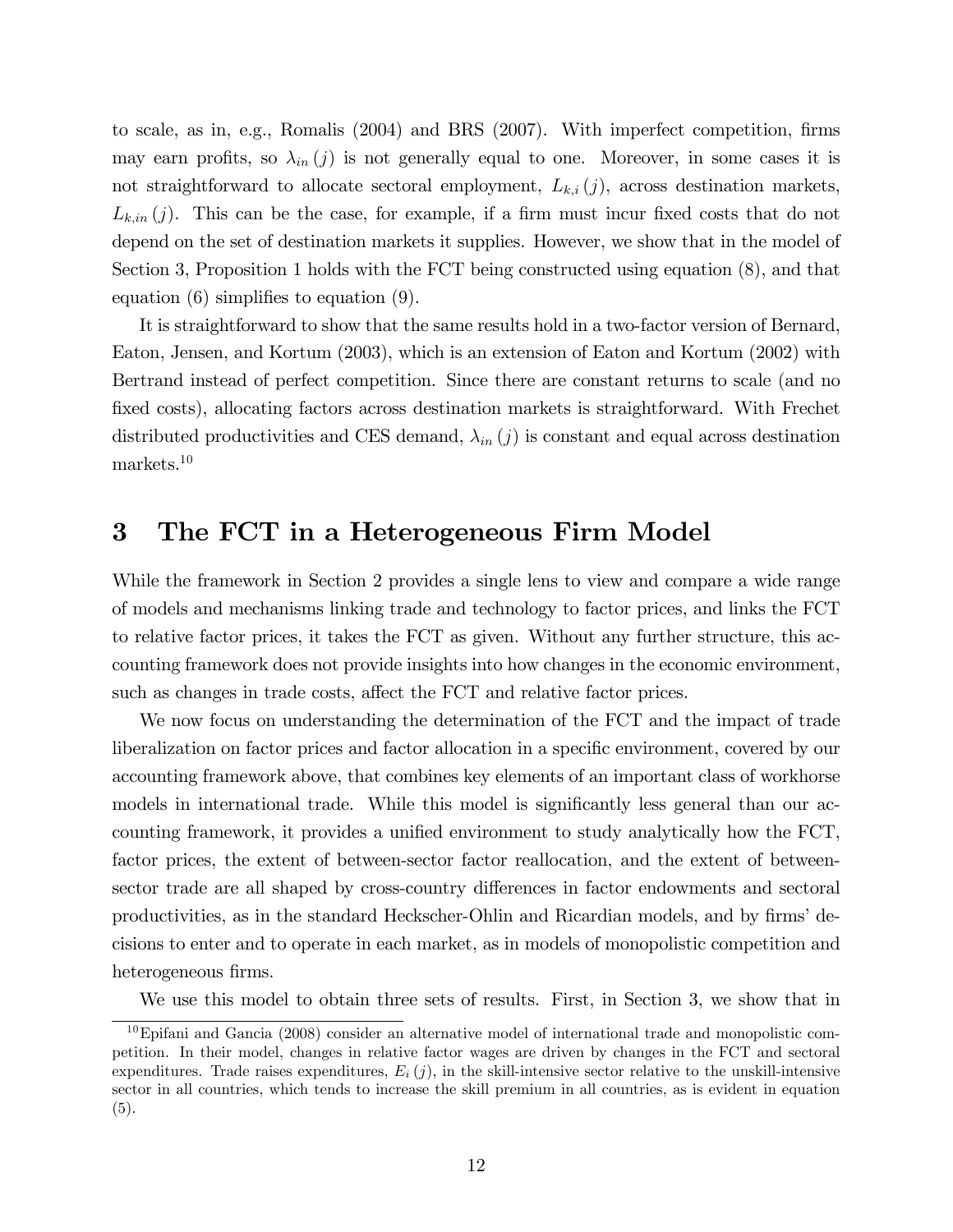this environment, Proposition 1 holds, the FCT is given by equation (8), and the calculation of the FCT in equation  $(6)$  simplifies to equation  $(9)$ . Second, in Section 4, we demonstrate that the FCT and factor endowments fully determine not only the relative price of skilled to unskilled labor (the skill premium), but also the extent of between-sector factor reallocation and between-sector trade. Finally, in Section 5, we show how the extent of productivity heterogeneity between and within sectors, and heterogeneous firms' decisions to enter and operate in each market shape the impact of trade liberalization on the FCT, and, therefore, on factor allocation and the skill premium.

### 3.1 Model

Our model economy features two countries,  $i = 1, 2$ ; two factors, which we refer to as skilled labor and unskilled labor; and two sectors,  $j = x, y$ , where x is skill intensive.<sup>11</sup> Here we assume, without loss of generality for our results, that within each factor, all inputs are homogeneous. While factors are perfectly mobile across producers within a country, they are internationally immobile. The exogenous and fixed endowments of skilled and unskilled labor in country i are denoted by  $L_{s,i}$  and  $L_{u,i}$ , respectively. Each country produces a final non-tradeable good using output of both sectors. Output in each sector is produced using a continuum of differentiated intermediate goods, which are produced by firms using skilled and unskilled labor. To focus on cases in which changes in the FCT fully determine the impact of trade on factor prices, we assume that intermediate goods production functions and the final non-tradeable good aggregator are Cobb Douglas. International trade of intermediate goods is subject to variable and Öxed costs. Factors are perfectly mobile across Örms and sectors but are immobile across countries.

**Preferences:** The representative consumer's utility is defined over a non-tradeable final good,  $Q_i$ , that (for expositional purposes) places equal weight on the output of each sector

$$
Q_i = Q_i (x)^{1/2} Q_i (y)^{1/2},
$$

where  $Q_i(j)$  denotes the output of sector j. The aggregate price index is  $P_i = \frac{1}{2}$  $\frac{1}{2}P_i(x)^{1/2}P_i(y)^{1/2},$ where  $P_i(j)$  is the price of sector j. Demand for the sector j good is  $Q_i(j) = \frac{E_i}{2P_i(j)}$ , where  $E_i = Q_i P_i$  denotes total expenditure in country *i*.

 $11$ We impose that there are two countries and two sectors for analytic tractability. We believe that the intuition for our results extend to more general environments. For an analysis of Stolper-Samuelson-like results in environments with many factors and sectors, see Costinot and Vogel (2010).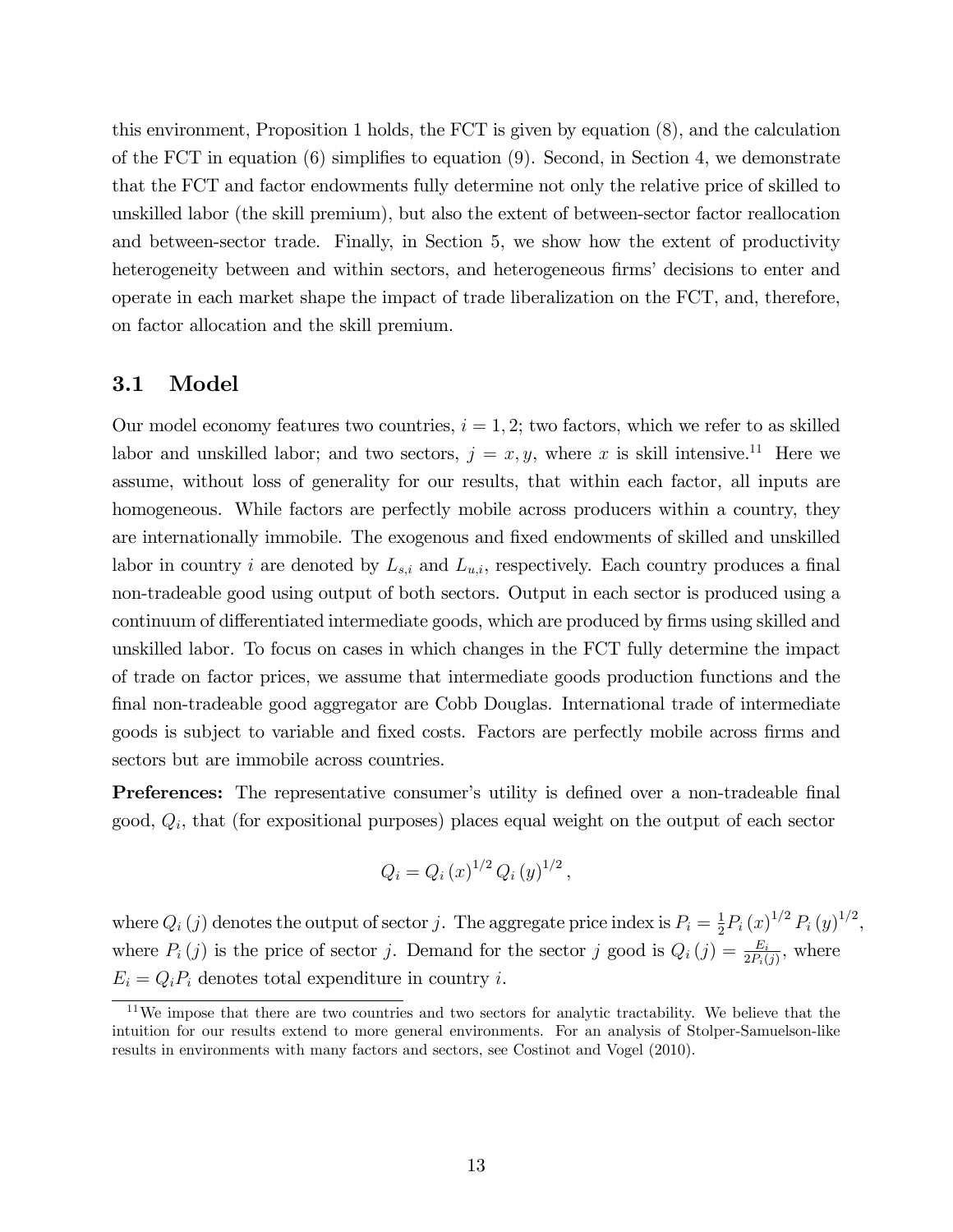**Sectoral aggregates:** Sector *j*'s output,  $Q_i(j)$ , is a CES aggregate of varieties

$$
Q_i(j) = \left(\int_{\omega \in \Omega_j} q_i(\omega, j)^{(\eta - 1)/\eta} d\omega\right)^{\eta/(\eta - 1)}
$$

.

Here,  $q_i(\omega, j)$  denotes country i consumption of variety  $(\omega, j)$ , and  $\eta > 1$  is the elasticity of substitution between varieties. The price index in sector j is  $P_i(j) = \left[\int_{\omega \in \Omega_j} p_i(\omega, j)^{1-\eta} d\omega\right]^{1/(1-\eta)}$ , where  $p_i(\omega, j)$  denotes the price of good  $(\omega, j)$  in country i. Demand for variety  $(\omega, j)$  is  $q_i(\omega, j) = \left(\frac{p_i(\omega, j)}{P_i(j)}\right)$  $P_i(j)$  $\Big)^{-\eta} Q_i(j).$ 

Intermediate good technologies: There are a continuum of firms, each producing a unique variety  $(\omega, j)$ . Firms face variable costs of production, fixed (market access) costs of selling in each country, and iceberg costs of international trade. Both Öxed and variable costs use skilled and unskilled labor, where the factor intensity of production varies across sectors but is constant across firms within a sector and across fixed and variable costs within a firm.

A sector j firm from country i with Hicks-neutral productivity  $z \geq 1$  that hires  $l_s$  units of skilled labor and  $l_u$  units of unskilled labor in variable production activities produces  $y =$  $zA_i(j) l_s^{\alpha_s(j)}l_u^{\alpha_u(j)}$  units of output, where  $\alpha_s(j) + \alpha_u(j) = 1$ . Here,  $\alpha_k(j)$  denotes the share of skilled  $(k = s)$  and unskilled  $(k = u)$  labor in production of all country i firms in sector j, where we omit the dependence of  $\alpha_k (j)$  on i since factor intensities are equal in both countries. Because x is skill intensive, we have  $\alpha_s(x) > \alpha_s(y)$ .  $A_i(j) > 0$  denotes country  $i$ 's exogenous total factor productivity in sector  $j$ .

To facilitate exposition in our results below, we decompose  $A_i(j)$  into two components national TFP,  $T_i$ , and sectoral TFP,  $T_i(j)$ —so that  $A_i(j) = T_i \times T_i(j)$ . We normalize  $T_1 = 1$ . We define  $a = A_1(x) A_2(y) A_1(y) A_2(x)$  to be a measure of country 1's relative productivity advantage (if  $a > 1$ ) or disadvantage (if  $a < 1$ ) in sector x.

Firms from country i must ship  $\tau_{inq}$  units of output in order for q units to arrive in country n, with  $\tau_{ii} = 1$  and  $\tau_{in} = \tau_{ni} = \tau \ge 1$ . We refer to  $\tau$  as the iceberg transportation cost. Additionally, in order to supply a positive amount of goods to country  $n$ , a country  $i$ firm incurs a fixed market access cost of  $f_{in} \geq 0$  units of the sectoral composite input bundle in country  $i$ ; we assume that these fixed costs are produced using the same input bundle as the production of intermediate goods in that sector. For simplicity, but without loss of generality for our results, we assume that variable and Öxed trade costs are common across sectors. We denote by  $f = f_{12}/f_{11} = f_{21}/f_{22}$  the relative fixed costs of international versus intra-national trade in all sectors and countries.

Under these assumptions on technology, a sector j firm with productivity  $z$  from country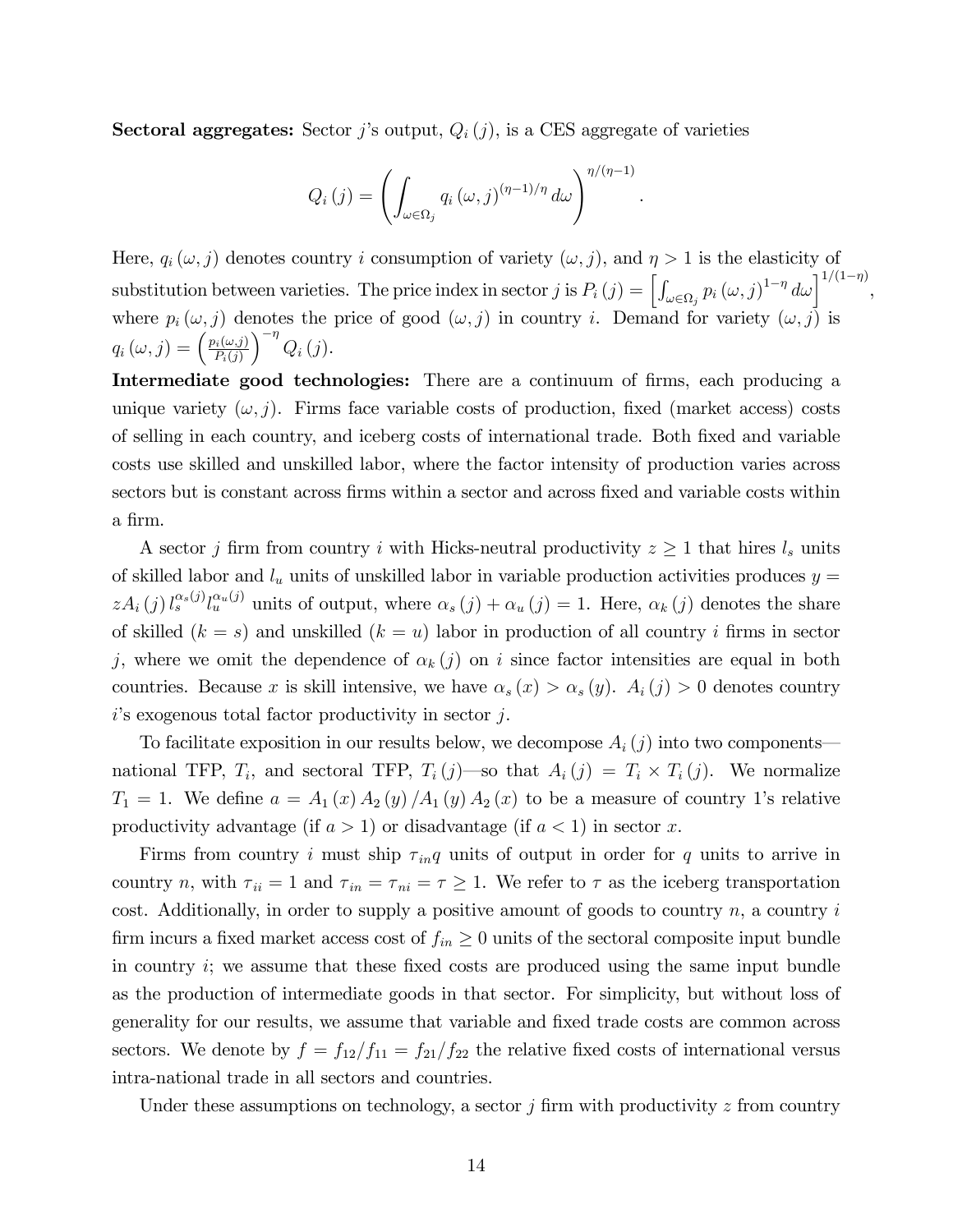i incurs a cost

$$
C_{in}(q) = v_i(j) \left[ \frac{q\tau_{in}}{z} + f_{in} \right]
$$

to supply  $q > 0$  units of goods to country n. We refer to  $v_i(j)$  as the cost of the sector j composite input bundle in country  $i$ , where

$$
v_i(j) = \frac{1}{A_i(j)} \left[ \frac{w_{s,i}}{\alpha_s(j)} \right]^{\alpha_s(j)} \left[ \frac{w_{u,i}}{\alpha_u(j)} \right]^{\alpha_u(j)}.
$$
 (10)

and where country i's wages for unskilled and skilled labor are  $w_{s,i}$  and  $w_{u,i}$ , respectively. We denote by  $c_{in}(z, j) = v_i(j) \tau_{in}/z$  the marginal cost of a firm with productivity z, sector  $j$ , in country  $i$  to supply a good to country  $n$ .

Conditional on a country i firm paying the fixed cost to access market n, profit maximization implies that it charges a constant markup over its marginal cost,  $p_{in}(z, j) = \frac{\eta}{\eta - 1} c_{in}(z, j)$ . In this case, a firm's market-specific revenue is proportional to its marginal cost,

$$
r_{in}(z,j) = \frac{E_n}{2P_n(j)^{1-\eta}} \left[ \frac{\eta}{\eta - 1} c_{in}(z,j) \right]^{1-\eta},
$$
\n(11)

and its market-specific variable profit is proportional to its revenue  $\pi_{in} (z, j) = r_{in} (z, j) / \eta$ . Selection of firms into markets: A country i firm chooses to supply market n if the variable profit it earns there covers its fixed market access cost,  $\pi_{in} (z, j) \geq v_i (j) f_{in} (j)$ . Denote by  $z_{in}^{*}(j)$  the productivity threshold at which the least productive sector j firm from country i sells in country n:

$$
z_{in}^*(j) = \max\left\{\frac{\tau_{in}}{P_n(j)} \left[\frac{2\eta^{\eta}f_{in}}{(\eta-1)^{1-\eta}E_n}\right]^{\frac{1}{\eta-1}} v_i(j)^{\frac{\eta}{\eta-1}}, 1\right\}.
$$
 (12)

In order to understand the implications of endogenous selection for trade patterns and relative factor rewards, we consider specifications in which endogenous selection into markets is and is not active. In the specification in which endogenous selection is not active, we assume that  $f_{in} = 0$  for all  $i, n \in I$ , so that every entrant sells to each market:  $z_{in}^{*}(j) = 1$  for all  $i, n \in I$  and  $j \in J$ .<sup>12</sup> We refer to this as the case "without selection." This case corresponds to a multi-factor extension of Krugman (1980), as in Helpman and Krugman (1985) and in Romalis (2004).

In the specification in which endogenous selection is active, we assume that  $f_{in}$  is sufficiently large for all  $i, n \in I$  and  $j \in J$  such that there is selection into every market, i.e.

 $12$ Under this specification, our results remain unchanged if market access costs are stricty greater than zero and all firms sell in all markets.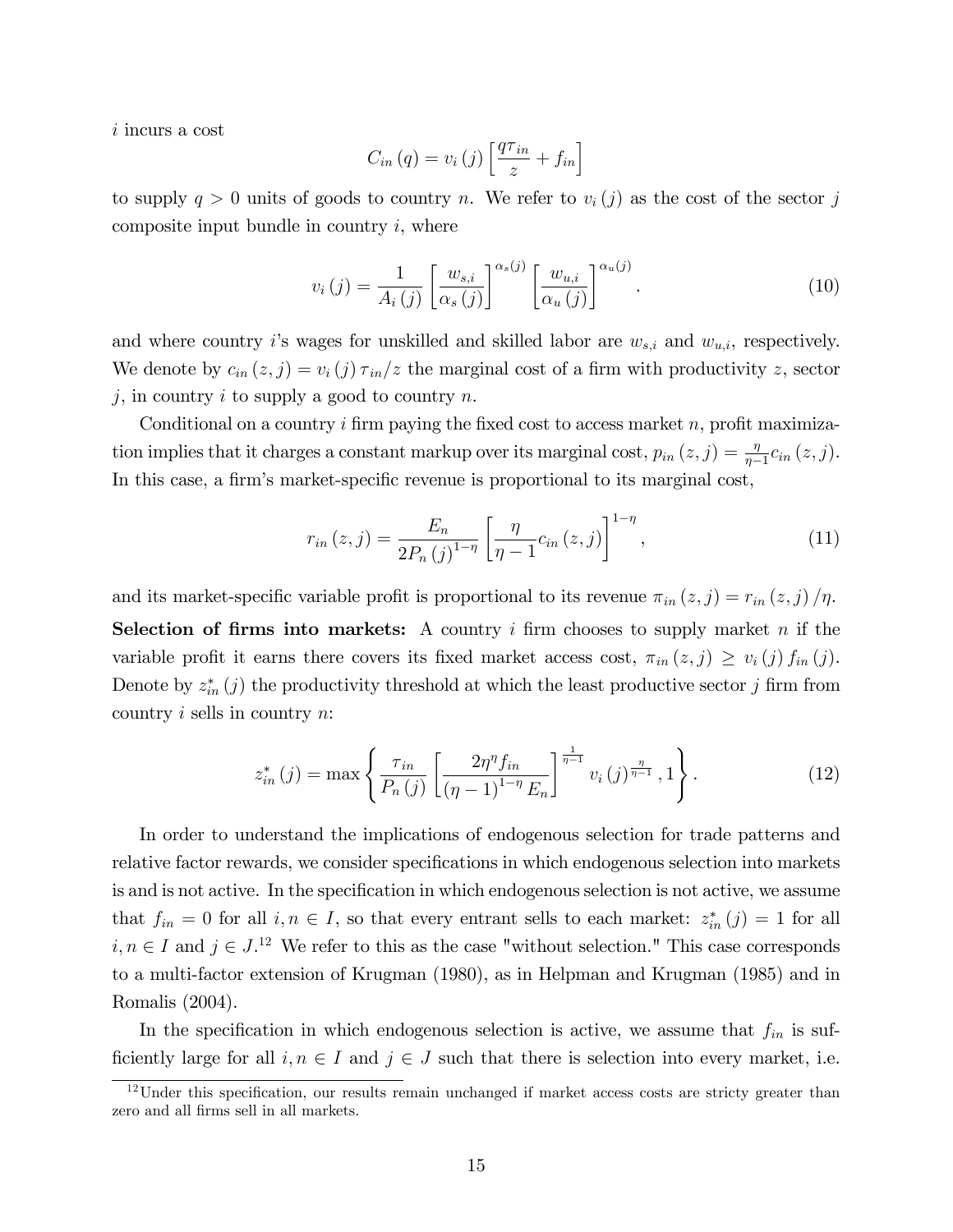$z_{in}^*(j) > 1$  for al  $i, n \in I$  and  $j \in J$ . We refer to this as the case "with selection." This case corresponds to a multi-factor extension of Melitz  $(2003)$ —as in BRS—or of Chaney (2008). Note that the two cases we consider are not exhaustive. There are parameter values for which there exist country-pairs and sectors such that  $z_{in}^*(j) = 1$  and  $z_{kl}^*(j') > 1$ .

Entry: In order to understand the implications of endogenous entry for trade patterns and relative factor prices, we consider two alternative specifications on the determination of the mass of entering firms in each sector,  $M_i(j)$ ; we refer to these specifications as exogenous and endogenous entry. The difference between the two specifications is the timing regarding when entrepreneurs (potential entrants) realize their productivities.

In the specification with exogenous entry, we assume that entrepreneurs know their productivities ex-ante. In this case, the mass of entrepreneurs is fixed at  $M_i(j)$ —since if it were unbounded then only the most productive would enter—but the number of operating firms in each sector is endogenous because firms must pay a fixed cost to sell in each market. Firms in each sector/country draw their productivity  $z$  from a Pareto distribution with shape parameter  $\gamma$  and location parameter one:  $G(z) = Pr(Z \leq z) = 1 - z^{-\gamma}$ . This case corresponds to, e.g., Chaney (2008), Arkolakis (Forthcoming), and Eaton et. al. (Forthcoming). For simplicity and without loss of generality, we assume in the exogenous entry case that  $M_i(j) = M_i$ <sup>13</sup>

In the specification with endogenous entry, we assume that entrepreneurs are identical ex-ante. In this case, in each country/sector there is an unbounded mass of ex-ante identical potential entrants. To enter, an entrepreneur incurs a fixed entry cost of  $f^e > 0$  units of the sectoral composite input bundle (in the exogenous entry case, we assume that  $f^e = 0$ for all j). That is, sector j startup costs in country i are  $f^e v_i(j)$ . Upon entry, firms draw their productivity z from the same distribution  $G(z)$  defined above and subsequently chose whether or not to pay a fixed cost to sell in each market. This case corresponds to a version of Melitz (2003) and BRS (2007) with Pareto distributed productivities. The free entry condition, for all  $j$ , is given by

$$
\sum_{n=1}^{I} \int_{z_{in}^{*}(j)}^{\infty} \left[ \pi_{in}(z,j) - v_{i}(j) f_{in} \right] dG(z) \leq v_{i}(j) f^{e} \text{ with equality if } M_{i}(j) > 0.
$$

Finally, in all that follows we focus exclusively on cases with incomplete specialization; i.e. in which  $M_i(j) > 0$  for all  $i \in I$  and  $j \in J$ .

Trade balance: We assume trade balance in both countries. This implies that total expen-

 $13$ This assumption implies that there are only two independent sources of comparative advantage: relative endowments and sectoral productivities. Alternatively, we could combine differences in  $M_i(j)$  and  $A_i(j)$ into a single parameter,  $\hat{A}_i(j)$ . The parameter a in this case would be defined using the  $\hat{A}_i(j)$ s.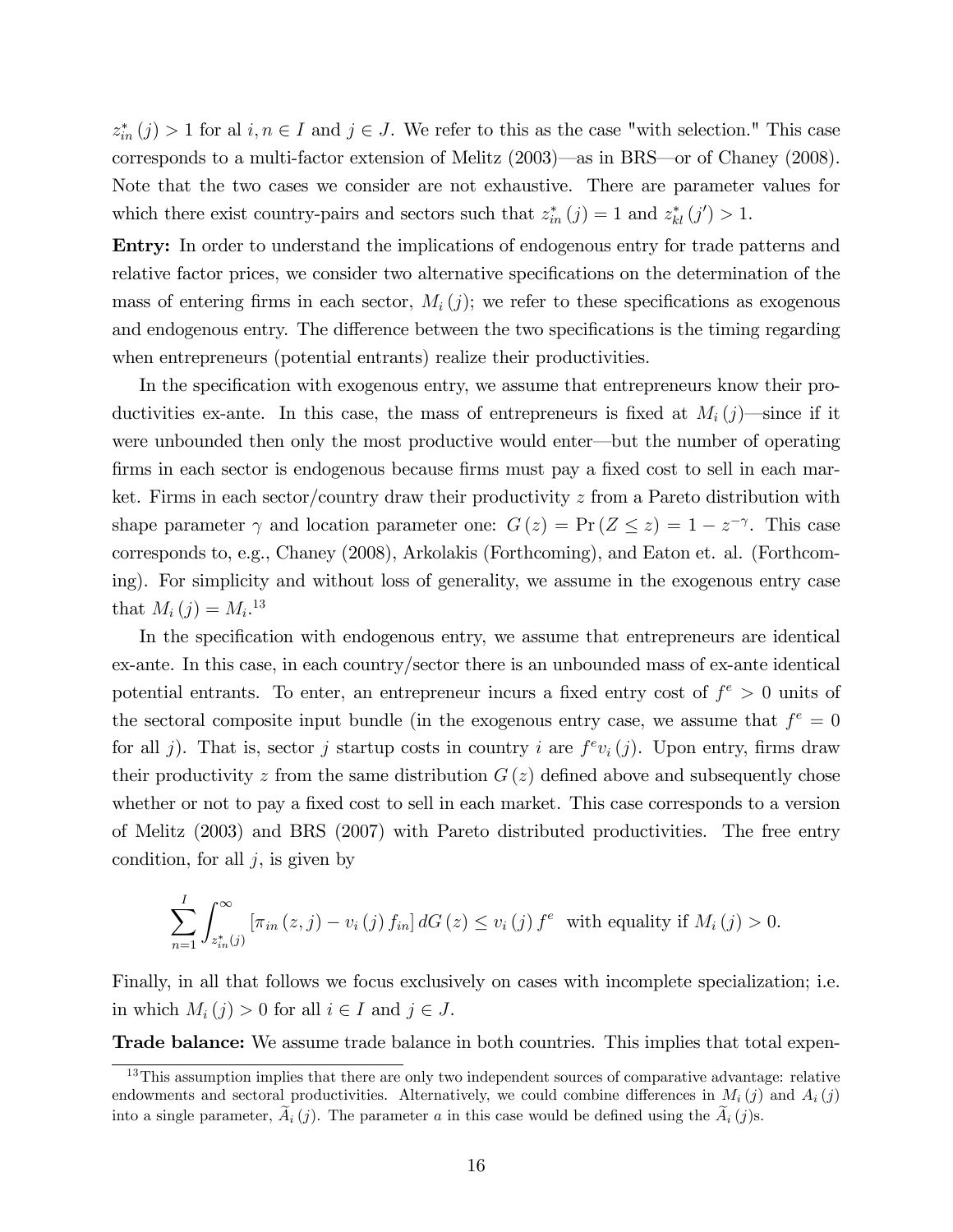diture equals total income (wages and profits) in each country,

$$
E_{i} = \sum_{k=s,u} w_{k,i} L_{k,i} + \sum_{j} \sum_{n} M_{i}(j) \left\{ \int_{z_{in}^{*}(j)}^{\infty} \left[ \pi_{in}(z,j) - v_{i}(j) f_{in} \right] dG(z) - v_{i}(j) f^{e} \right\}
$$

### 3.2 Equilibrium Characterization

In this section we derive the equations that we use to solve for equilibrium factor prices and trade patterns. We consider specifications  $(i)$  with endogenous or exogenous entry and  $(ii)$ with or without selection.

**International trade:** Denote by  $\Lambda_{in}(j)$  the sector j expenditure share in country n on goods from country  $i$ . By definition, we have

$$
\Lambda_{in}(j) = \frac{M_{i}(j) \int_{z_{in}^{*}(j)}^{\infty} r_{in}(z, j) dG(z)}{\sum_{k=1}^{I} M_{k}(j) \int_{z_{kn}^{*}(j)}^{\infty} r_{kn}(z, j) dG(z)}.
$$

Substituting in for  $G(z)$  and  $r_{in}(z, j)$  yields

$$
\Lambda_{in}(j) = \frac{M_i(j) v_i(j)^{1-\eta} z_{in}^*(j)^{\eta-\gamma-1} \tau_{in}^{1-\eta}}{\sum_{k=1}^I M_k(j) v_k(j)^{1-\eta} z_{kn}^*(j)^{\eta-\gamma-1} \tau_{kn}^{1-\eta}}.
$$
\n(13)

In the specification without selection, in which  $z_{in}^*(j) = 1$  for all  $i, n \in I$  and  $j \in J$ , Equation (13) implies

$$
\Lambda_{in}(j) = \frac{M_i(j) v_i(j)^{1-\eta} \tau_{in}^{1-\eta}}{\sum_{k=1}^{I} M_k(j) v_k(j)^{1-\eta} \tau_{kn}^{1-\eta}}.
$$
\n(14)

In the specification with selection, in which  $z_{in}^*(j) > 1$  for al  $i, n \in I$  and  $j \in J$ , Equation (13) implies

$$
\Lambda_{in}(j) = \frac{M_i(j) \left[ v_i(j) \right]^{\frac{\gamma \eta - \eta + 1}{1 - \eta}} f_{in}^{\frac{\gamma - \eta + 1}{1 - \eta}} \tau_{in}^{-\gamma}}{\sum_{k=1}^I M_k(j) \left[ v_k(j) \right]^{\frac{\gamma \eta - \eta + 1}{1 - \eta}} f_{kn}^{\frac{\eta - \gamma - 1}{\eta - 1}} \tau_{kn}^{-\gamma}}.
$$
\n(15)

We define  $t$  to be the relative size of international versus intra-national trade costs,

$$
t = \begin{cases} \tau^{\eta - 1} & \text{without selection} \\ \tau^{\gamma} f^{\frac{\gamma + 1 - \eta}{\eta - 1}} & \text{with selection.} \end{cases}
$$

It is apparent from inspection of equations  $(14)$  and  $(15)$  that it is this relative cost t that matters, rather than  $\tau$  and  $f$  separately. We assume that relative costs of international trade are strictly greater than those of intra-national trade, so that  $t > 1$ .

We denote by  $\Delta_i = \frac{1}{2}$  $\frac{1}{2} [\Lambda_{ni}(x) + \Lambda_{ni}(y)],$  for  $n \neq i$ , country *i*'s trade share. Note that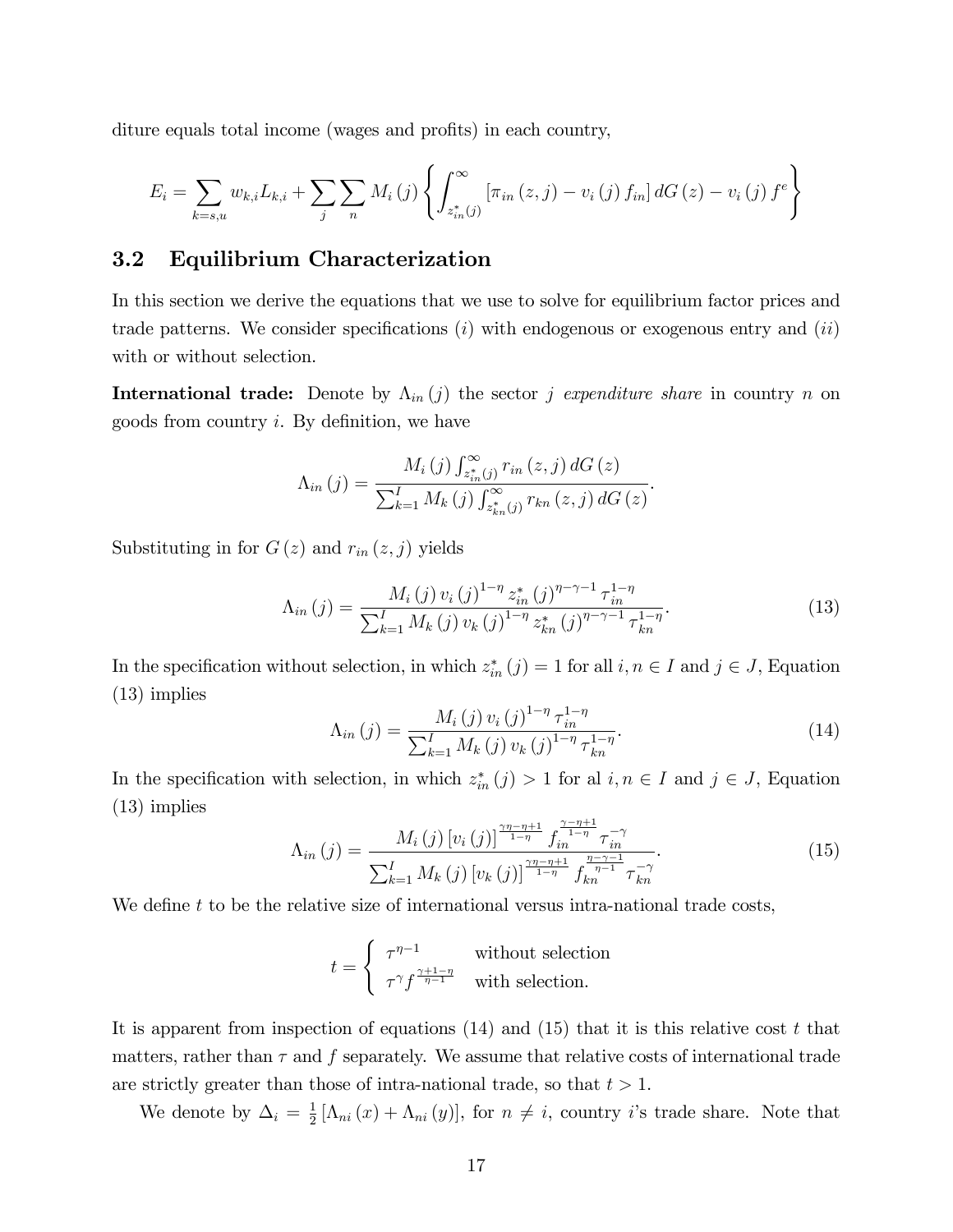$\Delta_i$  is the share of country *i*'s expenditure allocated to imports from country  $n \neq i$ . We also denote by  $\Theta_i = \Lambda_{ni} (y) - \Lambda_{ni} (x)$ , for  $n \neq i$ , the share of country *i*'s expenditure allocated to imports in sector  $y$  minus the share of expenditures allocated to imports in sector  $x$ . The greater in absolute value is  $\Theta_i$ , the greater is the difference between net imports in the x and y sectors. Hence, for a given trade share  $\Delta_i$ ,  $\Theta_i$  indicates the importance of between sector trade relative to within sector trade.

Labor market clearing: In Appendix A we show that the labor market clearing conditions when entry is endogenous or exogenous and with or without selection—are given by

$$
w_{k,i}L_{k,i} = \sum_{j} \sum_{n} \lambda \alpha_{k}(j) \Lambda_{in}(j) \left(\frac{E_{n}}{2}\right), \qquad (16)
$$

where  $\lambda$  is the share of revenues paid to all factors in both sectors,

$$
\lambda E_i = \sum_{k=s,u} w_{k,i} L_{k,i},\tag{17}
$$

and is given by

$$
\lambda = \begin{cases}\n1 & \text{with endogenous entry} \\
\frac{\gamma \eta - \eta + 1}{\gamma \eta} & \text{with exogenous entry and with selection} \\
\frac{\eta - 1}{\eta} & \text{with exogenous entry and without selection}\n\end{cases}
$$
\n(18)

in the different specifications of the model.

Equilibrium firm entry: In Appendix A we show that with endogenous entry, the mass of entering Örms in each sector is given by

$$
M_i(j) v_i(j) f^e = \tilde{\lambda} \sum_n \Lambda_{in}(j) \left(\frac{E_n}{2}\right)
$$
 (19)

where  $\tilde{\lambda} = 1/\eta$  without selection and  $\tilde{\lambda} = (\eta - 1)/(\gamma \eta)$  with selection.

**Solving for an equilibrium:** Equilibrium factor prices, total expenditures  $E_i$ , expenditure shares  $\Lambda_{in} (j)$ , and entrants  $M_i (j)$  can be solved for using factor market clearing as given by equation  $(16)$  (note that, by Walras' law, one equation is redundant), equation  $(17)$ , expenditure shares  $\Lambda_{in} (j)$  as given by Equation (14) without selection and by Equation (15) with selection, and the free-entry conditions (with endogenous entry) as given by Equation  $(19).^{14}$ 

<sup>&</sup>lt;sup>14</sup>After solving for an equilibrium assuming that the model is either with selection or without selection,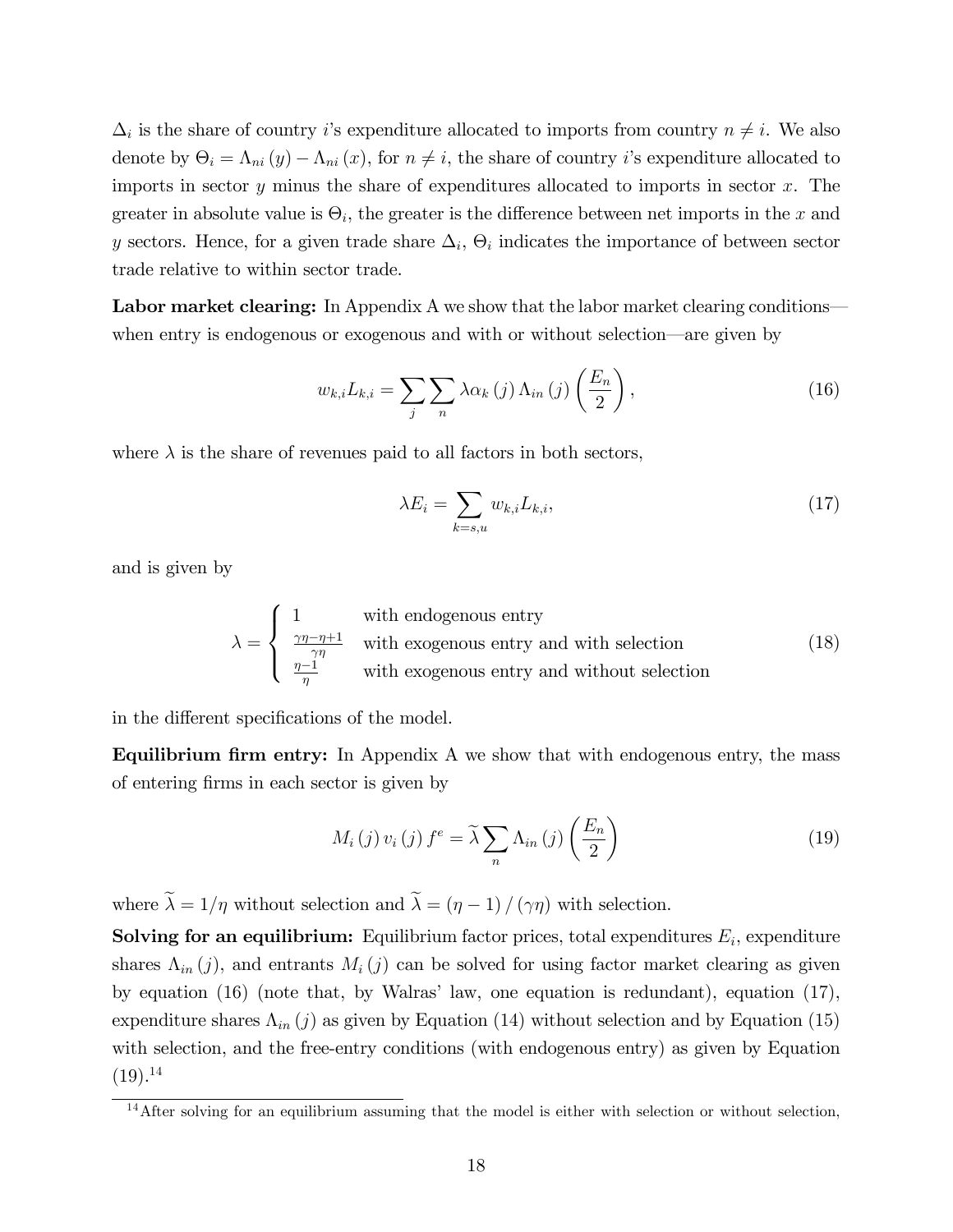We compute production and consumption of the final non-tradeable good,  $Q_i$ , as follows. Given factor prices, nominal expenditures, and entry levels, the solution for sectoral price indices is provided in Appendix B. Using sectoral price indices and the definition of the aggregate price level,  $P_i$ , above we obtain  $Q_i$ . Our model and this solution procedure can be extended to any number of factors, sectors, and countries.

In some comparative static exercises, in Section 5, we simplify the model solution by assuming that countries and sectors are mirror symmetric:  $A_1(x) = A_2(y), A_1(y) = A_2(x),$  $L_{s1} = L_{u2}, L_{u1} = L_{s2}$ , and  $\alpha_x = 1 - \alpha_y$ . Mirror symmetry makes the model more tractable because  $w_{s1} = w_{u2}, w_{u1} = w_{s2},$  and  $E_1 = E_2$ .

### 3.3 Mapping to General Framework

The model clearly fits into the general framework presented in Section 2. In the specification with exogenous entry, constructing  $L_{k,in}(j)$  is straightforward. It is the sum of factor k employment in variable production and market access costs for supplying destination market n. With CES sectoral aggregators, the share of variable costs in total sectoral revenue is constant. With CES sectoral aggregators and Pareto-distributed productivity, the share of market access costs in total sectoral revenue is also constant. Hence, with common  $\eta$  and  $\gamma$ across sectors and countries,  $\lambda_{in} (j) = \lambda$  for all destination markets and in each sector, where  $\lambda = (\gamma \eta - \eta + 1)/(\gamma \eta)$  with selection and  $\lambda = (\eta - 1)/\eta$  without selection. Since factor intensity is common across fixed and variable costs as well as across source and destination markets, we have  $\alpha_{k,in} (j) = \alpha_k (j)$ . Hence, equation (1) from the general framework of Section 2 is simplified to equation (16) in our specialized model.

In the specification with endogenous entry, constructing  $L_{k,in}(j)$  is more subtle because there are multiple ways of allocating entry costs,  $f^e$ , across destination markets. However, in this specification we do not need to construct  $L_{k,in}(j)$  to use the results in Section 2. This is because for any construction of  $L_{k,in}(j)$  consistent with equilibrium sectoral factor allocation (i.e.,  $L_{k,i}(j) = \sum_{n} L_{k,in}(j)$ ), we can simplify equations (1) from the general framework of Section 2 to equation (16) in our model. To obtain equation (16), we make use of two results: (i) free entry implies that revenues are equal to total costs (including entry, market access, and variable costs) in each sector, and  $(ii)$  fixed and variable costs have a common factor intensity in each sector. Note that to obtain this result in the specification with endogenous entry, we do not make use of Pareto distributed productivity or CES aggregators.

Given that factor market clearing conditions are given by equation (16), it follows that we can express the  $\text{FCT}$  using equation (8) in all specifications of our model. Finally,

one must verify that all cutoffs are either greater than one or equal to one, respectively, using equation (12).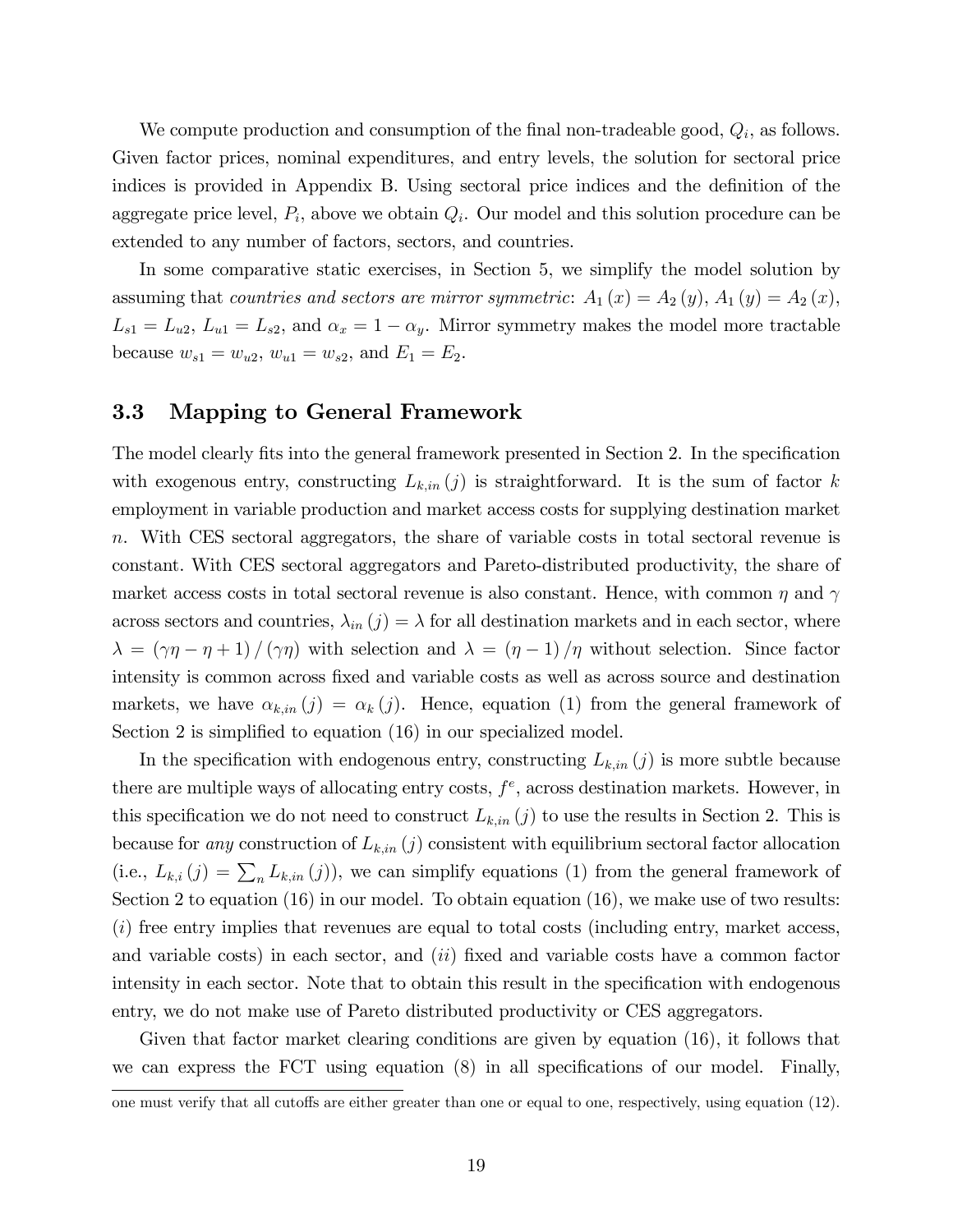with Cobb-Douglas preferences and production functions and unchanged share parameters  $(\alpha_k(j) = \alpha'_k(j))$ , equation (6) from the general framework simplifies to equation (9), so that the change in the skill premium across two equilibria is given by

$$
\frac{w'_{s,i}}{w'_{u,i}} / \frac{w_{s,i}}{w_{u,i}} = \frac{\mathcal{L}'_{u,i}}{\mathcal{L}'_{s,i}} / \frac{\mathcal{L}_{u,i}}{\mathcal{L}_{s,i}}.
$$

Hence, in all specifications of our model, changes in the skill premium are fully determined by changes in trade-adjusted factor supplies. Moreover, since we impose that factor supplies are fixed parameters  $(L_{k,i} = L'_{k,i})$ , changes in the FCT are sufficient statistics for the impact of trade on the skill premium: changes in trade costs or in productivities affect the skill premium only through changes in the FCT.

### 4 The Skill Premium, Factor Allocation, and Trade

We now investigate the impact of trade liberalizations on the skill premium, factor allocation, and trade patterns in our model. We first show that if country 1 has a comparative advantage in the skill intensive good, then the trade-adjusted relative supply of skill,  $\mathcal{L}_{s,i}/\mathcal{L}_{u,i}$ , falls in country 1 and rises in country 2 when countries open to trade. We then show that changes in  $\mathcal{L}_{s,i}/\mathcal{L}_{u,i}$  fully determine the impact of trade liberalization not only on the skill premium, as shown in the previous section, but also on between-sector factor allocation and betweensector trade. Through these results, we obtain a generalized version of what is often referred to as the Stolper-Samuelson effect. The Stolper-Samuelson effect relates changes in factor prices to exogenous changes in goods prices, whereas we relate changes in factor prices, factor allocation, and trade patterns to changes in trade costs, via changes in trade shares.

We say that country 1 has a comparative advantage in sector  $x$  if the cost of the composite input bundle in sector x relative to sector y is relatively lower in country 1 than in country 2 in autarky:  $v_1(x)/v_1(y) < v_2(x)/v_2(y)$  in autarky. According to this definition, country 1 has a comparative advantage in the skill-intensive sector if and only if

$$
a\left(\frac{H_1/L_1}{H_2/L_2}\right)^{\alpha_x - \alpha_y} > 1.
$$
\n(CA)

Condition CA follows from the definition of  $v_i(j)$  in equation (10), from the factor-market clearing condition in equation (16), and from the observation that  $\Lambda_{12} (j) = \Lambda_{21} (j) = 0$  in autarky. Without loss of generality, we impose Condition CA throughout the remainder of the paper.

To understand Condition CA, consider two special cases that are standard in the liter-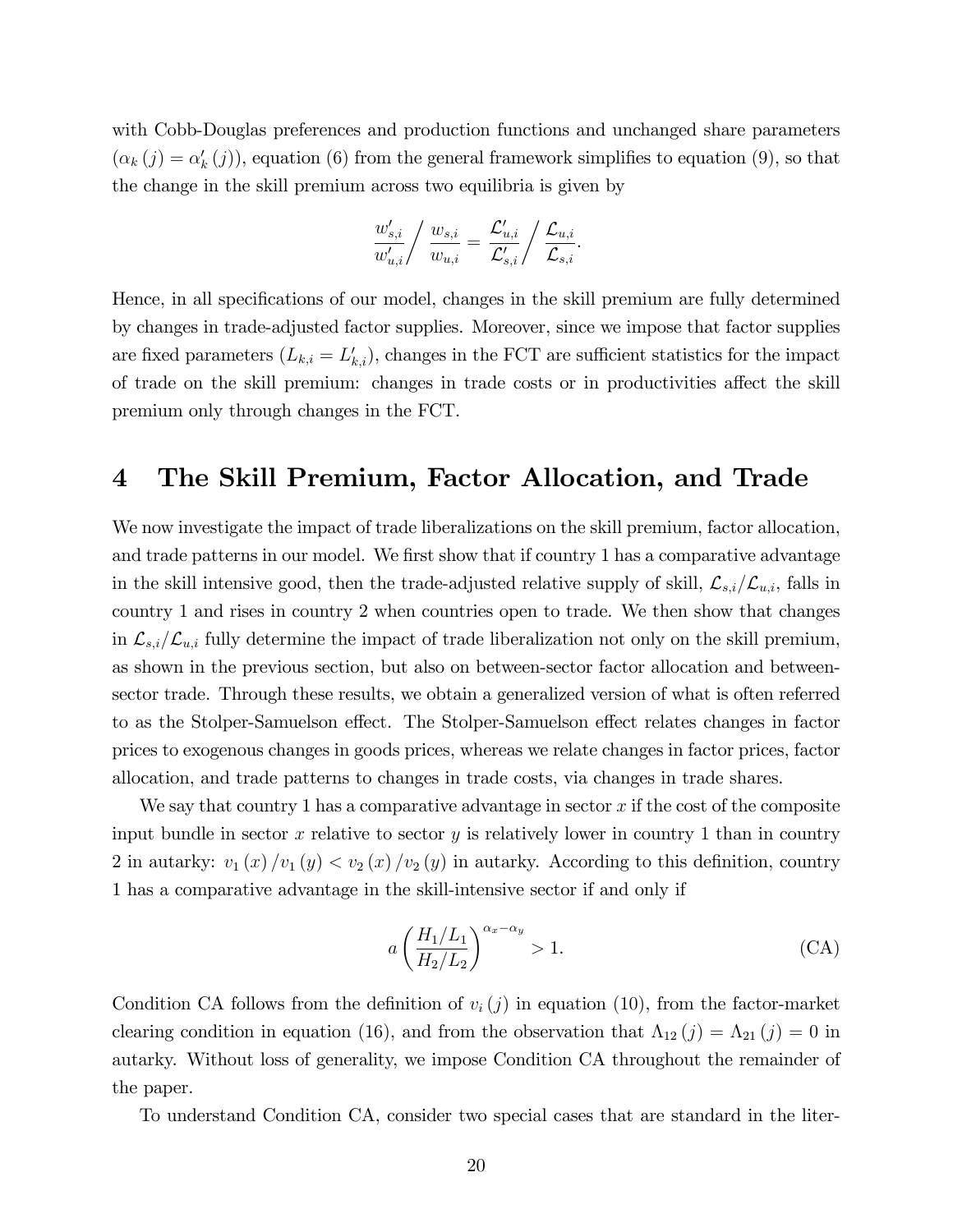ature. First, if  $a = 1$  so that there is no Ricardian comparative advantage, then country 1 has a comparative advantage in sector x if and only if  $H_1/L_1 > H_2/L_2$ , exactly as in the Heckscher-Ohlin model. Second, if endowment ratios are the same across countries so that there is no Heckscher-Ohlin-based comparative advantage, then country 1 has a comparative advantage in sector x if and only if  $a > 1$ , exactly as in the Ricardian model.

The consequences of moving from autarky  $(\Delta_1, \Delta_2 = 0)$  to positive trade shares  $(\Delta'_1, \Delta'_2 > 0)$ 0) on the trade-adjusted relative supply of skill in country 1 are stated in the following proposition.

### **Proposition 2** If  $\Delta_1, \Delta_2 = 0$  and  $\Delta'_1, \Delta'_2 > 0$ , then  $\mathcal{L}'_{s,1}/\mathcal{L}'_{u,1} < \mathcal{L}_{s,1}/\mathcal{L}_{u,1} = L_{s,1}/L_{u,1}$ .

Country 1 is a net exporter in the sector in which it has a comparative advantage, sector x:  $\Theta_1 = \Lambda_{21}(y) - \Lambda_{21}(x) > 0$  if  $\Delta_1 > 0$ . Because the x sector is skill intensive, country 1's net exports embody a positive amount of skilled labor,  $FCT_{s,1} > 0$ , and a negative amount of unskilled labor,  $FCT_{u,1} < 0$ , if  $\Delta_1 > 0$ . Hence, moving from autarky to any positive trade shares reduces the trade-adjusted relative supply of skill in country 1.

For given trade shares  $\Delta_1$  and  $\Delta_2$ , the level of the trade-adjusted relative supply of skill in either country,  $\mathcal{L}_{s,i}/\mathcal{L}_{u,i}$ , determines important economic outcomes in both countries: the skill premium  $w_{s,i}/w_{u,i}$ ; between-sector factor allocation  $L_{k,i} (j)$ ; and between-sector trade (the absolute value of  $\Theta_i$ ). The following proposition states specifically how these economic outcomes vary across two equilibria with equal trade shares but different trade-adjusted factor supplies.

**Proposition 3** In any two trade equilibria with equal trade shares  $\Delta'_1 = \Delta_1 > 0$  and  $\Delta'_2 =$  $\Delta_2 > 0,$  the following eight statements are equivalent:

(i) 
$$
\mathcal{L}'_{s,1}/\mathcal{L}'_{u,1} < \mathcal{L}_{s,1}/\mathcal{L}_{u,1}
$$
  
\n(ii)  $\mathcal{L}'_{s,2}/\mathcal{L}'_{u,2} > \mathcal{L}_{s,2}/\mathcal{L}_{u,2}$   
\n(iii)  $w'_{s,1}/w'_{u,1} > w_{s,1}/w_{u,1}$   
\n(iv)  $w'_{s,2}/w'_{u,2} < w_{s,2}/w_{u,2}$   
\n(v)  $L'_{k,1}(x) > L_{k,1}(x)$  for  $k = s, u$   
\n(vii)  $\Theta'_1 > \Theta_1$   
\n(viii)  $\Theta'_2 < \Theta_2$ 

The broad intuition behind Proposition 3 can be understood as follows. A lower tradeadjusted relative supply of skill in country 1 (statement i) increases the skill premium in country 1 (statement *iii*), as stated in Proposition 1. For fixed factor supplies, a lower trade-adjusted relative supply of skill requires a higher absolute value of the FCT of skilled and unskilled labor in country 1, which requires that the extent of between-sector trade be greater (statement *vii*, since  $\Theta_1 > 0$  from Condition CA). More between-sector trade requires that a greater share of factors be allocated to country 1's comparative advantage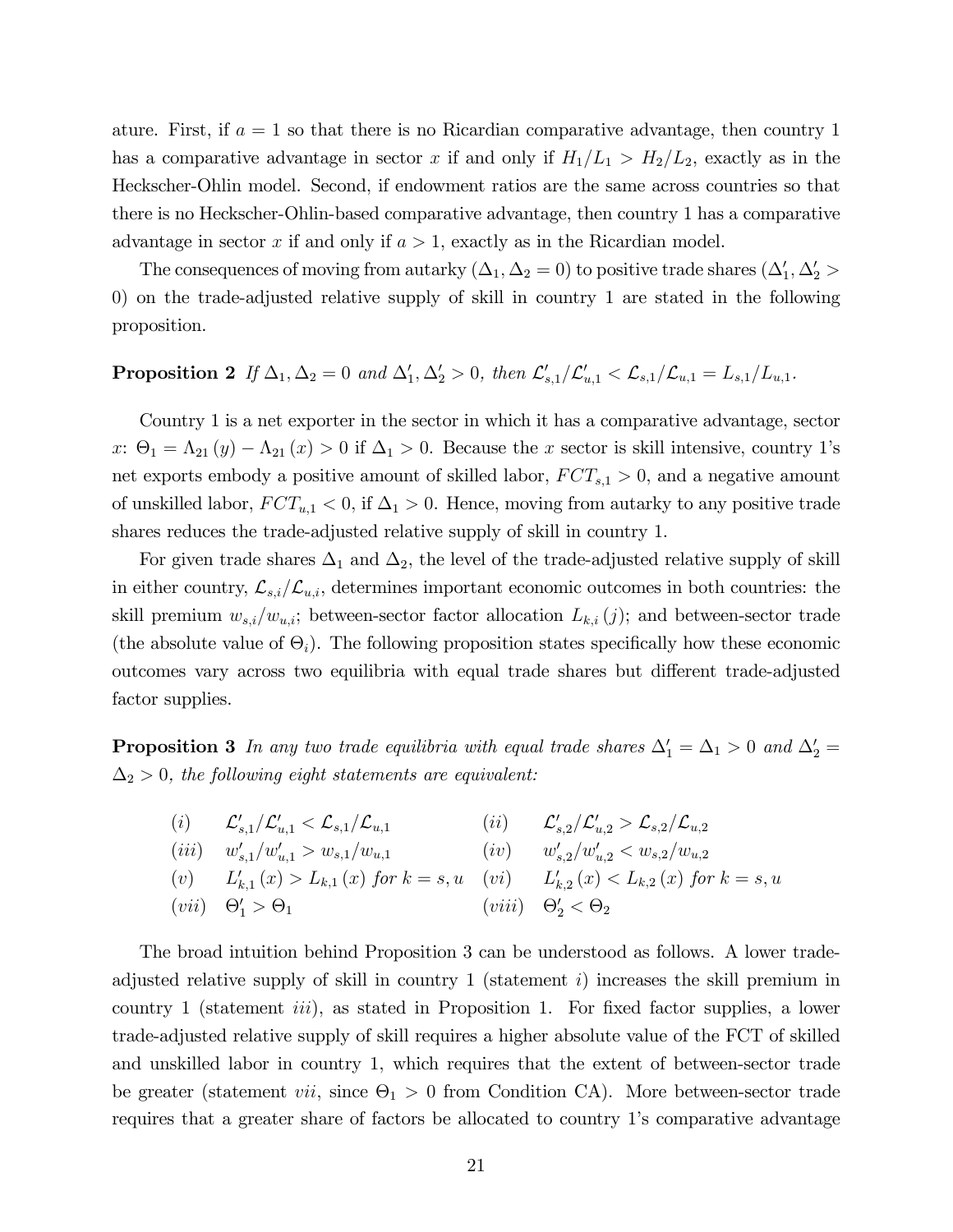sector (statement  $v$ ). With trade balance and fixed trade shares, more between-sector trade in country 1 (statement *vii*) requires more between-sector trade in country 2 (statement *viii*, since  $\Theta_2 < 0$ ), a greater share of factors allocated to country 2's CA sector (statement *vi*), and a greater absolute value of the FCT of skilled and unskilled labor, which is associated with both a higher trade-adjusted relative supply of skill (statement  $ii$ ) and a lower skill premium (statement iv).

Combining Propositions 2 and 3, we establish the following corollary.

**Corollary 1** Reducing trade costs so that countries move from autarky  $(\Delta_1, \Delta_2 = 0)$  to any positive level of trade  $(\Delta_1', \Delta_2' > 0)$  raises the skill premium in country 1 and reduces it in country 2, reallocates factors towards the x sector in country 1 and towards the y sector in country 2, and generates positive net exports in the x sector in country 1 and in the y sector in country 2.

Intuitively, starting in autarky, a reduction in trade costs increases each countryís net exports in its comparative advantage sector. This requires factors to reallocate towards that sector, which increases the relative demand and, therefore, the relative price of the factor that is used intensively in the comparative advantage sector.

### 5 Technology, Selection, and Entry

Changes in the trade-adjusted relative supply of skill are determined by changes in the FCT, which are endogenous. Our next goal is to study how key margins in our model—the extent of productivity heterogeneity between and within sectors, and heterogeneous firms' decisions to enter and operate in each market—shape the impact of trade liberalization on the FCT, and, therefore, on factor allocation and the skill premium.

These margins matter for equilibrium outcomes only through their impacts on expenditure shares  $\Lambda_{in} (j)$ . This follows from Proposition 3, which shows that for given factor supplies and trade shares, changes in trade-adjusted relative factor supplies in each country are fully determined by changes in the extent of between-sector trade  $\Theta_1$ , which is itself determined by changes in  $\Lambda_{in} (j)$ .

Equation (13) illustrates the various exogenous and endogenous determinants of these expenditure shares. First, composite input costs,  $v_i(j)$ , have a direct effect on expenditure shares through the prices charged by active firms. All else equal, lowering  $v_i(j)$  increases  $\Lambda_{in}(j)$  for all n. From equation (10), composite input costs can be decomposed into two components: (i) factor prices and intensities,  $w_{k,i}^{\alpha_k(j)}$ , as in the Heckscher-Ohlin model, and (*ii*) exogenous sectoral technologies,  $A_i(j)$ , as in the Ricardian model.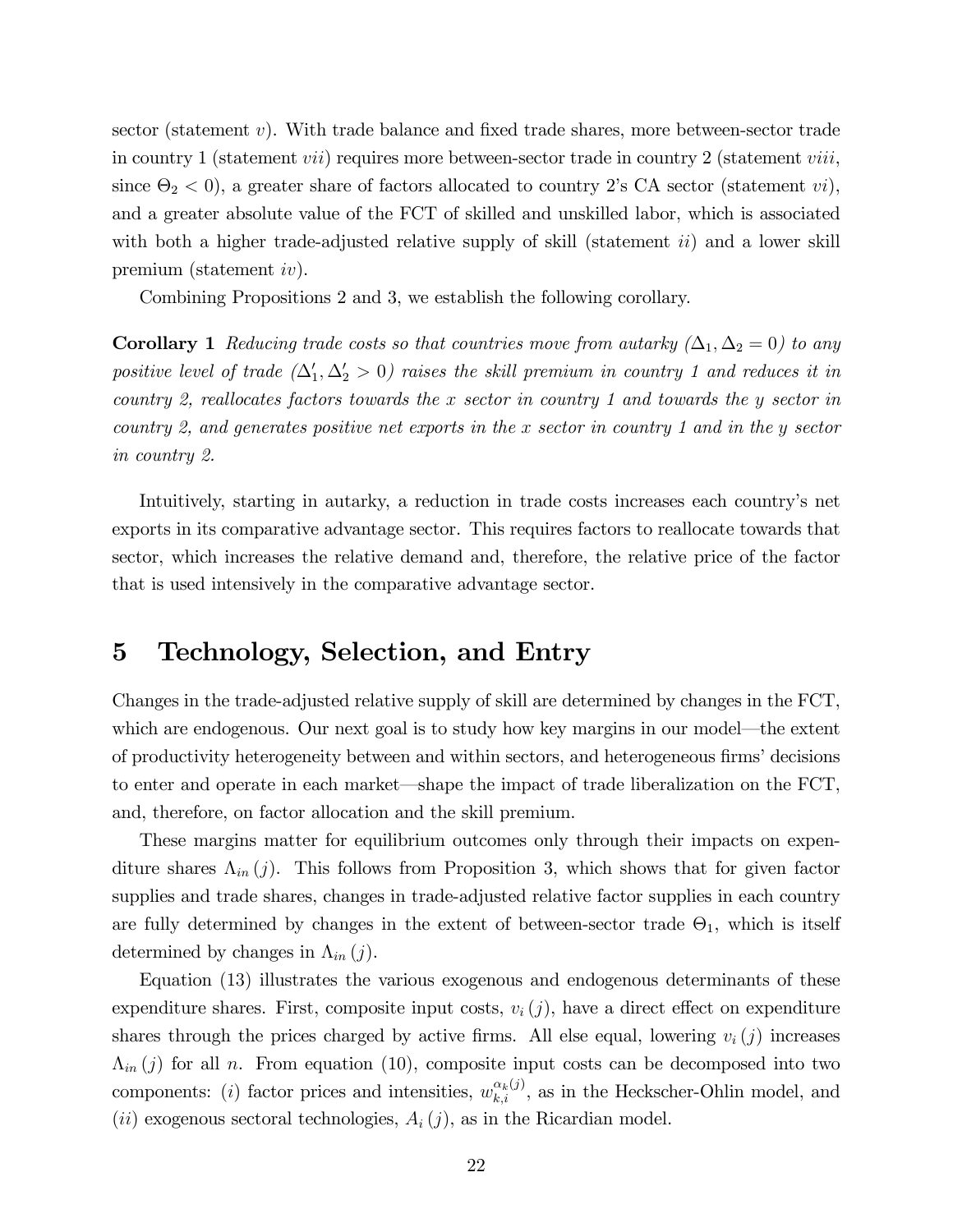Second, the mass of operating firms from each country shapes expenditure shares: an increase in the mass of country i firms operating in country n increases  $\Lambda_{in}(j)$ , all else equal. This mass of firms can be decomposed into two components:  $(i)$  the mass of entering firms in country i, given by  $M_i(j)$ , and *(ii)* the fraction of country i entrants that operate in country n, which is negatively related to  $z_{in}^*(j)$ . All else equal, an increase in the mass of operating firms, either through an increase in  $M_i(j)$  or a decrease in  $z_{in}^*(j)$ , is equivalent, in terms of expenditure shares, to an increase in sectoral productivity  $A_i(j)$ .

Third, the extent of productivity heterogeneity affects the elasticity of expenditure shares to a change in the productivity cutoff,  $z_{in}^*(j)$ . In particular, a greater dispersion of productivity, a lower  $\gamma$ , decreases the concentration of firms around the cutoff. This implies a smaller decrease in the mass of operating firms for a given increase in the productivity cutoff.

In what follows, we study how each of these margins affects the impact of trade liberalization on trade-adjusted relative supplies of skill, and therefore on the skill premium and the extent of both between-sector factor reallocation and trade. In order to isolate the effects of these margins in our comparative static exercises, we choose trade costs,  $t$ , and relative country productivities,  $T_1/T_2$ , so that trade shares,  $\Delta_1$  and  $\Delta_2$ , remain fixed.<sup>15</sup> When comparing across equilibria under different parameter values, we always impose that factor supplies, factor shares, and the elasticity of substitution between varieties within sectors remain fixed:  $L_{k,i} = L'_{k,i}, \, \alpha_k(j) = \alpha'_k(j), \text{ and } \eta = \eta'.$ 

### 5.1 Productivity heterogeneity

Proposition 4 summarizes our findings about how productivity heterogeneity affects the impact of trade liberalization on trade-adjusted relative supplies of skill, and therefore on the skill premium and the extent of both between-sector factor reallocation and trade.<sup>16</sup>

**Proposition 4** In the specification of the model with selection, the decline in the tradeadjusted relative supply of skill in country 1 caused by moving from autarky to trade shares  $\Delta_1, \Delta_2 > 0$  is greater the higher is a or the lower is  $\gamma$  if either (i) entry is exogenous, or (ii) entry is endogenous and countries and sectors are mirror symmetric.

 $15$  If we were to hold trade costs rather than trade shares fixed, then some of our comparative static results would be ambiguous. For example, an increase in technological dispersion, i.e. a reduction in  $\gamma$ , would increase total trade. This could offset the direct effect of  $\gamma$  discussed in Proposition 4 below. Note also that for given trade shares, the partial elasticity of trade flows with respect to variable trade costs does not fully determine the implications of trade liberalization for the skill premium and factor allocation.

<sup>&</sup>lt;sup>16</sup>Based on economic intuition and many numerical examples, we believe that in the case of endogenous entry Propositions 4 and 6 continue to hold even if we do not impose mirror symmetry. However, we have not yet been successful proving this more general result.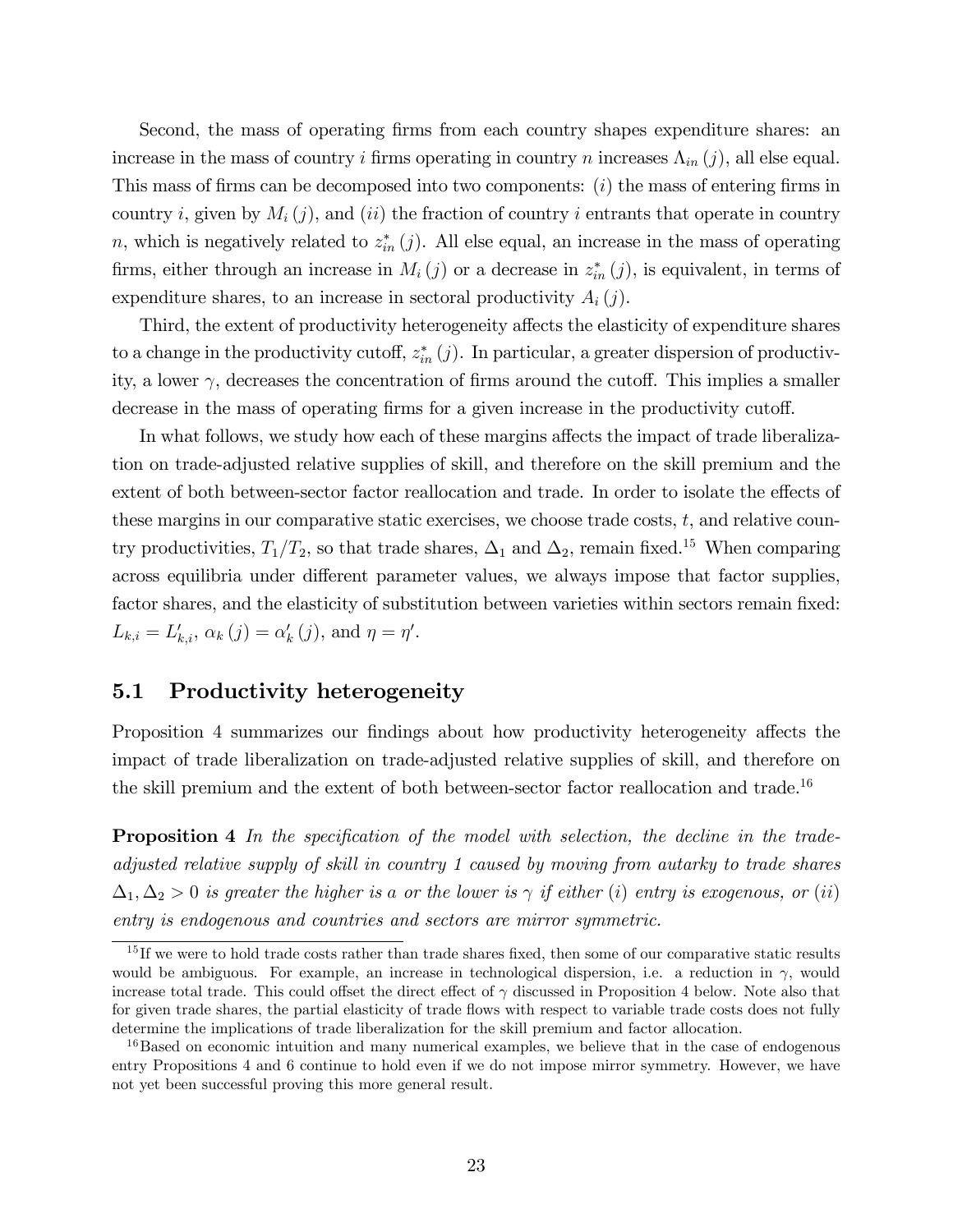Consider first the intuition for Proposition 4 in the exogenous entry case. Increasing  $a$ (i.e., increasing country 1's relative productivity advantage in sector  $x$ ) reduces country 1's cost in the x sector relative to its cost in the y sector, relative to that in country 2. These changes in relative costs reinforce country 1's comparative advantage in sector  $x$ , inducing country 1 to specialize further in sector x. Hence,  $\mathcal{L}_{s,1}/\mathcal{L}_{u,1}$  falls because the x sector is skill intensive.<sup>17</sup>

Consider second the role of  $\gamma$  in the exogenous entry case. As discussed above, the elasticity of  $\Lambda_{in}(j)$  to a change in the cutoff productivity  $z_{in}^{*}(j)$  is increasing in  $\gamma$ . To understand how this elasticity matters for economic outcomes, consider a change in  $v_i(j)$ , the composite input cost in sector j. The direct effect of such a change on  $z_{in}^*(j)$  is independent of  $\gamma$ . However, a given change in  $z_{in}^*(j)$  has a larger effect on sectoral expenditures the less dispersed are productivities, i.e., the higher is  $\gamma$ . Hence, higher values of  $\gamma$  increase the responsiveness of expenditure shares to a change in the cost of the composite input bundle. This implies that factor endowment differences and sectoral productivity differences, which affect the relative cost of the composite input bundle across countries, play a larger role in shaping expenditure shares, and therefore trade-adjusted relative supplies of skill, when  $\gamma$  is larger.

In the endogenous entry case, changes in a and  $\gamma$  have indirect effects on expenditure shares through  $M_i(j)$ , in addition to the direct effects we discuss above in the exogenous entry case. An increase in a increases relative entry in the x sector in country 1 relative to country 2, which reinforces the direct effect. That is, endogenous entry magnifies exogenous comparative advantage. To understand the impact of an increase in  $\gamma$  on entry, consider the following thought experiment: Starting in autarky, consider a move to trade first holding both  $z_{in}^*(j)$  and  $M_i(j)$  fixed. International trade increases market-specific relative profits in a country's comparative advantage sector. Note that the impact on profits does not depend directly on  $\gamma$  for a fixed  $z_{in}^*(j)$ . Allowing now for changes in  $z_{in}^*(j)$  while still holding entry fixed, the previous discussion implies that changes in  $z_{in}^*(j)$  are also independent of  $\gamma$ . However, the less dispersed are productivities (i.e. the greater is  $\gamma$ ), the greater is the change in a potential entrant's expected market-specific profit given equal-sized changes in  $z_{in}^*(j)$ . Hence, given  $M_i(j)$ , opening up to trade induces larger changes in the expected value of firms at entry, the higher is  $\gamma$ . Hence, we should anticipate a rise in relative entry in the comparative advantage sector, and this rise should be greater the higher is  $\gamma$ . Thus, the indirect effect of a change in  $\gamma$  on entry reinforces the direct effect of  $\gamma$ .

<sup>&</sup>lt;sup>17</sup>Had we not imposed  $M_i(j) = M_i$ , then increasing the relative mass of entrants in a sector would have identical implications as increasing the relative sectoral productivity in that sector.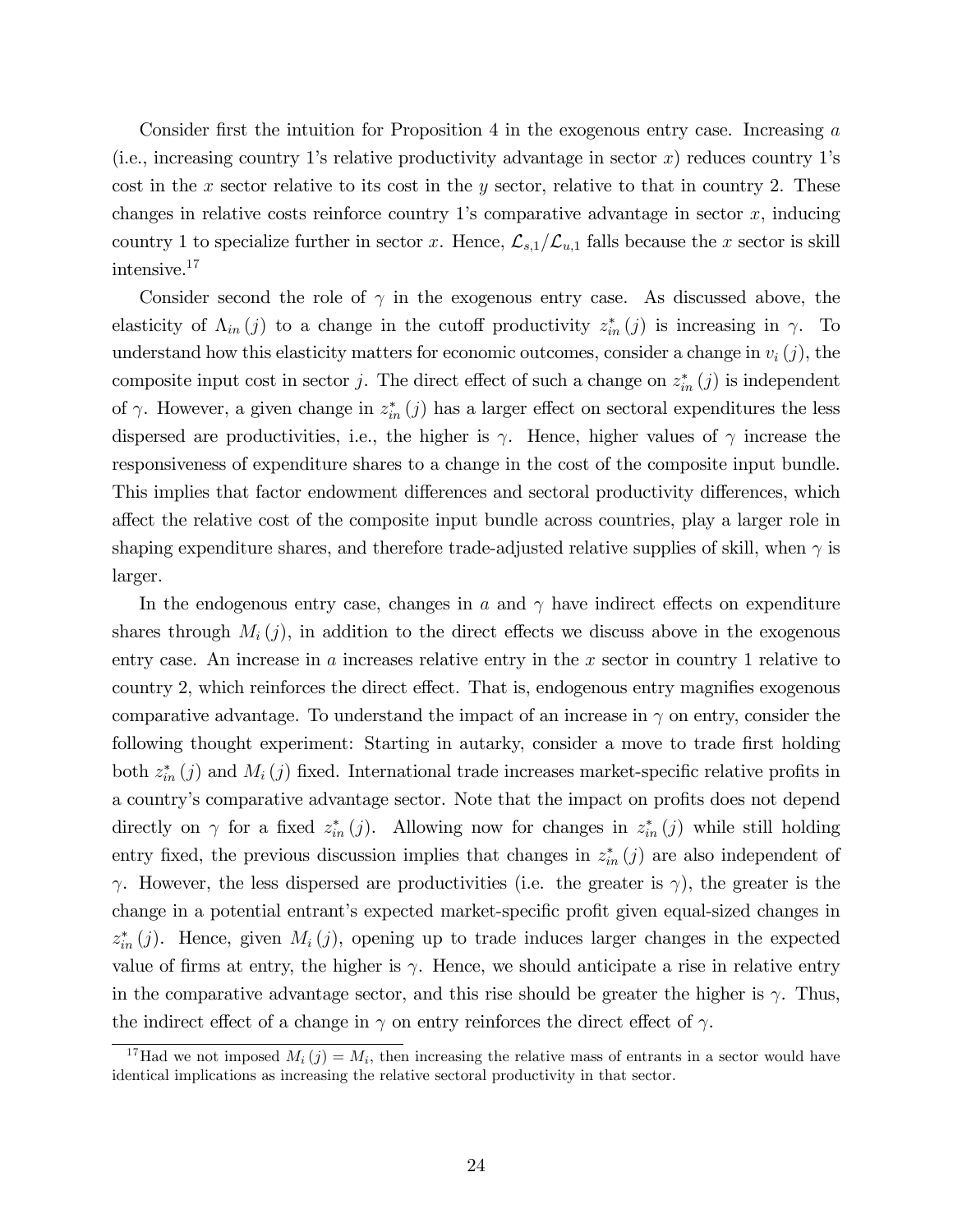While Proposition 4 focuses on the specification of the model with selection, we obtain similar results in the specification without selection. In this specification, the parameter  $a$  has the same effect as in Proposition 4. On the other hand, since the partial elasticity of expenditure shares with respect to composite input costs is  $1 - \eta$  instead of  $(\gamma \eta + 1 - \eta) / (1 - \eta)$ , in this case Proposition 4 holds when  $\gamma$  is replaced by  $\eta$ . Without selection, within-sector productivity heterogeneity does not matter for the trade-adjusted relative supply of skill.

#### 5.2 Entry

Proposition 5 summarizes our findings about how the extent of endogenous entry affects the impact of trade liberalization on trade-adjusted relative supplies of skill, and therefore on the skill premium and the extent of both between-sector factor reallocation and trade.

**Proposition 5** The decline in the trade-adjusted relative supply of skill in country 1 caused by moving from autarky to trade shares  $\Delta_1, \Delta_2 > 0$  is greater in the specification with endogenous entry than in the specification with exogenous entry.

In the specification with endogenous entry, trade liberalization increases entry in a countryís comparative advantage sector relative to its comparative disadvantage sector. Recall that a larger mass of entrants in a given sector is equivalent—in terms of its implications for the skill premium and the extent of both between-sector factor reallocation and trade to an increase in that sector's exogenous Ricardian productivity. Hence, endogenous entry decreases  $\mathcal{L}_{s,1}/\mathcal{L}_{u,1}$ , just as an increase in exogenous Ricardian comparative advantage a.

### 5.3 Selection

Proposition 6 summarizes our findings about how the extent of selection affects the impact of trade liberalization on trade-adjusted relative supplies of skill, and therefore on the skill premium and the extent of both between-sector factor reallocation and trade.

**Proposition 6** The decline in the trade-adjusted relative supply of skill in country 1 caused by moving from autarky to trade shares  $\Delta_1, \Delta_2 > 0$ , is greater in the specification with selection than in the specification without selection if either  $(i)$  entry is exogenous, or  $(ii)$ entry is endogenous and countries and sectors are mirror symmetric.

This result follows directly from the following two observations; hence, we omit a formal proof of this proposition. First, trade patterns and factor prices obtained using the equations in the speciÖcation with selection limit to those obtained using the equations in the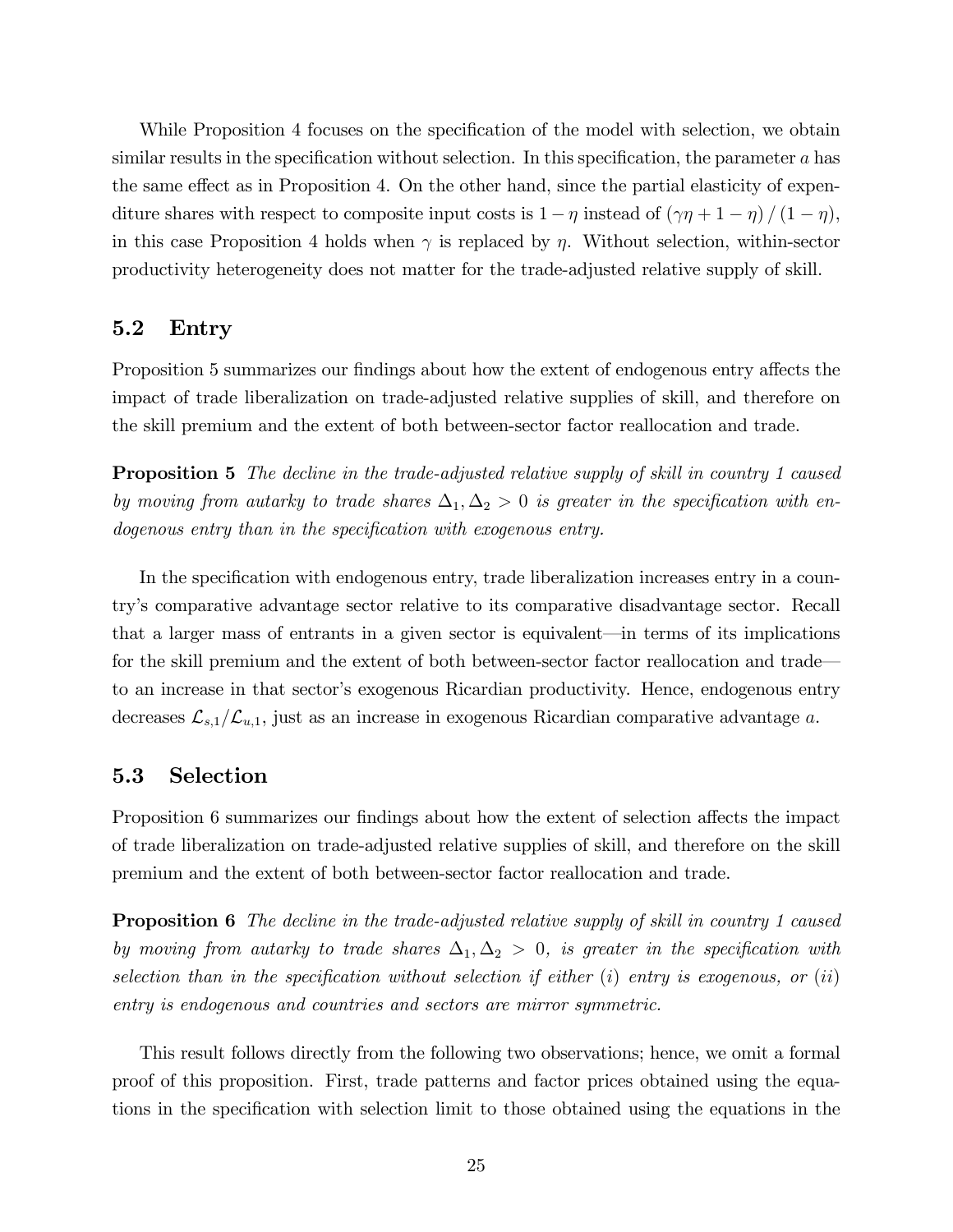specification without selection, as  $\gamma$  converges to  $\eta - 1$ , when all parameters are the same across specifications (obviously with the exception of market access costs, which are assumed to be zero without selection). This is because, as  $\gamma$  converges to  $\eta - 1$ , almost all production occurs within an arbitrarily small mass of very productive Örms. Hence, in this limiting case  $\mathcal{L}_{s,1}/\mathcal{L}_{u,1}$  is equivalent in the specification with selection and the specification without selection. Second, in the specification with selection, the decline in  $\mathcal{L}_{s,1}/\mathcal{L}_{u,1}$  (holding trade shares fixed) is greater the higher is  $\gamma$ , as shown in Proposition 4.

Intuitively, with endogenous selection the fraction of country 1 entrants, relative to country 2 entrants, that choose to sell in any given market is relatively larger in country 1ís comparative advantage sector because country 1 has a relatively lower composite input cost in this sector:<sup>18</sup>

$$
\frac{z_{1n}^*(x)}{z_{2n}^*(x)} < \frac{z_{1n}^*(y)}{z_{2n}^*(y)} \text{ for all } n. \tag{20}
$$

Recall that a larger fraction of firms that supply a given market is equivalent—in terms of its implications for the skill premium and the extent of both between-sector factor reallocation and trade—to a larger exogenous sectoral productivity. Hence, endogenous selection reinforces ex-ante comparative advantage. Note that when  $a = 1$  this implies that the average productivity of country 1 firms supplying a given country is relatively *lower* in county 1's comparative advantage sector, relative to country 2.

Relation of Proposition 6 to BRS: Proposition 6 and Condition (20) are reminiscent of a result in BRS that, with selection and endogenous entry, differences in endowments across countries lead to stronger selection for domestic production in a countryís comparative advantage sector:

$$
\frac{z_{11}^*(x)}{z_{11}^*(y)} > \frac{z_{22}^*(x)}{z_{22}^*(y)}.\tag{21}
$$

That is, endogenous selection implies that the average productivity of firms that choose to produce for the domestic market is relatively greater in country 1ís comparative advantage sector, compared to country 2. This leads to their interpretation that differences in endowments across countries induce what they call "endogenous Ricardian productivity differences" at the industry level, which magnify Heckscher-Ohlin-based comparative advantage. This interpretation may appear similar to our result in Proposition 6, but it is not. BRS do not show what implications, if any, Condition (21) has for the skill premium or for the extent of either between-sector factor reallocation or trade.

Moreover, Condition (20), which plays a central role in Proposition 6, differs from Condition (21) in three important respects. First, Condition (20) depends on a comparison of

<sup>18</sup>With endogenous entry, the relative mass of entrants also plays a role in this result.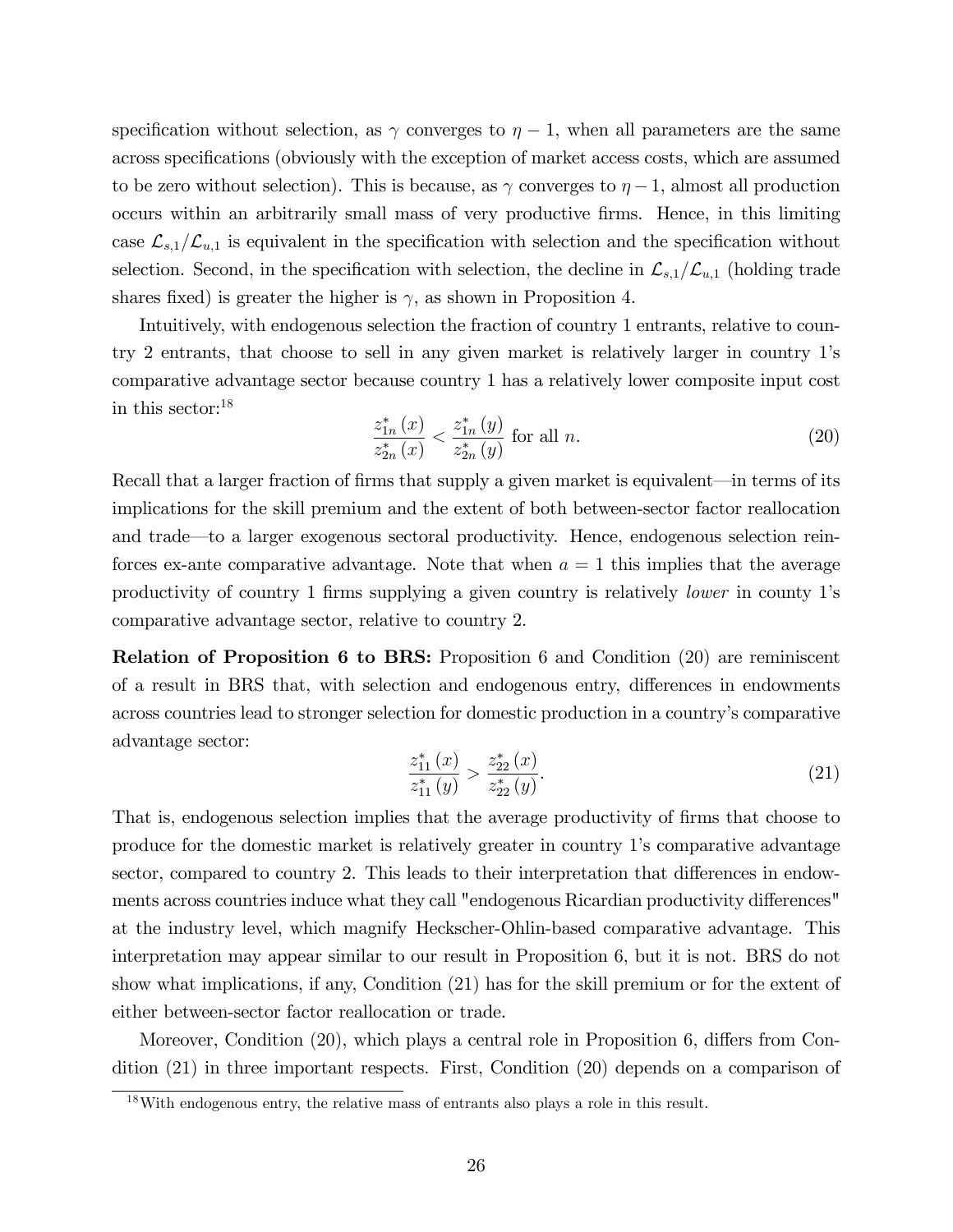cutoffs in a *common destination market*, whereas Condition (21) depends on a comparison of cutoffs in each country's domestic market. Second, Condition  $(20)$  emphasizes that a country is less selective in any given destination in its comparative advantage sector, relative to the other country, whereas Condition (21) emphasizes that a country is more selective in its domestic market in its comparative advantage sector, relative to the other country. Third, while Condition  $(20)$  is satisfied with either endogenous or exogenous entry, Condition  $(21)$  is reversed in the specification with exogenous entry. That is, while endogenous selection magnifies the effect of trade on the skill premium and the extent of both between-sector factor reallocation and trade in both the specification with endogenous entry and the specification without, Condition  $(21)$  holds in one specification but is reversed in the other. The following Proposition shows that whether the average productivity of domestic Örms is relatively higher or lower in a country's comparative advantage sector compared to another country depends on whether entry is endogenous or exogenous.<sup>19</sup>

**Proposition 7** Consider the specification of our model with selection and suppose that  $A_i(j) = 1$  and, if entry is exogenous, that  $M_i(j) = 1$ . If entry is endogenous and trade shares are positive, then  $z_{11}^*(x)/z_{11}^*(y) > z_{22}^*(x)/z_{22}^*(y)$ . If entry is exogenous and there is no factor price equalization, then  $z_{11}^*(x)/z_{11}^*(y) < z_{22}^*(x)/z_{22}^*(y)$ .

Why does the relationship between the average productivity of domestic firms across sectors depend on whether entry is endogenous or exogenous? In our model, countries specialize in their comparative advantage sector. Recall from equation (13) that an expansion of the comparative advantage sector can occur along three margins:  $(i)$  firms of equal productivity can be larger,  $(ii)$  the productivity cutoff can be lower, and  $(iii)$  entry can be greater. With exogenous entry, only margins  $(i)$  and  $(ii)$  are active. Equally productive firms are larger in the comparative advantage sector and, in order to have a larger mass of operating firms, the comparative advantage sector must be relatively less selective. With endogenous entry, all three margins are active. Moreover, margins  $(ii)$  and  $(iii)$  are not independent. When entry is endogenous, a relatively higher entry level in the comparative advantage sector makes survival relatively more difficult in the domestic market. Hence, this sector is larger while also being more selective.<sup>20</sup>

 $19 \text{In Lemma 7, we impose } M_i(j) = 1 \text{ with exogenous entry and } A_i(j) = 1 \text{ so that factor endowment.}$ differences are the unique source of exogenous comparative advantage, as in BRS.

 $^{20}$ Another result in BRS—that the export cutoff relative to the domestic cutoff is relatively lower in each country's comparative advantage sector, e.g.  $z_{12}^*(x)/z_{11}^*(x) < z_{12}^*(y)/z_{11}^*(y)$ —holds both with endogenous entry (as considered in BRS) and exogenous entry.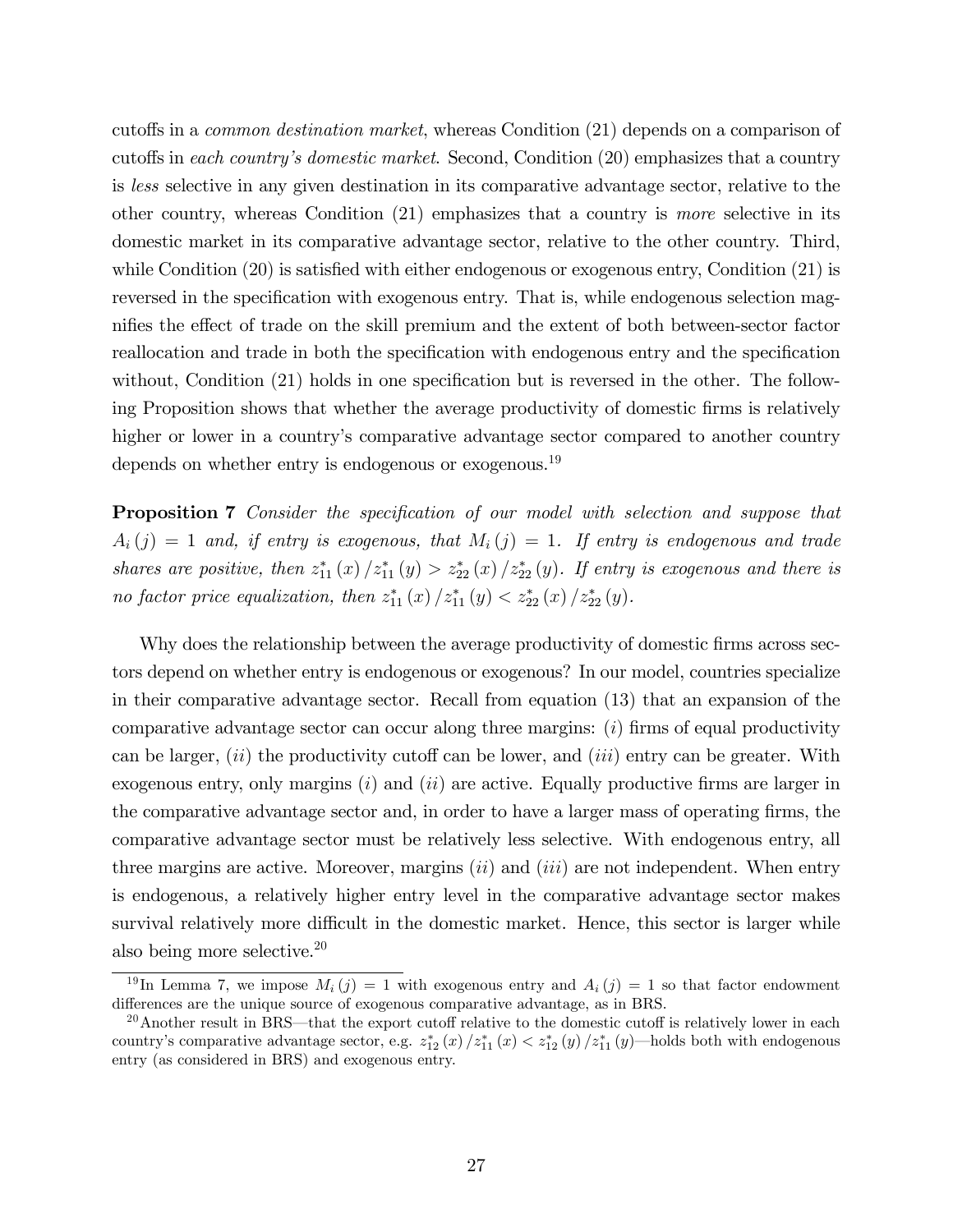# 6 Conclusions

In this paper we have provided a unifying framework to study how factor prices and factor allocation respond to trade liberalizations. We derived a simple expression relating equilibrium factor prices to two components: trade-adjusted factor supplies and relative factor payments for domestic absorption. We showed how changes in relative factor prices within a range of workhorse models of trade can be mapped into these two components and described a set of standard assumptions under which changes in the FCT are sufficient statistics for the impact of trade on relative factor prices.

We then specialized the general framework to an environment that combines the key elements of the Heckscher-Ohlin model, the Ricardian model, and the Melitz model. Changes in the FCT fully determine not only relative factor prices, but also the extent of betweensector factor reallocation and between-sector trade. We used this model to examine how the FCT is shaped by heterogenous firms' decisions to enter and to operate in each market. Endogenous entry and endogenous selection of firms into markets magnify the impact of trade on the FCT and hence the change in the skill premium and the extent of betweensector trade and factor reallocation, while greater within-sector productivity heterogeneity weakens these effects. Given the extensive evidence of large productivity differences within narrowly-defined sectors, our prediction about the implications of within-sector productivity heterogeneity provides a rationale for empirical results suggesting that the FCT, the extent of between-sector factor reallocation induced by trade, and the impact of trade on the skill premium are small in practice.

# Appendix A: Additional Derivations

### Labor Market Clearing with Exogenous Entry

Variable input costs: With Cobb-Douglas production functions, payments to skilled and unskilled labor hired as a variable input in the production of a variety of sector  $j$  in country  $i$  that is bound for country n, denoted by  $l_{s,in}(z, j)$  and  $l_{u,in}(z, j)$ , are proportional to market-specific revenues

$$
w_{k,i}l_{k,in}(z,j) = \frac{\eta - 1}{\eta} \alpha_k(j) r_{in}(z,j).
$$
\n(22)

Equation  $(22)$  implies that total payments to country i labor employed in variable production in sector j are  $\frac{1}{2}\sum_{n}\frac{\eta-1}{\eta}\Lambda_{in}(j) E_n$ , of which a share  $\alpha_k(j)$  is paid to factor k.

Market access input costs: Country is total market access fixed costs associated with selling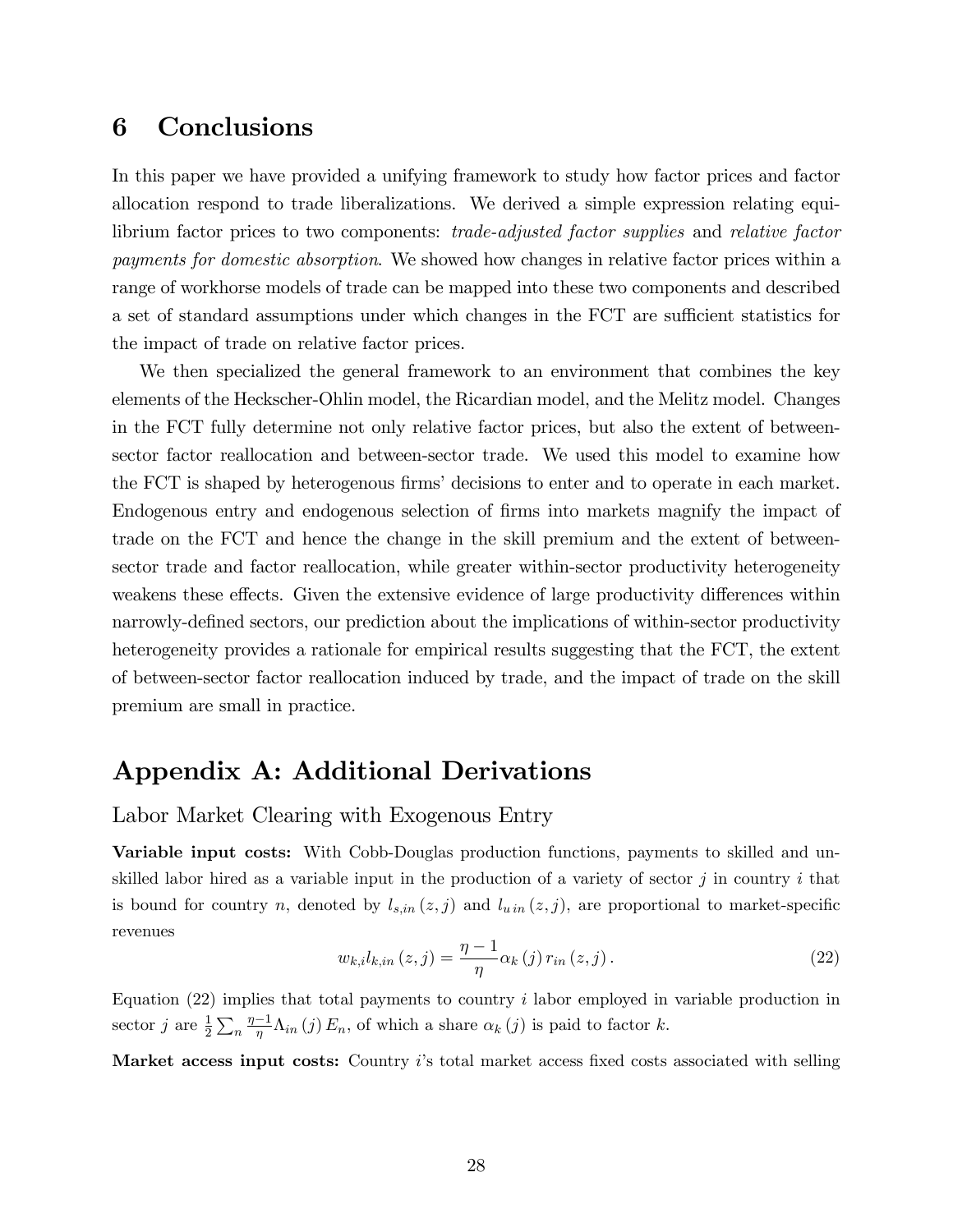sector  $i$  goods in country n are given by

$$
F_{in}(j) = M_i(j) f_{in} v_i(j) z_{in}^*(j)^{-\gamma}.
$$

Equation (11) implies that total sector j revenue in country i from goods shipped to country n is

$$
\Lambda_{in}(j) Q_n(j) P_n(j) = M_i(j) \frac{E_n}{2P_n(j)^{1-\eta}} \left(\frac{\eta}{\eta-1}\right)^{1-\eta} \left[v_i(j) \tau_{in}\right]^{1-\eta} \frac{\gamma}{\gamma+1-\eta} z_{in}^*(j)^{\eta-\gamma-1}
$$

so that in general

$$
F_{in}(j) = \frac{\eta^{\eta}}{(1-\eta)^{1-\eta}} \frac{\gamma+1-\eta}{\gamma\eta} P_n(j)^{1-\eta} v_i(j)^{\eta} f_{in} \tau_{in}^{\eta-1} \Lambda_{in}(j) z_{in}^*(j)^{1-\eta}.
$$

In the case with no selection  $F_{in}(j) = 0$ . In the case with selection

$$
F_{in}(j) = \frac{\gamma + 1 - \eta}{\gamma \eta} \frac{1}{2} \Lambda_{in}(j) E_n,
$$
\n(23)

of which a share  $\alpha_k (j)$  is paid to factor k.

Total factor payments without selection: With no selection into any market, variable labor costs represent a share  $(\eta - 1)/\eta$  of total revenues and market access payments are zero. Therefore, total labor payments equal  $\frac{1}{2} \sum_n$  $\left(\frac{\eta-1}{\eta}\right)$  $i\Lambda_{in}$  (j)  $E_n$ , of which a share  $\alpha_k$  (j) is paid to factor k. Factor market clearing implies

$$
w_{k,i}L_{k,i} = \sum_{j} \sum_{n} \frac{\eta - 1}{\eta} \alpha_k(j) \Lambda_{in}(j) \frac{E_n}{2}
$$
 (24)

In the exogenous entry case, Equation (24) and balanced trade imply  $E_n = \frac{\eta}{n-1}$  $\frac{\eta}{\eta-1}(w_{s,n}L_{s,n}+w_{u,n}L_{u,n}).$ Hence, equation (24) is equivalent to equation (16), where  $\lambda = \left(\eta - 1\right)/\eta$ .

**Total factor payments with selection:** Total payments to sector  $j$  labor in country  $i$  are the sum of variable input payments and market access Öxed cost payments. With selection, these payments equal  $\frac{1}{2}\sum_n$  $\left(\frac{\gamma\eta-\eta+1}{\gamma\eta}\right)\Lambda_{in}(j) E_n$ , of which a share  $\alpha_k(j)$  is paid to factor k. Hence, factor market clearing implies

$$
w_{k,i}L_{k,i} = \sum_{j} \sum_{n} \left(\frac{\gamma\eta - \eta + 1}{\gamma\eta}\right) \alpha_{k}(j) \Lambda_{in}(j) \frac{E_{n}}{2}
$$
(25)

Equation (25) and balanced trade imply  $E_n = \frac{\gamma \eta}{\gamma \eta - \eta + 1} (w_{s,n} L_{s,n} + w_{u,n} L_{u,n})$ . Hence, equation (25) is equivalent to equation (16), where  $\lambda = (\gamma \eta - \eta + 1) / \gamma \eta$ .

#### Labor Market Clearing and Entry with Endogenous Entry

Labor market clearing: With free entry, total revenue equals total factor payments, sector by sector,

$$
\sum_{k} w_{k,i} L_{k,i}(j) = \sum_{n} \Lambda_{in}(j) \left( \frac{E_n}{2} \right).
$$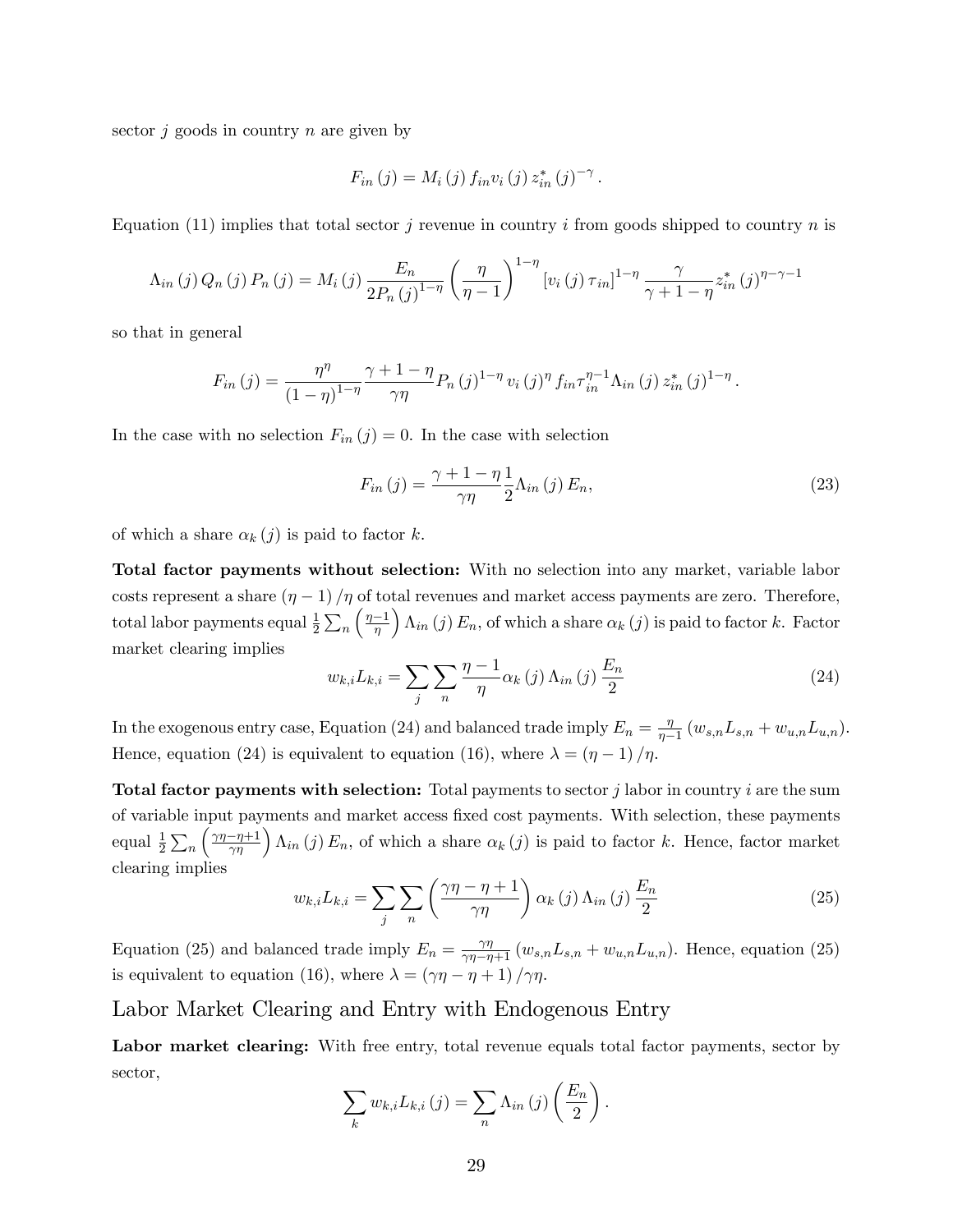Moreover, the share of factor payments that accrue to factor k is  $\alpha_k (j)$  in sector j,

$$
w_{k,i}L_{k,i}(j) = \alpha_k(j) \sum_{n} \Lambda_{in}(j) \left(\frac{E_n}{2}\right).
$$
 (26)

By summing equation (26) across sectors, we obtain equation (16), where  $\lambda = 1$ .

**Entry:** Total entry costs in sector j are  $M_i(j) v_i(j) f^e$ . From the free entry condition, total entry costs,  $M_i(j) v_i(j) f^e$ , are equal to total revenues,  $\sum_n \Lambda_{in}(j) \left(\frac{E_n}{2}\right)$ , minus variable production costs,  $\sum_{n} \frac{\eta-1}{\eta} \Lambda_{in}(j) \left(\frac{E_n}{2}\right)$ , and market access costs,  $F_{in}(j)$ . Together with  $F_{in}(j) = 0$ , without selection, and with equation (23), with selection, we obtain equation (19) both with and without selection.

#### Price Indices

The sector  $j$  price level in country  $n$  equals

$$
P_n(j) = \left(\frac{\gamma}{\gamma + 1 - \eta}\right)^{\frac{1}{1 - \eta}} \frac{\eta}{\eta - 1} \left[ \sum_i M_i(j) \left[ \tau_{in} v_i(j) \right]^{1 - \eta} z_{in}^*(j)^{\eta - \gamma - 1} \right]^{1/(1 - \eta)}.
$$
 (27)

Without selection Equation (27) is equivalent to

$$
P_n(j)^{\eta-1} = \frac{\lambda_2}{\sum_i M_i(j) \tau_{in}^{1-\eta} v_i(j)^{1-\eta}}
$$
\n(28)

where  $\lambda_2 = \frac{\gamma + 1 - \eta}{\gamma}$  $\int \eta$  $\eta-1$  $\int_{0}^{\eta-1}$ . With selection, Equation (27) is equivalent to

$$
P_n(j)^{\gamma} = \frac{\lambda_1 (Q_n P_n)^{\frac{\eta - \gamma - 1}{\eta - 1}}}{\sum_i M_i(j) v_i(j)^{\frac{\eta \gamma + 1 - \eta}{1 - \eta}} f_{in}^{\frac{\gamma + 1 - \eta}{1 - \eta}} \tau_{in}^{-\gamma}}
$$
(29)

where  $\lambda_1 = \frac{\gamma + 1 - \eta}{\gamma}$  $\int \eta$  $\overline{\eta-1}$  $\int^{\eta-1} \left( \frac{1}{J\eta^{\eta}(\eta-1)^{1-\eta}} \right)$  $\int^{\frac{\eta-\gamma-1}{\eta-1}}$ .

# Appendix B: Proofs

**Proof of Proposition 2.** We proceed by contradiction. Suppose  $\Lambda_{21}(y) \leq \Lambda_{21}(x)$ . By equation (14) or (15),  $\Lambda_{21} (y) < (=\) \Lambda_{21} (x)$  is equivalent to

$$
\left[\frac{v_{2}(x) v_{1}(y)}{v_{2}(y) v_{1}(x)}\right]^{\zeta} < (=\frac{M_{1}(y)}{M_{1}(x)} \frac{M_{2}(x)}{M_{2}(y)},
$$

where  $\zeta = \eta - 1 > 0$  without selection and  $\zeta = (\gamma \eta - \eta + 1) / (\eta - 1) > 0$  with selection, and where

$$
\frac{v_2(x) v_1(y)}{v_2(y) v_1(x)} = a \frac{w_{s,2}/w_{u,2}}{w_{s,1}/w_{u,1}}.
$$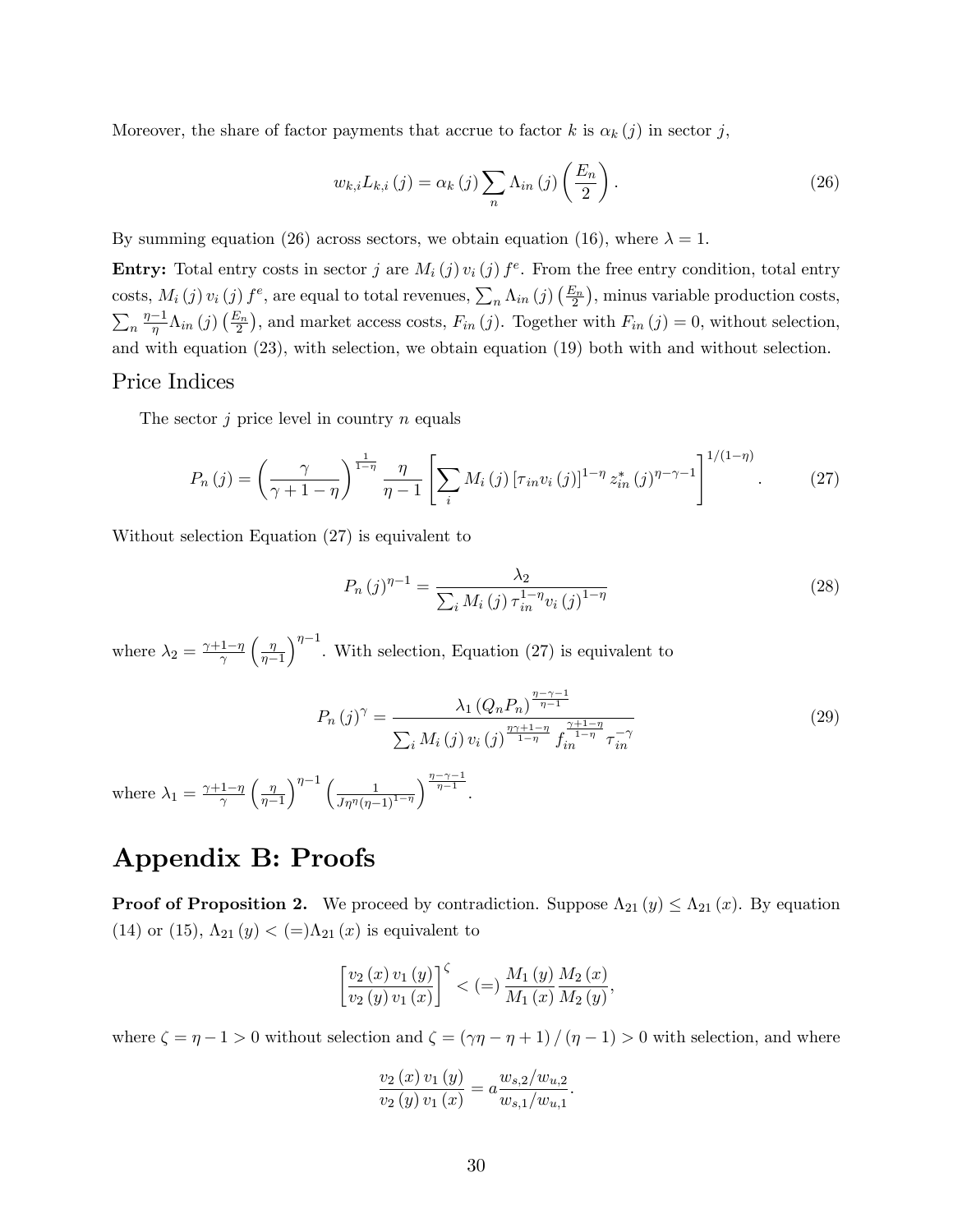With exogenous entry,  $\frac{M_1(y)}{M_1(x)}$  $\frac{M_2(x)}{M_2(y)} = 1.^{21}$  With endogenous entry, equation (19) implies

$$
\frac{M_{1}\left(y\right)}{M_{1}\left(x\right)}\frac{M_{2}\left(x\right)}{M_{2}\left(y\right)}=\frac{v_{1}\left(x\right)}{v_{1}\left(y\right)}\frac{v_{2}\left(y\right)}{v_{2}\left(x\right)}\Gamma,
$$

where

$$
\Gamma = \frac{\sum_{n} \Lambda_{1n} (y) E_n}{\sum_{n} \Lambda_{1n} (x) E_n} \frac{\sum_{n} \Lambda_{2n} (x) E_n}{\sum_{n} \Lambda_{2n} (y) E_n}
$$

Therefore,  $\Lambda_{21} (y) \leq \Lambda_{21} (x)$  is equivalent to

$$
\left[\frac{v_2(x)v_1(y)}{v_2(y)v_1(x)}\right]^{\zeta+\Xi} \le \Gamma^{\Xi},\tag{30}
$$

.

where  $\Xi = 0$  with exogenous entry and  $\Xi = 1$  with endogenous entry. In autarky, Inequality (30) is violated, since the left-hand-side is strictly greater than one under Condition CA and since  $\Gamma = 1$ simply because  $\Lambda_{ii} (j) = 1$  and  $\Lambda_{in} (j) = 0$  for all  $i \neq n$ . Note that for arbitrarily small trade shares, Inequality (30) remains violated because  $\Gamma$  and  $\frac{v_2(x)v_1(y)}{v_2(y)v_1(x)}$  depend on trade costs only through the  $\Lambda_{in} (j)$ 's, are continuous in the  $\Lambda_{in} (j)$ 's, and for arbitrarily small trade shares  $\Lambda_{ii} (j)$  and  $\Lambda_{in} (j)$ are arbitrarily close to their autarky values.

Since both the left- and right-hand sides of Inequality (30) are continuous in the  $\Lambda_{in} (j)$ 's, a necessary condition for Inequality (30) to be satisfied is that there exist trade costs such that  $\Delta_1, \Delta_2 > 0$  and Inequality (30) is satisfied with equality; i.e.  $\Lambda_{21}(y) = \Lambda_{21}(x)$ . Equation (14) or (15), and  $\Lambda_{21}(y) = \Lambda_{21}(x)$  imply  $\Lambda_{in}(x) = \Lambda_{in}(y)$  for all i, n. Hence,  $\Lambda_{21}(y) = \Lambda_{21}(x)$  implies  $\Gamma = 1$ . Equation (16) and  $\Lambda_{21}(y) = \Lambda_{21}(x)$  also imply that  $\frac{v_2(x)v_1(y)}{v_2(y)v_1(x)}$  equals its autarky value, which by Condition CA is strictly greater than one. Hence, Inequality  $(30)$  can never be satisfied with equality. By continuity, Inequality (30) can never be satisfied. **QED.** 

**Proof of Proposition 3.** We decompose the proof of Proposition 3 into four parts. First, we prove the equivalence of  $(i)$  and  $(iii)$ . Second, we prove the equivalence of  $(iii)$  and  $(vii)$ . Third, we prove the equivalence of (iii) and (v). The proofs for the equivalence of  $(ii)$ ,  $(iv)$ ,  $(vi)$ , and  $(vii)$  are identical, and therefore omitted. Fourth, we prove the equivalence of  $(vii)$  and  $(viii)$ . Throughout the proof, we impose  $L'_{k,i} = L_{k,i}$ ,  $\alpha'_k(j) = \alpha_k(j)$ ,  $\Theta'_1$ ,  $\Theta_1 \geq 0$ ,  $\Delta'_1 = \Delta_1$ , and  $\Delta'_2 = \Delta_2$ .

**Part I**: (i)  $\mathcal{L}'_{s,1}/\mathcal{L}'_{u,1} < \mathcal{L}_{s,1}/\mathcal{L}_{u,1}$  if and only if (iii)  $w'_{s,1}/w'_{u,1} > w_{s,1}/w_{u,1}$ .

Part I follows directly from equation (9).

**Part II**: (iii)  $w'_{s,1}/w'_{u,1} > w_{s,1}/w_{u,1}$  if and only if (vii)  $\Theta'_1 > \Theta_1$ .

The proof of Part II proceeds in 3 steps.

**Step 1**: The following inequalities are equivalent (a)  $\Lambda'_{11}(x) > \Lambda_{11}(x)$ , (b)  $\Lambda'_{11}(y) < \Lambda_{11}(y)$ , (c)  $\Lambda'_{12}(y) < \Lambda_{12}(y)$ , (d)  $\Lambda'_{12}(x) > \Lambda_{12}(x)$ , and (e)  $\Theta'_1 > \Theta_1$ .

<sup>&</sup>lt;sup>21</sup>Of course, if  $M_i(x) \neq M_i(y)$  in the case of exogenous entry, then we can always include the M's into the a term, as described in Section 3 and the proof remains unchanged.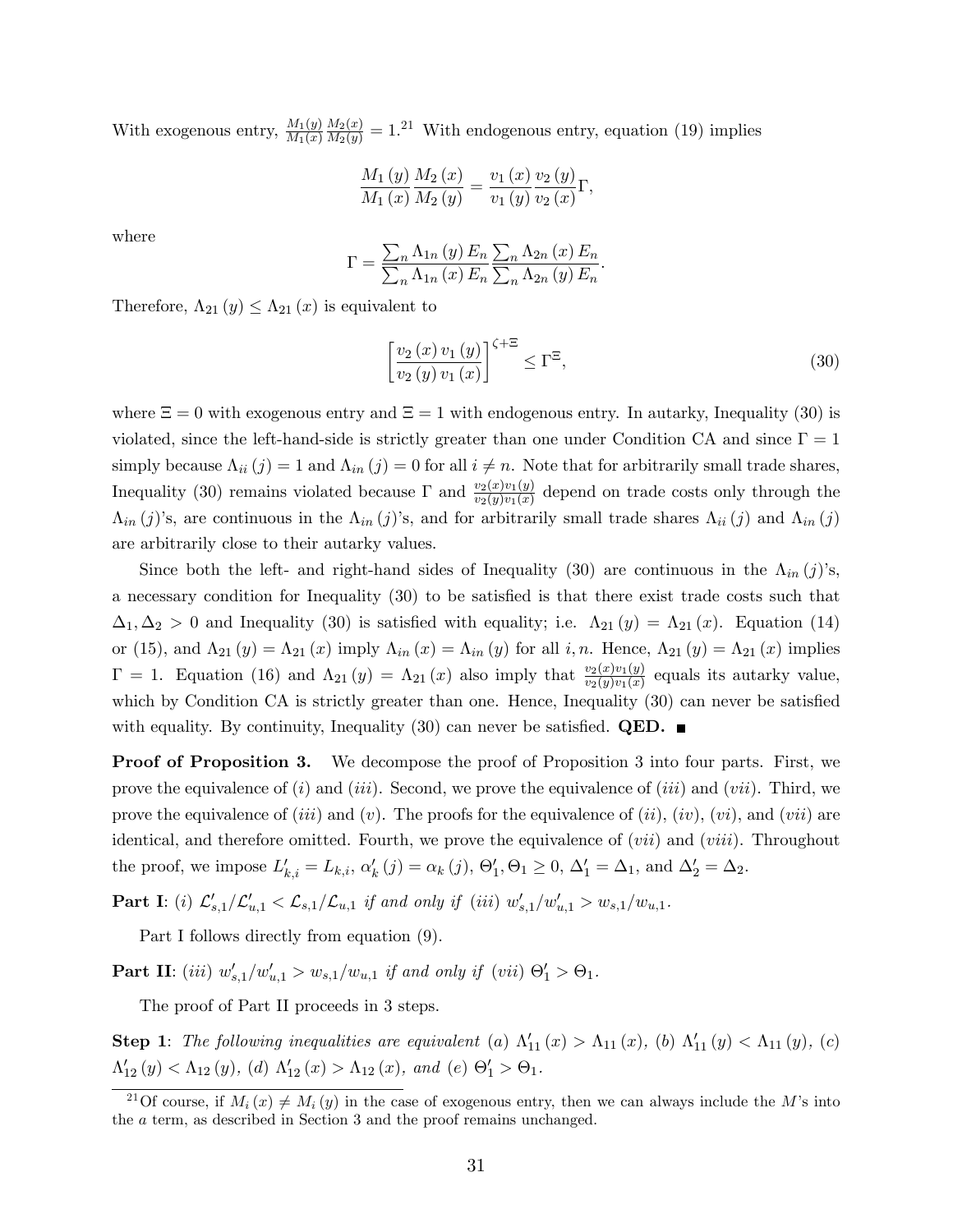$\Delta_1 = \Delta'_1$  and  $\Delta_2 = \Delta'_2$ , together with the identities  $\Lambda_{12}(j) = 1 - \Lambda_{22}(j)$  and  $\Lambda_{21}(j) =$  $1 - \Lambda_{11}(j)$ , directly imply that Inequalities (a) and (b) are equivalent, as are Inequalities (c) and  $(d)$ . In what follows, we first show that Inequality  $(a)$  is equivalent to Inequality  $(e)$  and we conclude by showing that Inequality  $(c)$  is equivalent to Inequality  $(e)$ .

We have  $\Lambda_{21}(x) = \Delta_1 - \frac{1}{2}\Theta_1$ . Hence,  $\Theta'_1 > \Theta_1$  if and only if  $\Lambda'_{21}(x) < \Lambda_{21}(x)$ , since  $\Delta'_1 = \Delta_1$ . Moreover,  $\Lambda'_{21}(x) < \Lambda_{21}(x)$  is equivalent to  $\Lambda'_{11}(x) > \Lambda_{11}(x)$ , since  $\Lambda_{11}^{(\prime)}(x) = 1 - \Lambda_{21}^{(\prime)}(x)$ . Thus, Inequality  $(e)$  is equivalent to Inequality  $(a)$ .

We conclude by showing that Inequality  $(c)$  is equivalent to Inequality  $(e)$ . To show that Inequality (e) implies Inequality (c), we proceed by contradiction. Suppose that  $\Theta'_1 > \Theta_1$  and  $\Lambda'_{12}(y) \geq \Lambda_{12}(y)$ .  $\Lambda'_{12}(y) \geq \Lambda_{12}(y)$  is equivalent to  $\Lambda'_{12}(x) \leq \Lambda_{12}(x)$  while  $\Theta'_{1} > \Theta_{1}$  is equivalent to both  $\Lambda'_{21}(y) > \Lambda_{21}(y)$  and  $\Lambda'_{21}(x) < \Lambda_{21}(x)$ . In the specification without or with selection, equation (14) or (15),  $\Lambda'_{12}(y) \ge \Lambda_{12}(y)$  and  $\Lambda'_{21}(y) > \Lambda_{21}(y)$  imply  $t < t'$ ; while equation (14) or (15),  $\Lambda'_{12}(x) \leq \Lambda_{12}(x)$ , and  $\Lambda'_{21}(x) < \Lambda_{21}(x)$  imply  $t > t'$ , a contradiction. Hence, in the specifications with and without selection,  $\Theta'_1 > \Theta_1$  implies Inequality (c). Finally, to show that Inequality (c) implies Inequality (e), we proceed by contradiction. Suppose that  $\Lambda'_{12}(y) < \Lambda_{12}(y)$ and  $\Theta'_1 \leq \Theta_1$ .  $\Lambda'_{12}(y) < \Lambda_{12}(y)$  implies  $\Lambda'_{12}(x) > \Lambda_{12}(x)$  while  $\Theta'_1 \leq \Theta_1$  implies both  $\Lambda'_{21}(y) \leq$  $\Lambda_{21}(y)$  and  $\Lambda'_{21}(x) \geq \Lambda_{21}(x)$ . In the specification without selection (or with selection), equation (14) (or equation (15)),  $\Lambda'_{12}(y) < \Lambda_{12}(y)$  and  $\Lambda'_{21}(y) \leq \Lambda_{21}(y)$  imply  $t > t'$ ; while equation (14) (or equation (15)),  $\Lambda'_{12}(x) > \Lambda_{12}(x)$ , and  $\Lambda'_{21}(x) \geq \Lambda_{21}(x)$  imply  $t < t'$ , a contradiction. Hence, Inequality  $(c)$  is equivalent to Inequality  $(e)$ .

**Step 2:** If  $\Delta_1 = \Delta'_1 > 0$  and  $\Delta_2 = \Delta'_2 > 0$ , then  $E_1/E_2 = E'_1/E'_2$ .

 $\Delta_i = \Delta'_i$  for  $i = 1, 2$  is equivalent to

$$
\Lambda_{ni}(x) + \Lambda_{ni}(y) = \Lambda'_{ni}(x) + \Lambda'_{ni}(y), \text{ for } i = 1, 2 \text{ and } n \neq i
$$
\n(31)

and trade balance implies

$$
\[ \Lambda_{21}^{(\prime)}(x) + \Lambda_{21}^{(\prime)}(y) \] E_1^{(\prime)} = \left[ \Lambda_{12}^{(\prime)}(x) + \Lambda_{12}^{(\prime)}(y) \right] E_2^{(\prime)} \tag{32}
$$

in both the original equilibrium (without ') and the new equilibrium (with '). Equations (31) and (32) yields  $E_1/E_2 = E_1'/E_2'$ .

**Step 3**: (iii)  $w'_{s,1}/w'_{u,1} > w_{s,1}/w_{u,1}$  if and only if (vii)  $\Theta'_1 > \Theta_1$ .

By equation (16), we have

$$
\frac{w_{s,1}}{w_{u,1}} = \frac{L_{u,1}}{L_{s,1}} \frac{\sum_{j} \sum_{n} \alpha_s (j) \Lambda_{1n} (j) E_n}{\sum_{j} \sum_{n} \alpha_u (j) \Lambda_{1n} (j) E_n}.
$$
\n(33)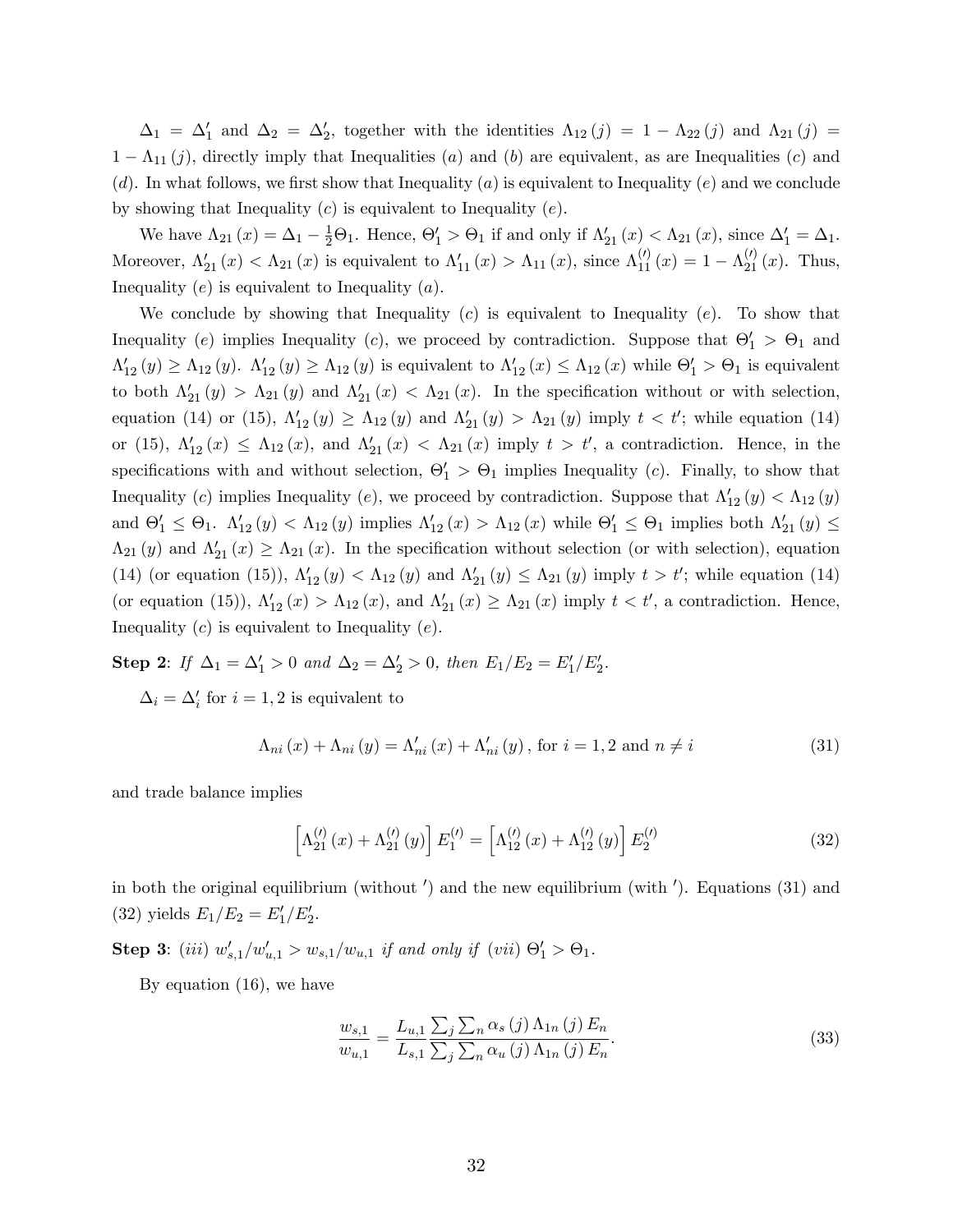With  $L_{k,i} = L'_{k,i}$  and  $\alpha_k(j) = \alpha'_k(j)$ , we have  $w'_{s,1}/w'_{u,1} > w_{s,1}/w_{u,1}$  if and only if

$$
\frac{\Lambda_{11}(y) E_1 + \Lambda_{12}(y) E_2}{\Lambda'_{11}(y) E'_1 + \Lambda'_{12}(y) E'_2} > \frac{\Lambda_{11}(x) E_1 + \Lambda_{12}(x) E_2}{\Lambda'_{11}(x) E'_1 + \Lambda'_{12}(x) E'_2}.
$$

By Step 2, the previous inequality is equivalent to

$$
\frac{\Lambda_{11}(y) E_1 + \Lambda_{12}(y) E_2}{\Lambda'_{11}(y) E_1 + \Lambda'_{12}(y) E_2} > \frac{\Lambda_{11}(x) E_1 + \Lambda_{12}(x) E_2}{\Lambda'_{11}(x) E_1 + \Lambda'_{12}(x) E_2}.
$$
\n(34)

By Step 1,  $\Theta'_1 > \Theta_1$  is equivalent to Inequalities  $(a) - (d)$ . Inequalities  $(a) - (d)$  imply equation (34). Therefore  $\Theta'_1 > \Theta_1$  implies  $w'_{s,1}/w'_{u,1} > w_{s,1}/w_{u,1}$ .

Now suppose that  $w'_{s,1}/w'_{u,1} > w_{s,1}/w_{u,1}$ . This is equivalent to equation (34). To prove that equation (34) implies  $\Theta'_1 > \Theta_1$ , we proceed by contradiction. Suppose that  $\Theta'_1 \leq \Theta_1$ . By Step 1, this implies  $\Lambda'_{11}(x) \leq \Delta_{11}(x)$ ,  $\Lambda'_{11}(y) \geq \Lambda_{11}(y)$ ,  $\Lambda'_{12}(y) \geq \Lambda_{12}(y)$ , and  $\Lambda'_{12}(x) \leq \Lambda_{12}(x)$ . These four inequalities contradict equation (34). This concludes the proof of Step 3, and Part II follows directly.

**Part III**: (iii)  $w'_{s,1}/w'_{u,1} > w_{s,1}/w_{u,1}$  if and only if (v)  $L'_{k,1}(x) > L_{k,1}(x)$  for  $k = s, u$ .

In the proof of Part III, we normalize  $E_1 = E_1' = 1$ . By Step 2 of the proof of Part II, we have  $E_2' = E_2$ . Moreover, with  $E_1 = E_1'$ , we have  $w'_{s,1}/w'_{u,1} > w_{s,1}/w_{u,1}$  if and only if

$$
w'_{u,1} < w_{u,1}.\tag{35}
$$

The proof of Part III proceeds in two steps.

**Step 1**:  $w'_{s,1}/w'_{u,1} > w_{s,1}/w_{u,1}$  implies  $L'_{k,1}(x) > L_{k,1}(x)$  for  $k = s, u$ .

From equation (16), we have

$$
w_{k,i}L_{k,i}\left(x\right) = \lambda\alpha_k\left(x\right)\sum_{n}\left[\Lambda_{in}\left(x\right)\left(\frac{E_n}{2}\right)\right].\tag{36}
$$

By Part II,  $w'_{s,1}/w'_{u,1} > w_{s,1}/w_{u,1}$  implies  $\Lambda'_{1n}(x) > \Lambda_{1n}(x)$  for  $n = 1,2$ . By equation (36),  $E'_{n} = E_{n}$ , and  $\Lambda'_{1n}(x) > \Lambda_{1n}(x)$  for  $n = 1, 2$ , we have

$$
w'_{u,1}L'_{u,1}(x) = \lambda \alpha_u(x) \sum_n \left[ \Lambda'_{1n}(x) \left( \frac{E'_n}{2} \right) \right] > \lambda \alpha_u(x) \sum_n \left[ \Lambda_{1n}(x) \left( \frac{E_n}{2} \right) \right] = w_{u,1}L_{u,1}(x). \tag{37}
$$

Equations (35) and (37) imply  $L'_{u,1}(x) > L_{u,1}(x)$ . We similarly have

$$
w'_{s,1}L'_{s,1}(y) = \lambda \alpha_s(y) \sum_{n} \left[ \Lambda'_{1n}(y) \left( \frac{E'_n}{1} \right) \right] < \lambda \alpha_s(y) \sum_{n} \left[ \Lambda_{1n}(y) \left( \frac{E_n}{1} \right) \right] = w_{s,1}L_{s,1}(y)
$$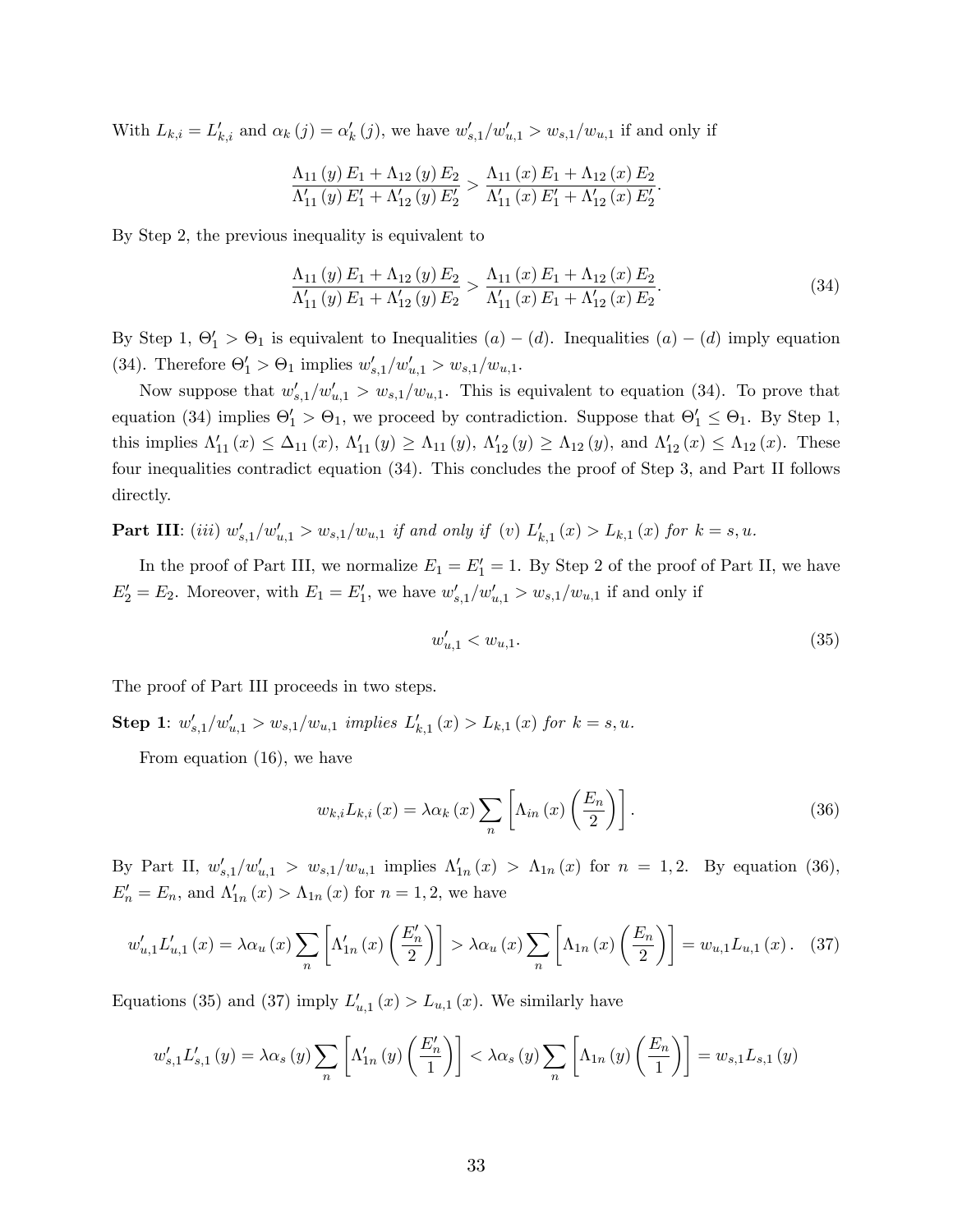and

$$
w'_{s,1} > w_{s,1},
$$

which imply  $L'_{s,1}(y) < L_{s,1}(y)$ . Since  $L_{s,1}(y) + L_{s,1}(x) = L_{s,1}$ , we therefore have  $L'_{s,1}(x) > L_{s,1}(x)$ . Hence,  $w'_{s,1}/w'_{u,1} > w_{s,1}/w_{u,1}$  implies  $L'_{k,1}(x) > L_{k,1}(x)$  for  $k = s, u$ .

**Step 2:**  $L'_{k,1}(x) > L_{k,1}(x)$  for  $k = s$ , *u* implies  $w'_{s,1}/w'_{u,1} > w_{s,1}/w_{u,1}$ .

We proceed by contradiction. Suppose that  $L'_{k,1}(x) > L_{k,1}(x)$  for  $k = s, u$  and  $w'_{s,1}/w'_{u,1} \leq$  $w_{s,1}/w_{u,1}$ . By Part II,  $w'_{s,1}/w'_{u,1} \leq w_{s,1}/w_{u,1}$  is equivalent to  $\Theta'_1 \leq \Theta_1$ , which, by Step 1 in the proof of Part II, implies  $\Lambda'_{1n}(x) \leq \Lambda_{1n}(x)$  for  $n = 1, 2$ . Therefore,  $w'_{s,1}/w'_{u,1} \leq w_{s,1}/w_{u,1}$  implies

$$
\lambda \alpha_u(x) \sum_n \left[ \Lambda'_{1n}(x) \left( \frac{E'_n}{2} \right) \right] \leq \lambda \alpha_u(x) \sum_n \left[ \Lambda_{1n}(x) \left( \frac{E_n}{2} \right) \right]. \tag{38}
$$

By equations (36) and (38), we have  $w'_{u,1}L'_{u,1}(x) \leq w_{u,1}L_{u,1}(x)$ . By  $w'_{s,1}/w'_{u,1} \leq w_{s,1}/w_{u,1}$  and  $E_1' = E_1$ , we also have  $w'_{u,1} \ge w_{u,1}$ , so that  $L'_{u,1}(x) \le L_{u,1}(x)$ , a contradiction. Hence,  $L'_{k,1}(x)$  $L_{k,1}(x)$  for  $k = s, u$  implies  $w'_{s,1}/w'_{u,1} > w_{s,1}/w_{u,1}$ .

**Part IV**:  $(vii)$   $\Lambda'_{21}(y) - \Lambda'_{21}(x) > \Lambda_{21}(y) - \Lambda_{21}(x)$  if and only if  $(viii)$   $\Lambda'_{12}(x) - \Lambda'_{12}(y) >$  $\Lambda_{12} (x) - \Lambda_{12} (y)$ .

From Step 1 of Part II, we have  $\Lambda'_{21}(y) - \Lambda'_{21}(x) > \Lambda_{21}(y) - \Lambda_{21}(x)$  if and only if  $\Lambda'_{12}(y) <$  $\Lambda_{12}(y)$  and  $\Lambda'_{12}(x) > \Lambda_{12}(x)$ . These inequalities imply  $\Lambda'_{12}(x) - \Lambda'_{12}(y) > \Lambda_{12}(x) - \Lambda_{12}(y)$ . The proof that  $\Lambda'_{12}(x) - \Lambda'_{12}(y) > \Lambda_{12}(x) - \Lambda_{12}(y)$  implies  $\Lambda'_{21}(y) - \Lambda'_{21}(x) > \Lambda_{21}(y) - \Lambda_{21}(x)$  is identical and omitted.

The proof of Proposition 3 follows directly from Parts I-IV and the similar, but omitted, proofs that (ii), (iv), (vi), and (viii) are equivalent. **QED.** 

**Proof of Proposition 4 Part 1.** First,  $\Theta_1 \ge \Theta'_1$  if and only if

$$
\left[\frac{1}{a'}\left(\frac{w'_{s,1}/w'_{u,1}}{w'_{s,2}/w'_{u,2}}\right)^{(\alpha_x-\alpha_y)}\right]^{\frac{\eta\gamma'-\eta+1}{\eta-1}} \ge \left[\frac{1}{a}\left(\frac{w_{s,1}/w_{u,1}}{w_{s,2}/w_{u,2}}\right)^{(\alpha_x-\alpha_y)}\right]^{\frac{\eta\gamma-\eta+1}{\eta-1}}
$$
(39)

Second,  $\Theta'_1 > 0$  implies

$$
1 > \left[\frac{1}{a'}\left(\frac{w_{s,1}'/w_{u,1}'}{w_{s,2}'/w_{u,2}'}\right)^{(\alpha_x - \alpha_y)}\right]^{\frac{\eta\gamma' - \eta + 1}{\eta - 1}}.
$$
\n(40)

Third, Proposition 3 and  $\Theta_1 \ge \Theta'_1 > 0$  imply

$$
w_{s,1}/w_{u,1} \geq w'_{s,1}/w'_{u,1} \tag{41}
$$

$$
w_{s,2}/w_{u,2} \leq w'_{s,2}/w'_{u,2}.\tag{42}
$$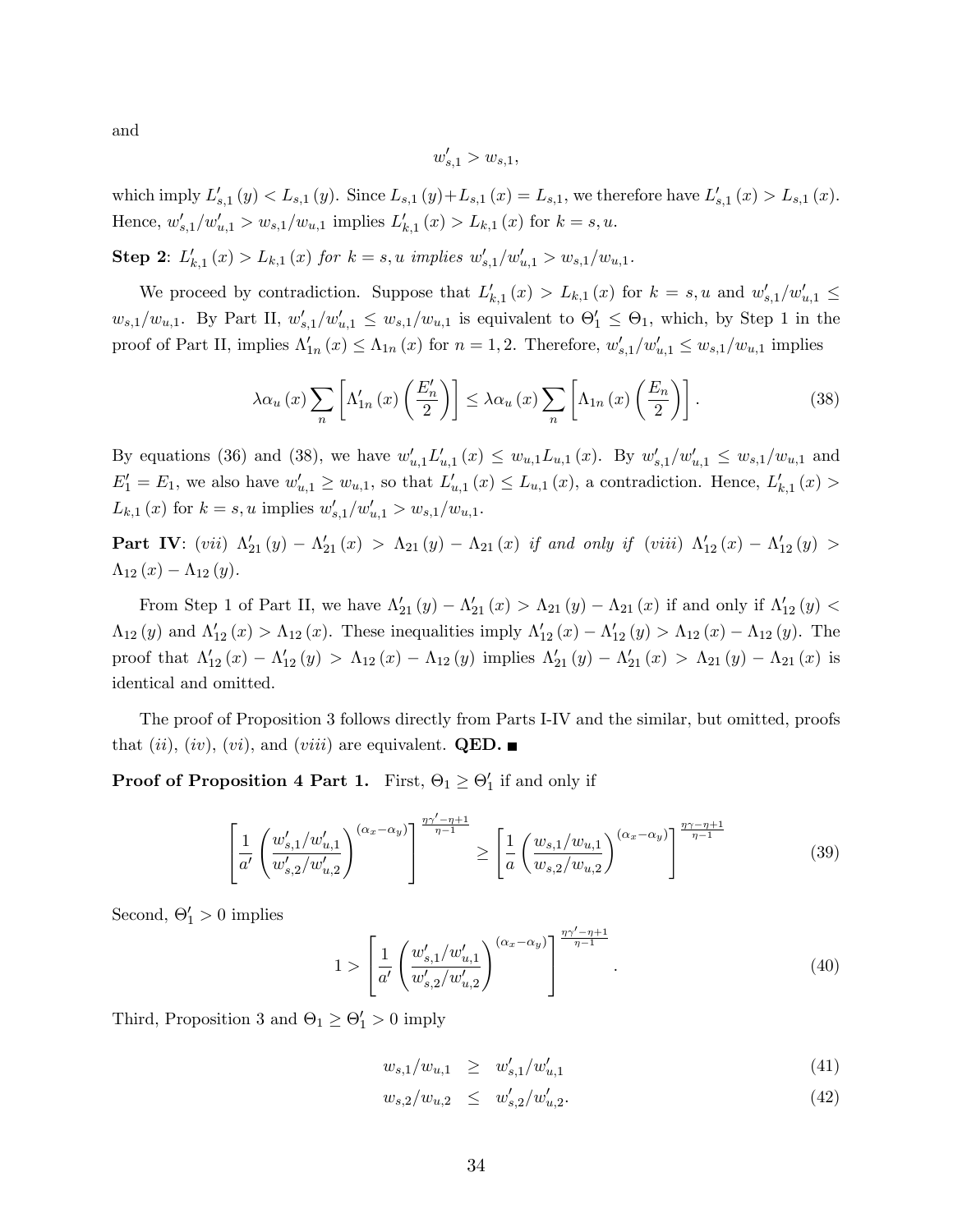We now prove the comparative static result for  $\gamma$ . We proceed by contradiction. Suppose that  $\gamma' > \gamma$  and that  $\Theta_1 \ge \Theta_1' > 0$ . Then

$$
\left[\frac{1}{a'}\left(\frac{w'_{s,1}/w'_{u,1}}{w'_{s,2}/w'_{u,2}}\right)^{(\alpha_x-\alpha_y)}\right]^{\frac{\eta\gamma'-\eta+1}{\eta\gamma-\eta+1}} \ge \frac{1}{a'}\left(\frac{w_{s,1}/w_{u,1}}{w_{s,2}/w_{u,2}}\right)^{(\alpha_x-\alpha_y)} \ge \frac{1}{a'}\left(\frac{w'_{s,1}/w'_{u,1}}{w'_{s,2}/w'_{u,2}}\right)^{(\alpha_x-\alpha_y)}\tag{43}
$$

where the first weak inequality follows from Condition (39),  $a = a'$ , and  $(\eta \gamma - \eta + 1)/(\eta - 1) > 0$ while the second weak inequality follows from Conditions (41) and (42). Condition (43) and  $\gamma'$ / $\gamma$  > 1 contradict Condition (40). Thus, if t and  $T_1/T_2$  are chosen to match fixed values of  $\Delta_1, \Delta_2 > 0$ , and if  $\gamma' > \gamma$ ,  $\Theta_1$ ,  $\Theta'_1 > 0$ , then  $\Theta'_1 > \Theta_1$ . Combined with Proposition 3, this yields the desired comparative static result for  $\gamma$ .

We now prove the comparative static result for a. We proceed by contradiction. Suppose that  $a' > a$  and that  $\Theta_1 \ge \Theta'_1 > 0$ . Then Condition (39) implies

$$
\frac{1}{a'} \times \left(\frac{w'_{s,1}/w'_{u,1}}{w'_{s,2}/w'_{u,2}}\right)^{(\alpha_x - \alpha_y)} \ge \frac{1}{a} \times \left(\frac{w_{s,1}/w_{u,1}}{w_{s,2}/w_{u,2}}\right)^{(\alpha_x - \alpha_y)}
$$

which, contradicts Conditions (41) and (42). Thus, if t and  $T_1/T_2$  are chosen to match fixed values of  $\Delta_1, \Delta_2 > 0$ , and if  $a' > a$ , then  $\Theta'_1 > \Theta_1$ . Combined with Proposition 3, this yields the desired comparative static result for a. **QED.** 

Proof of Proposition 4 Part 2. The proof requires two preliminary steps and uses the following notation:  $\zeta = \frac{M_2(x)}{M_1(x)}$  $M_1(x)$  $\int v_2(x)$  $v_1(x)$  $1-\frac{\eta\gamma}{\eta-1}$ .  $\textbf{Step 1.}~~\frac{d}{d\gamma}\left(\frac{w_{s,1}}{w_{u,1}}\right)$  $\overline{w_{u,1}}$  $\Big) \leq 0 \Leftrightarrow \frac{d}{d\gamma}\zeta \geq 0.$ 

With endogenous entry  $w_{u,n}L_{u,n} + w_{s,n}L_{s,n} = Q_nP_n$  and with mirror-symmetry  $Q_1P_1 = Q_2P_2$ ,  $\alpha_y = 1 - \alpha_x, \ \Lambda_{12} (y) = 1 - \Lambda_{11} (x), \ \Lambda_{11} (y) = 1 - \Lambda_{12} (x), \ \text{and} \ \Delta_2 = \frac{1}{2}$  $\frac{1}{2} [\Lambda_{12}(x) + 1 - \Lambda_{11}(x)],$  in which case equation (16) is equivalent to

$$
w_{s,1}L_{s,1} = \frac{Q_1P_1}{2} \left\{ (2\alpha_x - 1) \left[ 2\Delta_2 - 1 + 2\Lambda_{11}(x) \right] + 2\left( 1 - \alpha_x \right) \right\}
$$

Choosing  $Q_1P_1$  as the numeraire, implies  $\frac{d}{d\gamma}\left(\frac{w_{s,1}}{w_{u,1}}\right)$  $w_{u,1}$  $\left( \begin{array}{c} 0 \leq 0 \leq 0 \leq 0 \leq \frac{d}{d} \Delta_{11}(x) \leq 0. \end{array} \right)$  Differentiating  $\Delta_2$  with respect to  $\gamma$  and setting  $\frac{d}{d\gamma}\Delta_2=0$  yields  $\frac{d}{d\gamma}\Lambda_{12}(x)=\frac{d}{d\gamma}\Lambda_{11}(x)$ . Equation (15) implies

$$
\frac{d}{d\gamma}\Lambda_{12}(x) = -\Lambda_{12}(x)^2 \left\{ \zeta \frac{dt}{d\gamma} + t \frac{d\zeta}{d\gamma} \right\}
$$

and

$$
\frac{d}{d\gamma}\Lambda_{11}(x) = -\Lambda_{11}(x)^2 \left\{ -t^{-2}\zeta \frac{dt}{d\gamma} + t^{-1}\frac{d\zeta}{d\gamma} \right\}.
$$
\n(44)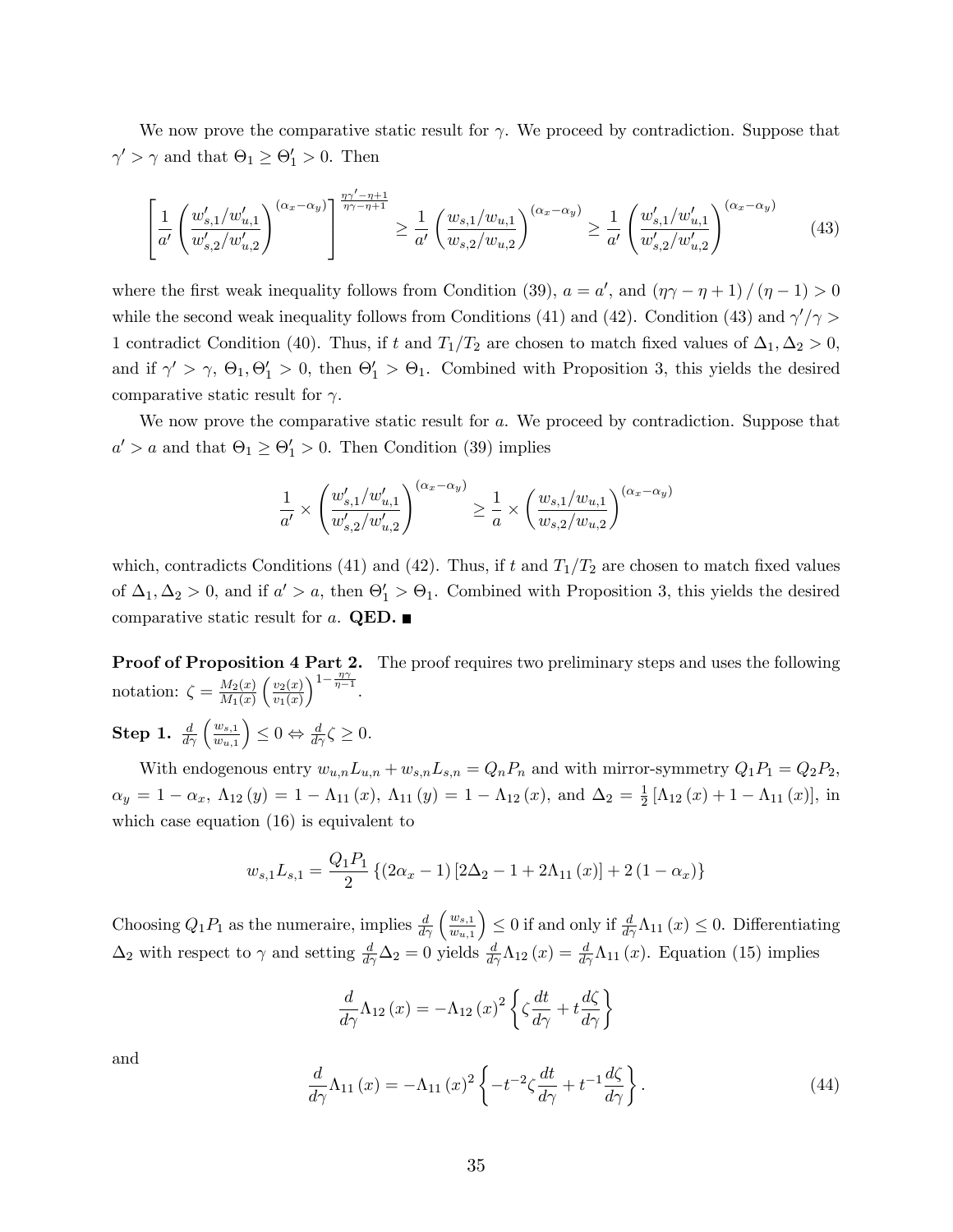Hence,  $\frac{d}{d\gamma}\Lambda_{12}(x) = \frac{d}{d\gamma}\Lambda_{11}(x)$  if and only if

$$
\frac{dt}{d\gamma} = \frac{\Lambda_{11}(x)^2 - t^2 \Lambda_{12}(x)^2}{\Lambda_{11}(x)^2 + t^2 \Lambda_{12}(x)^2} \left(\frac{t}{\zeta}\right) \left(\frac{d\zeta}{d\gamma}\right). \tag{45}
$$

Equations (44) and (45) imply

$$
\frac{d}{d\gamma} \Lambda_{11}(x) = -t^{-1} \Lambda_{11}(x)^2 \left\{ -\frac{\Lambda_{11}(x)^2 - t^2 \Lambda_{12}(x)^2}{\Lambda_{11}(x)^2 + t^2 \Lambda_{12}(x)^2} + 1 \right\} \left( \frac{d\zeta}{d\gamma} \right)
$$

$$
= -\frac{2t \Lambda_{11}(x)^2 \Lambda_{12}(x)^2}{\Lambda_{11}(x)^2 + t^2 \Lambda_{12}(x)^2} \left( \frac{d\zeta}{d\gamma} \right)
$$

Hence,  $\frac{d}{d\gamma} \Lambda_{11}(x)$  has the opposite sign as  $\frac{d\zeta}{d\gamma}$ . Hence,  $\frac{d}{d\gamma} \left(\frac{w_{s,1}}{w_{u,1}}\right)$  $\overline{w_{u,1}}$  $\Big) \leq 0 \Leftrightarrow \frac{d}{d\gamma} \Lambda_{11} (x) \leq 0 \Leftrightarrow \frac{d}{d\gamma} \zeta \geq 0.$ **Step 2.** If  $\frac{d}{d\gamma}\zeta > 0$  then  $\frac{d}{d\gamma}t < 0$ .

Equation (45) and  $\frac{d}{d\gamma}\zeta > 0$  imply  $\frac{d}{d\gamma}t < 0$  if and only if  $\Lambda_{11}(x) < t\Lambda_{12}(x)$ . Equation (15) implies both (i)  $\Lambda_{11}(x) < t\Lambda_{12}(x)$  is equivalent to  $\zeta < 1$  and (ii)  $\Lambda_{12}(x) > \Lambda_{12}(y)$  is equivalent to  $\zeta$  < 1. Hence,  $\Theta_1 > 0$ —which implies  $\Lambda_{12}(x) > \Lambda_{12}(y)$ —implies  $\Lambda_{11}(x) < t\Lambda_{12}(x)$ , which itself implies  $\frac{d}{d\gamma}t < 0$ .

We now use Steps 1 and 2 to prove Proposition 4 Part 2. With mirror-symmetry

$$
\zeta = \frac{\left(t^2 + 1\right) \left[\frac{v_1(x)}{v_1(y)}\right]^{\frac{\eta \gamma}{\eta - 1}} - 2t}{\left(t^2 + 1\right) - 2t \left[\frac{v_1(x)}{v_1(y)}\right]^{\frac{\eta \gamma}{\eta - 1}}}
$$

To obtain a contradiction, suppose that  $\frac{d}{d\gamma}\zeta > 0$ .  $\frac{d}{d\gamma}\zeta > 0$  if and only if

$$
\left\{t^2 + 1 - 2t \left[\frac{v_1(x)}{v_1(y)}\right]^{\frac{\eta\gamma}{\eta-1}}\right\} \left[2\left(t\left[\frac{v_1(x)}{v_1(y)}\right]^{\frac{\eta\gamma}{\eta-1}} - 1\right] \frac{dt}{d\gamma} + \left(t^2 + 1\right) \frac{d\left[\frac{v_1(x)}{v_1(y)}\right]^{\frac{\eta\gamma}{\eta-1}}}{d\gamma}\right] > 2\left(\left(t^2 + 1\right)\left[\frac{v_1(x)}{v_1(y)}\right]^{\frac{\eta\gamma}{\eta-1}} - 2t\right) \left[\left(t - \left[\frac{v_1(x)}{v_1(y)}\right]^{\frac{\eta\gamma}{\eta-1}}\right] \frac{dt}{d\gamma} - t \frac{d\left[\frac{v_1(x)}{v_1(y)}\right]^{\frac{\eta\gamma}{\eta-1}}}{d\gamma}\right].
$$

Since  $t > 1$ ,  $\frac{d}{d\gamma}\zeta > 0$  if and only if

$$
\left(1-t^2\right)\frac{d}{d\gamma}\left[\frac{v_1\left(x\right)}{v_1\left(y\right)}\right]^{\frac{\eta\gamma}{\eta-1}}+2\left(\left[\frac{v_1\left(x\right)}{v_1\left(y\right)}\right]^{\frac{2\eta\gamma}{\eta-1}}-1\right)\frac{dt}{d\gamma}<0\tag{46}
$$

We consider the first and second terms of Condition (46) separately. According to Step 1,  $\frac{d}{d\gamma}\zeta > 0$ implies  $\frac{d}{d\gamma} \left(\frac{w_{s,1}}{w_{u,1}}\right)$  $\overline{w_{u,1}}$  $\left( 0. \text{ Hence, } \frac{d}{d\gamma} \zeta > 0 \text{ implies } \frac{d}{d\gamma} \left[ \frac{v_1(x)}{v_1(y)} \right]$  $v_1(y)$  $\frac{n\gamma}{n-1}$  < 0. The first term in Condition (46)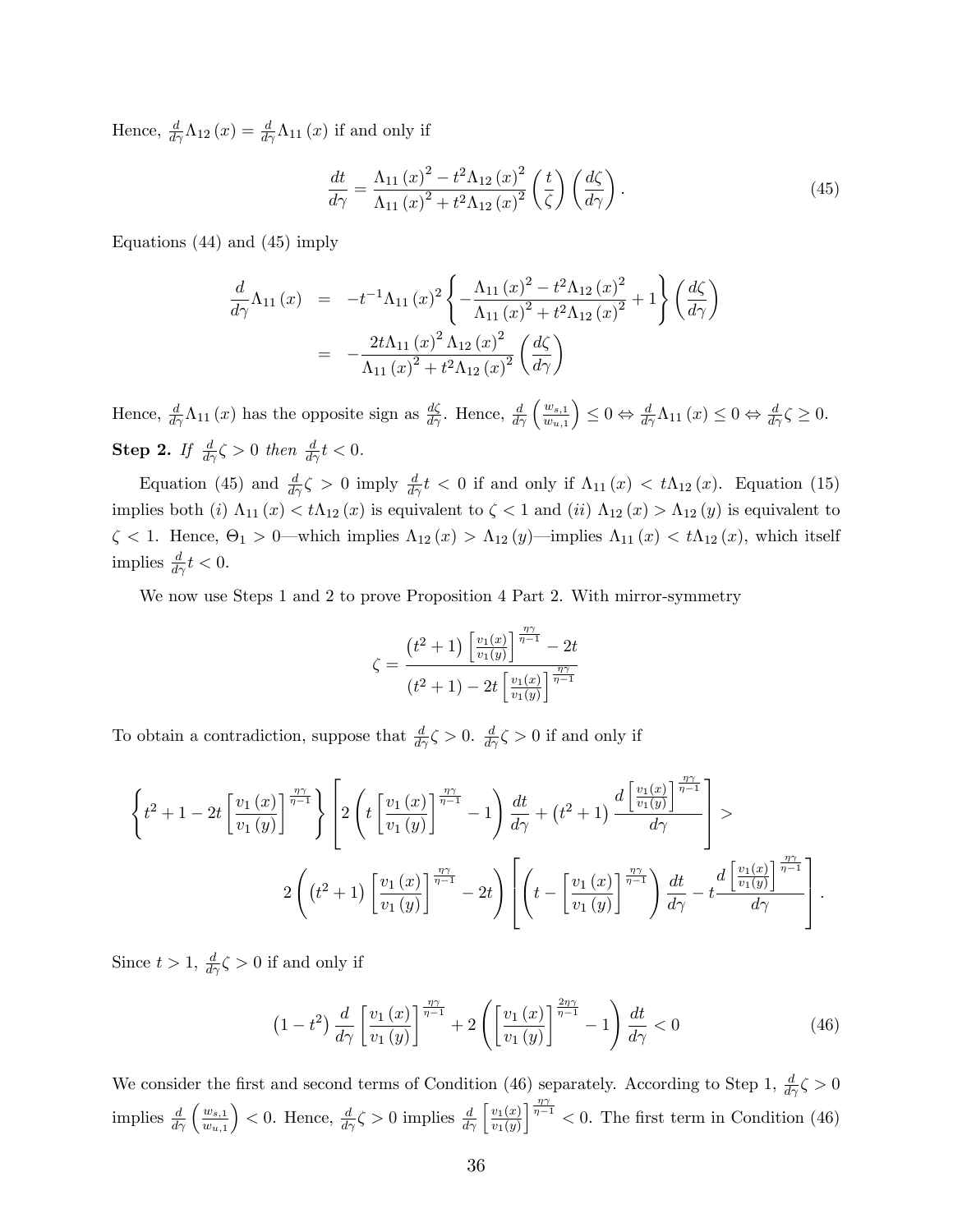is, therefore, positive. In the second term we know that  $\left[\frac{v_1(x)}{v_1(x)}\right]$  $v_1(y)$  $\int_{0}^{\frac{2\eta\gamma}{\eta-1}}$  < 1, which follows from the fact that  $\Theta_1 > 0$  is equivalent to  $\zeta < 1$ , and  $\zeta < 1$  implies  $v_1(x) < v_1(y)$ . In the second term we also have  $\frac{dt}{d\gamma} < 0$ , which follows from Step 2. Hence, the second term in Condition (46) is positive. This contradicts  $\frac{d}{d\gamma}\zeta > 0$ . **QED.** 

Proof of Proposition 5. The proof of Proposition 5 requires additional notation and two preliminary steps. Let  $\vartheta_1 = \frac{\Lambda_{11}(x)\Delta_2/\Delta_1 + \Lambda_{12}(x)}{\Lambda_{11}(y)\Delta_2/\Delta_1 + \Lambda_{12}(y)}$  $\frac{\Lambda_{11}(x)\Delta_2/\Delta_1+\Lambda_{12}(x)}{\Lambda_{11}(y)\Delta_2/\Delta_1+\Lambda_{12}(y)}$  denote the ratio of country 1's revenue in the x sector to country 1's revenue in the y sector. Let  $k_i(\vartheta_i) = \frac{M_i^T(x)/M_i^T(y)}{M^A(x)/M^A(y)}$  $\frac{M_i^T(x)/M_i^T(y)}{M_i^A(x)/M_i^A(y)}$ , where  $M_i^T(j)$  and  $M_i^A(j)$ denote the mass of sector j entrants in country i in a trade equilibrium for a given  $\vartheta_i$  and in the autarky equilibrium  $(\vartheta_i^A = 1)$ , respectively.

**Step 1.**  $k_1$  is increasing in  $\vartheta_1$ .

Equations (10) and (19) imply

$$
\frac{M_i(x)}{M_i(y)} = \frac{\alpha_x^{\alpha_x} (1 - \alpha_x)^{1 - \alpha_x} A_i(x)}{\alpha_y^{\alpha_y} (1 - \alpha_y)^{1 - \alpha_y} A_i(y)} \left(\frac{w_{u,i}}{w_{s,i}}\right)^{\alpha_x - \alpha_y} \frac{\sum_n \Lambda_{in}(x) Q_n P_n}{\sum_n \Lambda_{in}(y) Q_n P_n}
$$

so that

$$
k_i = \left(\frac{w_{u,i}^T / w_{s,i}^T}{w_{u,i}^A / w_{s,i}^A}\right)^{\alpha_x - \alpha_y} \frac{\sum_n \Lambda_{in}^T(x) Q_n P_n}{\sum_n \Lambda_{in}^T(y) Q_n P_n}
$$
(47)

Re-expressing Equation (47) as a function of the As and  $\Delta s$ , using equation (16), yields

$$
k_1(\vartheta_1) = \left(\frac{1}{\alpha_y} \frac{2}{\frac{\alpha_x}{\alpha_y} + 1} - 1\right)^{\alpha_y - \alpha_x} \left(\frac{1}{\alpha_y} \frac{\vartheta_1 + 1}{\frac{\alpha_x}{\alpha_y} \vartheta_1 + 1} - 1\right)^{\alpha_x - \alpha_y} \vartheta_1.
$$
 (48)

Hence,  $k_1(\vartheta_1') > k_1(\vartheta_1)$  if and only if

$$
\left(\frac{\alpha_y + \alpha_x \vartheta_1}{\alpha_y + \alpha_x \vartheta_1'} \frac{1 - \alpha_y^2 + \vartheta_1' (1 - \alpha_x \alpha_y)}{1 - \alpha_y^2 + \vartheta_1 (1 - \alpha_x \alpha_y)}\right)^{\alpha_x - \alpha_y} \frac{\vartheta_1'}{\vartheta_1} > 1
$$
\n(49)

If  $\vartheta_1' > \vartheta_1$ , then

$$
\left(\frac{\vartheta_1}{\vartheta_1'}\right)^{\alpha_x-\alpha_y} < \left(\frac{\alpha_y+\alpha_x\vartheta_1}{\alpha_y+\alpha_x\vartheta_1'}\frac{1-\alpha_y^2+\vartheta_1'(1-\alpha_x\alpha_y)}{1-\alpha_y^2+\vartheta_1(1-\alpha_x\alpha_y)}\right)^{\alpha_x-\alpha_y}.\tag{50}
$$

Condition (50) and  $0 \le \alpha_x - \alpha_y \le 1$  imply Condition (49), so that  $k_1$  is increasing in  $\vartheta_1$ .

**Step 2.** If  $\Delta_1' = \Delta_1$ ,  $\Delta_2' = \Delta_2$ , and  $\Theta_1' \ge \Theta_1$ , then  $\vartheta_1' = \vartheta_1 (\Theta_1') \ge \vartheta_1 (\Theta_1) = \vartheta_1$ .

Choose  $Q_1P_1$  as the numeraire, which implies that  $Q_2P_2$  is fixed given fixed trade shares and that  $\Lambda_{1n}(x) Q_n P_n + \Lambda_{1n}(y) Q_n P_n$  is fixed. Hence, a sufficient condition under which  $\vartheta'_1 \ge \vartheta_1$  is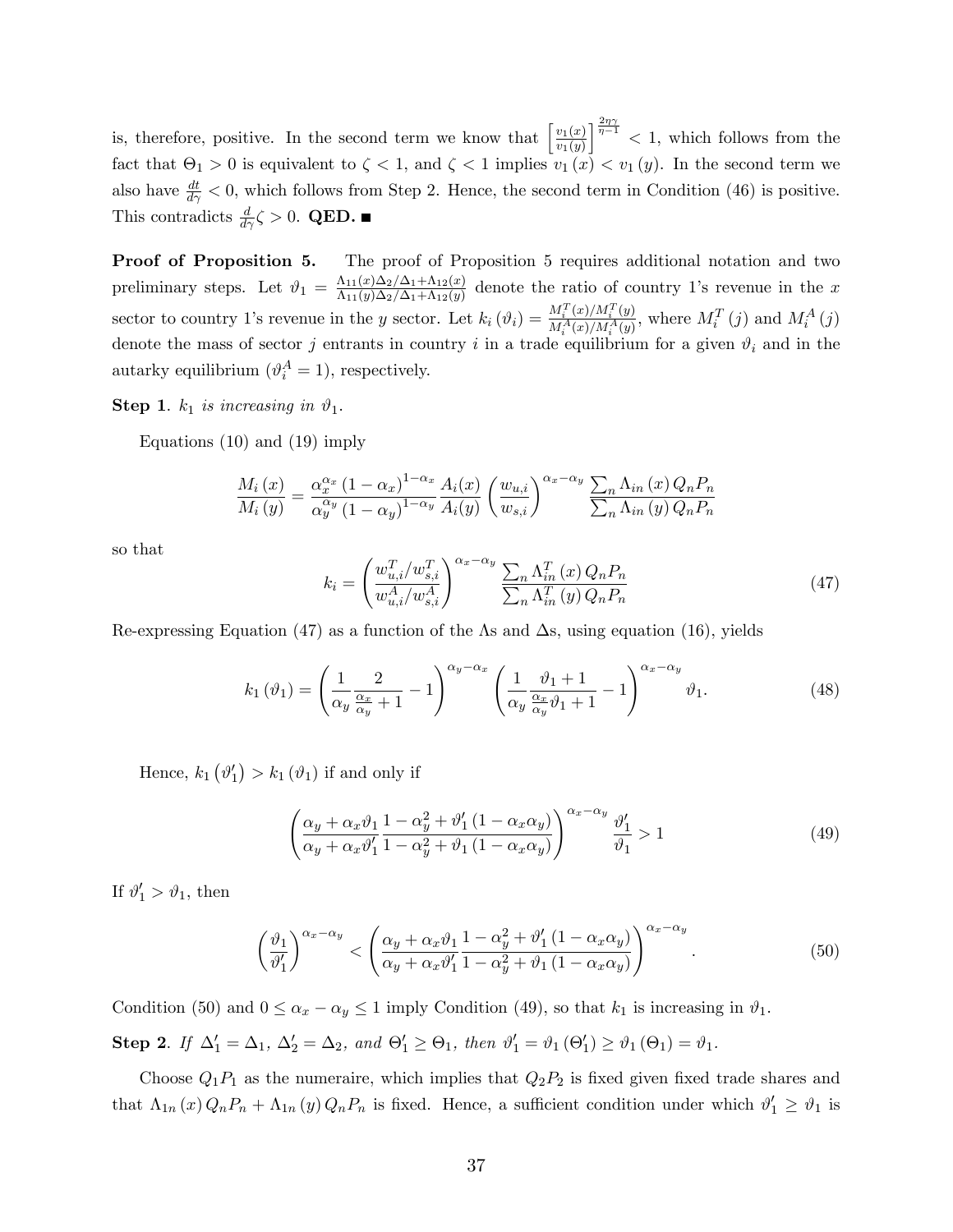$\Lambda'_{1n}(x) \geq \Lambda_{1n}(x)$  for  $n = 1, 2$ . We have  $\Lambda'_{11}(x) = 1 - \Delta'_1 + \frac{1}{2}\Theta'_1 \geq 1 - \Delta_1 + \frac{1}{2}\Theta_1 = \Lambda_{11}(x)$ , so that it only remains to show that  $\Lambda'_{12}(x) \geq \Lambda_{12}(x)$ . We have

$$
\Lambda_{12}(x) = \left[1 + \left(\frac{1}{\Delta_1 - \frac{1}{2}\Theta_1} - 1\right)^{-1} t\right]^{-1},
$$

so that  $\Lambda'_{12}(x) \geq \Lambda_{12}(x)$  if and only if

$$
\phi_1't' \le \phi_1 t
$$

where

$$
\phi_1 = \left(\frac{1}{\Delta_1 - \frac{1}{2}\Theta_1} - 1\right)^{-1}
$$

Moreover,  $\Delta_2 = \Delta'_2$  implies

$$
(1 + \phi_1 t)^{-1} + (1 + \phi_2 t)^{-1} = (1 + \phi_1' t')^{-1} + (1 + \phi_2' t')^{-1}
$$
\n(51)

where

$$
\phi_2 = \left(\frac{1}{\Delta_1 + \frac{1}{2}\Theta_1} - 1\right)^{-1}.
$$

To obtain a contradiction, suppose that  $\phi'_1 t' > \phi_1 t$ . Then Equation (51) implies  $\phi'_2 t' < \phi_2 t$ . Hence,  $\phi_2'/\phi_2 < \phi_1'/\phi_1$ , which is equivalent to

$$
\frac{\frac{1}{\Delta_1 - \frac{1}{2}\Theta_1'} - 1}{\frac{1}{\Delta_1 + \frac{1}{2}\Theta_1'} - 1} < \frac{\frac{1}{\Delta_1 - \frac{1}{2}\Theta_1} - 1}{\frac{1}{\Delta_1 + \frac{1}{2}\Theta_1} - 1}
$$

which is violated. Hence,  $\phi'_1 t' \leq \phi_1 t$ , which is equivalent to  $\Lambda'_{12}(x) \geq \Lambda_{12}(x)$ . Hence,  $\Delta'_{1} = \Delta_1$ ,  $\Delta'_2 = \Delta_2$  and  $\Theta'_1 \ge \Theta_1$  imply  $\vartheta'_1 \ge \vartheta_1$ .

We now use Steps 1 and 2 to conclude the proof of Proposition 5. Here we compare across two specifications, one in which entry is exogenous and one in which entry is endogenous, where the endogenous entry case is denoted by '. We proceed by contradiction. Suppose that  $\Theta_1 \ge \Theta'_1 > 0$ ,  $\Delta_1 = \Delta'_1 > 0$ , and  $\Delta_2 = \Delta'_2 > 0$ . Using similar logic that lead to Condition (39),  $\Theta_1 \ge \Theta'_1$  implies

$$
\frac{M_1'(y) M_2'(x)}{M_1'(x) M_2'(y)} \left[ \frac{v_1'(x) / v_1'(y)}{v_2'(x) / v_2'(y)} \right]^{\frac{\eta \gamma - \eta + 1}{\eta - 1}} \ge \frac{M_1(y) M_2(x)}{M_1(x) M_2(y)} \left[ \frac{v_1(x) / v_1(y)}{v_2(x) / v_2(y)} \right]^{\frac{\eta \gamma - \eta + 1}{\eta - 1}}
$$
(52)

Moreover, Proposition 3 and  $\Theta_1 \geq \Theta_1' > 0$  imply

$$
\frac{v_1(x)/v_1(y)}{v_2(x)/v_2(y)} \ge \frac{v'_1(x)/v'_1(y)}{v'_2(x)/v'_2(y)}.
$$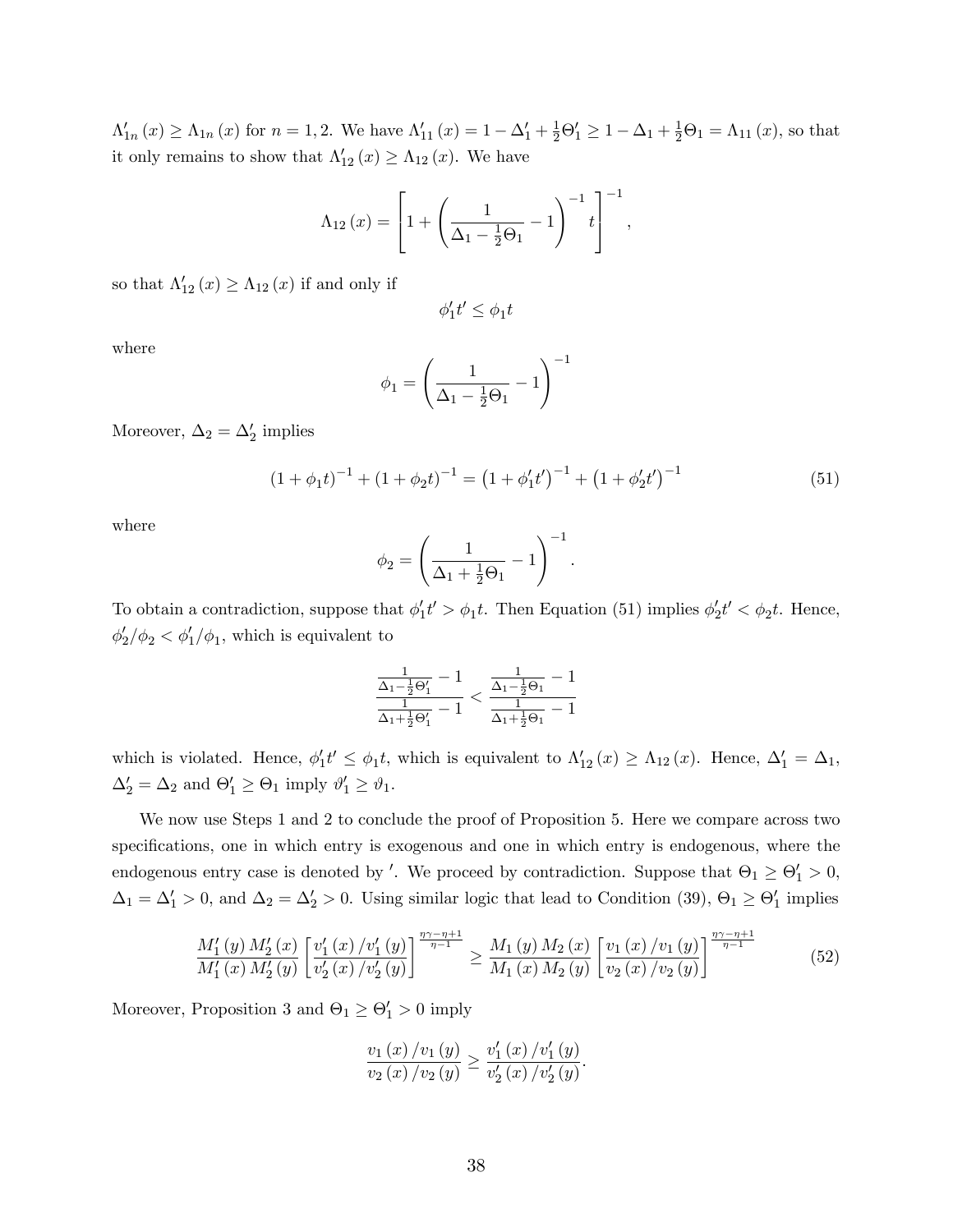Hence, Condition (52) requires

$$
\frac{M_2'(x)/M_2'(y)}{M_2(x)/M_2(y)} \ge \frac{M_1'(x)/M_1'(y)}{M_1(x)/M_1(y)}.\tag{53}
$$

Imposing  $M_i(j) = M_i$  for  $j = x, y$  in the exogenous entry case, Condition (53) is equivalent to

$$
\frac{M_2^{A\prime}(x)}{M_2^{A\prime}(y)} \frac{M_2'(x)/M_2'(y)}{M_2^{A\prime}(x)/M_2^{A\prime}(y)} \ge \frac{M_1'(x)/M_1'(y)}{M_1^{A\prime}(x)/M_1^{A\prime}(y)} \frac{M_1^{A\prime}(x)}{M_1^{A\prime}(y)}
$$
(54)

With  $\Theta'_1 > 0$ , Steps 1 and 2 imply  $\frac{M'_1(x)/M'_1(y)}{M^{A'}(x)/M^{A'}(y)}$  $\frac{M_1^{'}(x)/M_1^{'}(y)}{M_1^{A'}(x)/M_1^{A'}(y)} > 1$  and  $\frac{M_2^{'}(x)/M_2^{'}(y)}{M_2^{A'}(x)/M_2^{A'}(y)}$  $\frac{M_2(x)/M_2(y)}{M_2^{A'}(x)/M_2^{A'}(y)} < 1$ . Hence, Condition (54) requires

$$
M_2^{A\prime}(x) / M_2^{A\prime}(y) > M_1^{A\prime}(x) / M_1^{A\prime}(y)
$$
\n(55)

We know that  $M_i^A(x)/M_i^A(y) = v_i^A(y)/v_i^A(x)$ , so that Condition (55) is equivalent to

$$
v_2^{A\prime}(y)/v_2^{A\prime}(x) > v_1^{A\prime}(y)/v_1^{A\prime}(x),
$$

which implies that country 2 has a comparative advantage in x and contradicts  $\Theta'_1 > 0$ . Hence, we must have  $\Theta_1' > \Theta_1 > 0$ . Proposition 3 then implies that the between effect is stronger with endogenous entry.  $QED.$ 

**Proof of Proposition 7.** The result in which entry is endogenous and trade shares are positive follow from Part  $(a)$  of Proposition 4 in BRS, combined with the fact that domestic cutoffs are identical across countries in autarky. The proof with exogenous entry follows.

Equation  $(12)$  implies that relative domestic cutoffs are given by

$$
\frac{z_{ii}^*(x)}{z_{ii}^*(y)} = \frac{P_i(y)}{P_i(x)} \left(\frac{v_i(x)}{v_i(y)}\right)^{\frac{\eta}{\eta-1}}.
$$
\n(56)

The price level equation—Equation (29)—and Equation (56) imply  $z_{11}^*(x)/z_{11}^*(y) < z_{22}^*(x)/z_{22}^*(y)$ if and only if

$$
\left(\frac{v_1\left(x\right)v_2\left(y\right)}{v_1\left(y\right)v_2\left(x\right)}\right)^{\frac{\gamma\eta}{\eta-1}} < \frac{v_1\left(y\right)^{\frac{\eta\gamma+1-\eta}{1-\eta}}t + v_2\left(y\right)^{\frac{\eta\gamma+1-\eta}{1-\eta}}}{v_1\left(x\right)^{\frac{\eta\gamma+1-\eta}{1-\eta}}t + v_2\left(x\right)^{\frac{\eta\gamma+1-\eta}{1-\eta}} \times \frac{v_1\left(x\right)^{\frac{\eta\gamma+1-\eta}{1-\eta}}+v_2\left(x\right)^{\frac{\eta\gamma+1-\eta}{1-\eta}}t}{v_1\left(y\right)^{\frac{\eta\gamma+1-\eta}{1-\eta}}+v_2\left(y\right)^{\frac{\eta\gamma+1-\eta}{1-\eta}}t} \tag{57}
$$

which is equivalent to

$$
\frac{v_2(x)}{v_1(x)} \frac{v_2(y)}{v_1(y)} \left[ \left( \frac{v_2(x)}{v_1(x)} \right)^{\frac{\gamma \gamma}{1-\eta}} - \left( \frac{v_2(y)}{v_1(y)} \right)^{\frac{\gamma \gamma}{1-\eta}} \right] t + \left[ \frac{v_2(y)}{v_1(y)} - \frac{v_2(x)}{v_1(x)} \right] t^2 + \left[ \left( \frac{v_1(y)}{v_2(y)} \right)^{\frac{\gamma \gamma}{1-\eta}} - \left( \frac{v_1(x)}{v_2(x)} \right)^{\frac{\gamma \gamma}{1-\eta}} \right] t < \left( \frac{v_1(y)}{v_2(y)} \frac{v_2(x)}{v_1(x)} \right)^{\frac{\gamma \gamma}{\eta-1}} \frac{v_2(y)}{v_1(y)} - \left( \frac{v_2(y)}{v_1(y)} \frac{v_1(x)}{v_2(x)} \right)^{\frac{\gamma \eta}{\eta-1}} \frac{v_2(x)}{v_1(x)} \tag{58}
$$

Country 1's comparative advantage in sector x implies  $v_2(x)/v_1(x) > v_2(y)/v_1(y)$  (without factor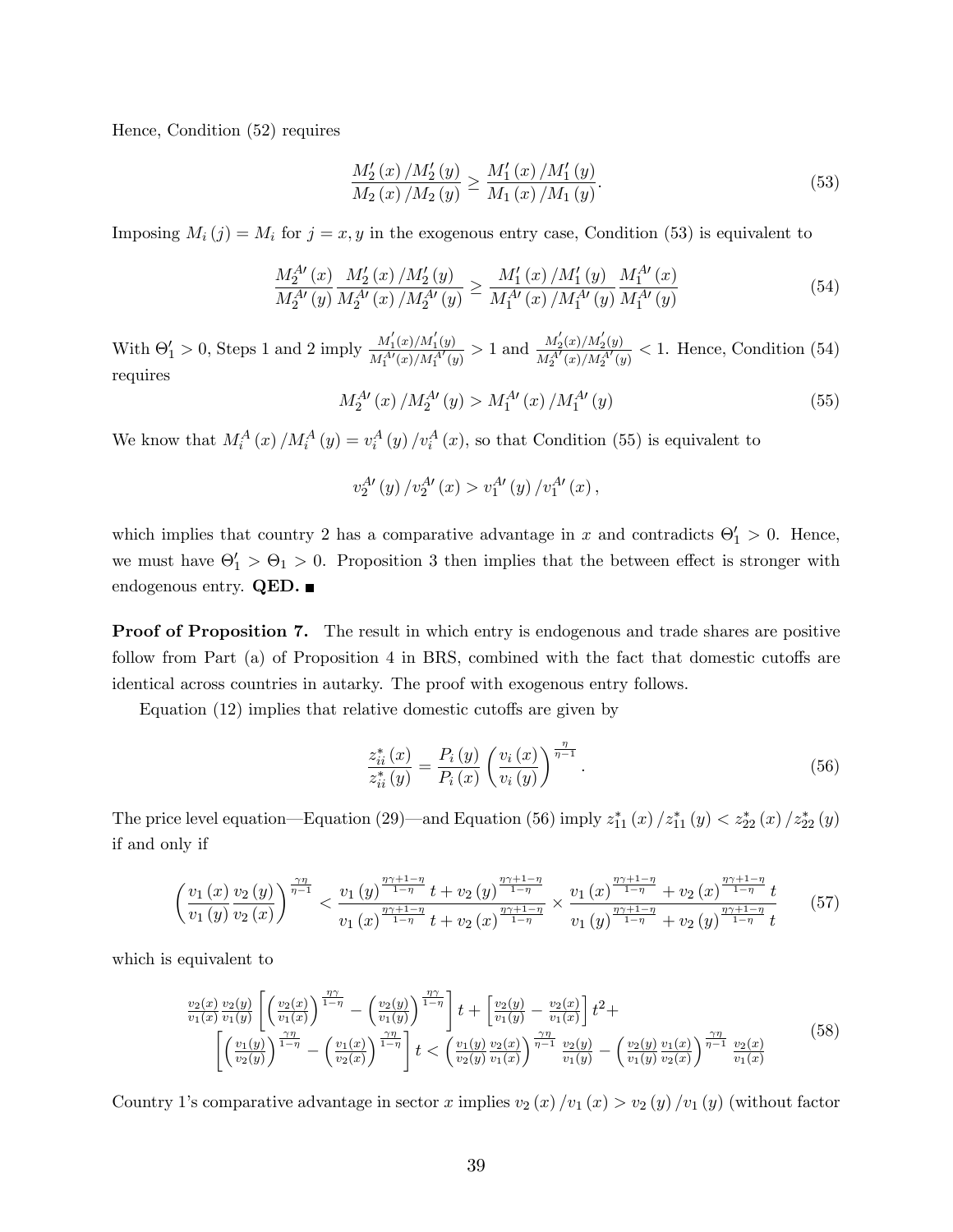price equalization). This implies that the left-hand side of Condition (58) is negative and that the right-hand side of Condition  $(58)$  is positive. Therefore, Condition  $(58)$  is satisfied, which is equivalent to  $z_{11}^*(x)/z_{11}^*(y) < z_{22}^*(x)/z_{22}^*(y)$ . QED.

#### References

Acemoglu, Daron. 2002. "Directed Technical Change." Review of Economic Studies, 69: 781-809.

Arkolakis, Costas. Forthcoming. "Market Penetration Costs and the New Consumers Margin in International Trade." Journal of Political Economy.

Arkolakis, Costas, Arnaud Costinot, and Andrés Rodríguez-Clare. Forthcoming. "New Trade Models, Same Old Gains?" American Economic Review.

Atkeson, Andrew and Ariel Burstein. 2010. "Innovation, Firm Dynamics, and International Trade." Journal of Political Economy, 118(3): 433-484.

Bernard, Andrew B., Jonathan Eaton, J. Bradford Jensen, and Samuel Kortum. 2003. "Plants and Productivity in International Trade." American Economic Review, 93(4):1268-1290.

Bernard, Andrew B., Stephen J. Redding, and Peter K. Schott. 2007. "Comparative Advantage and Heterogeneous Firms." Review of Economic Studies, 74(1): 31-66.

Burstein, Ariel and Jonathan Vogel. 2010. "Globalization, Technology, and the Skill Premium: A Quantitative Analysis." Mimeo, UCLA.

Burstein, Ariel, Javier Cravino, and Jonathan Vogel. 2010. "Importing Skill-Biased Technology." Mimeo, UCLA.

Chaney, Thomas. 2008. "Distorted Gravity: the Intensive and Extensive Margins of International Trade." American Economic Review, 98(4): 1707-1721.

Costinot, Arnaud and Jonathan Vogel. 2010. "Matching and Inequality in the World Economy." Journal of Political Economy, 18(4): 747-786.

Davis, Donald and David Weinstein. 2001. "An Account of Global Factor Trade." American Economic Review,  $91(5)$ : 1423-1453.

Deardorff, Alan V. 2000. "Factor Prices and the Factor Content of Trade Revisited: What's the Use?" Journal of International Economics,  $50(1)$ : 73–90.

Deardorff, Alan V. and Robert W. Staiger. 1988. "An Interpretation of the Factor Content of Trade." Journal of International Economics,  $24(1-2)$ : 93-107.

Eaton, Jonathan and Samuel Kortum. 2002. "Technology, Geography, and Trade."  $Econometrica, 70(5): 1741-1779.$ 

Eaton, Jonathan, Samuel Kortum, and Francis Kramarz. Forthcoming. "An Anatomy of International Trade: Evidence from French Firms." Econometrica.

Ethier, Wilfred J. 1984. "Higher Dimensional Issues in Trade Theory." In Handbook of International Economics, edited by R. W. Jones, and P. B. Kenen, 131–84. Amsterdam: Elsevier.

Epifani, Paolo and Gino Gancia. 2006. "Increasing Returns, Imperfect Competition, and Factor Prices." The Review of Economics and Statistics,  $88(4)$ : 583–598.

**Epifani, Paolo and Gino Gancia**. 2008. "The Skill Bias of World Trade." *Economic* Journal, Vol. 118, No. 530, pp. 927–960.